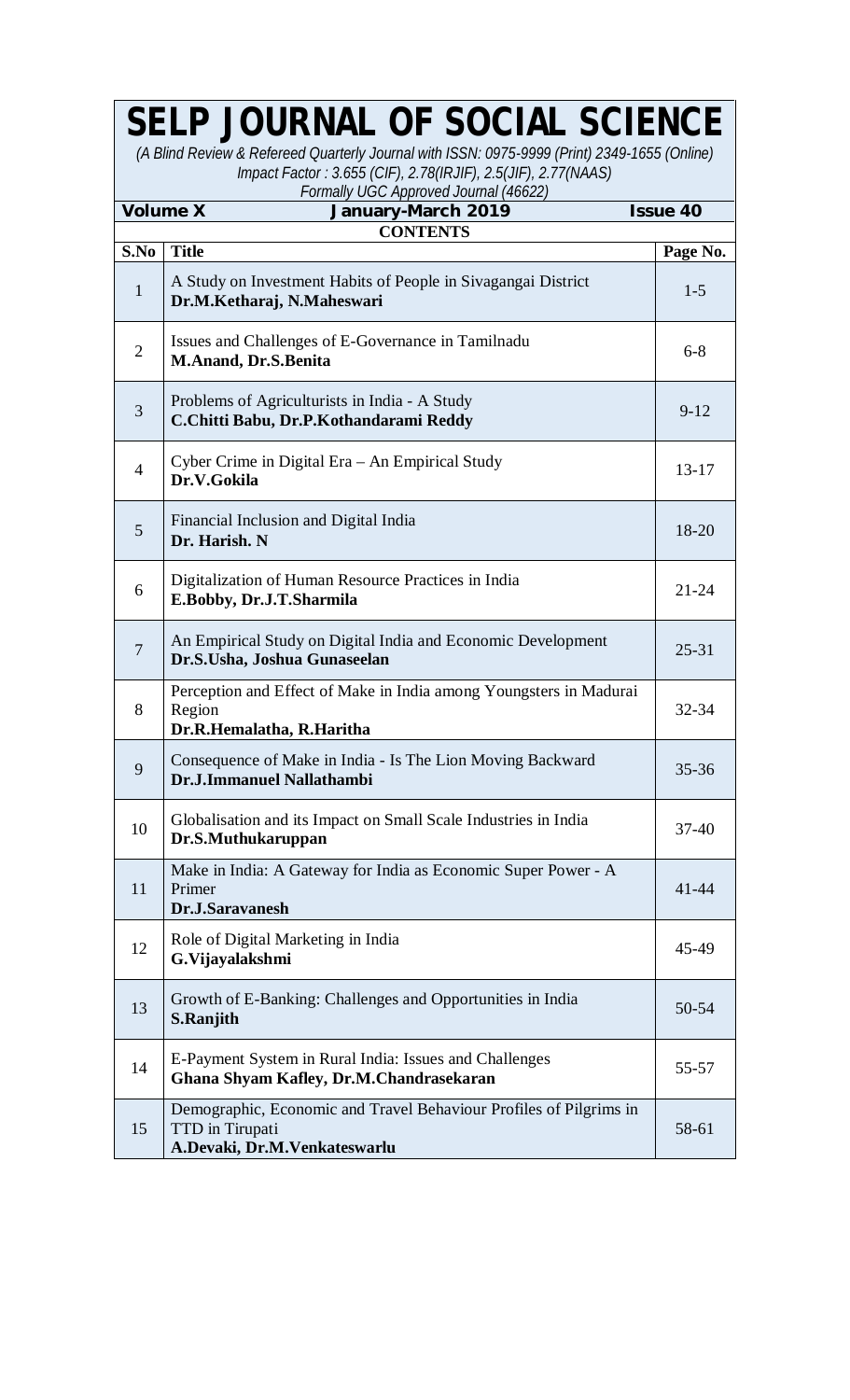# **A STUDY ON INVESTMENT HABITS OF PEOPLE IN SIVAGANGAI DISTRICT**

#### **Dr.M.KETHARAJ**

Assistant Professor in Commerce

#### **N.MAHESWARI**

M.Phil Research Scholar in Commerce R.D. Government Arts College, Sivagangai

## *Abstract*

*Savings or Investments are crucial to the human beings life. Finance management and investment awareness become the success mantra for everyone in current era, investment or financial awareness is not about earning a lot of money, saving or investing it for future. An effort is made to indenting the preference of a sample of investors selected from large population. Despite of money limitations to the study was successful is identifying some investment patterns. There is some commonness in these investors and many of them respond positively to the study. This study concentrated identifying the needs of present and future investors. Investors preference towards various investment avenues are identified based on their income. Investors risk in selecting particulars avenues is dependent on the age of these investors.*

*Key Words: Savings, Investments, financial awareness, risk-return, trade-offs.*

#### **Introduction**

Savings and Investments form an integral part of one's life. Investments refer to the employment of funds with an objective of earning a favorable return on it. In other words, investment is a process, where money is being utilized with a hope of making more money. Investment is the commitment of money that have been saved by deferring the consumption and purchasing an asset, either real or financial with an expectation that it could yield some positive future returns. There is a plethora of investment avenues, each associated with varied risk-return trade-offs. Every investment avenue is distinct in its characteristic, which makes the investment decision fascinating. The investor thus needs to carefully analyze complies with his objectives and goals.

## **Statement of Problem**

Savings or investments are acknowledged as power full tools in the alleviation of poverty. Investing even a small amount can produce considerable rewards over the long-term period. But we need to make the decision of how much to invest and where to invest. To choose wisely we need to know the investment options thoroughly. But there will be confusion among the people for the selection of best investment avenues and this is the Major problem of the investors. While investing money the investors are having a lack of awareness about the investment alternatives. When they take investment

*SELP Journal of Social Science* **1** *Volume. X , Issue 40*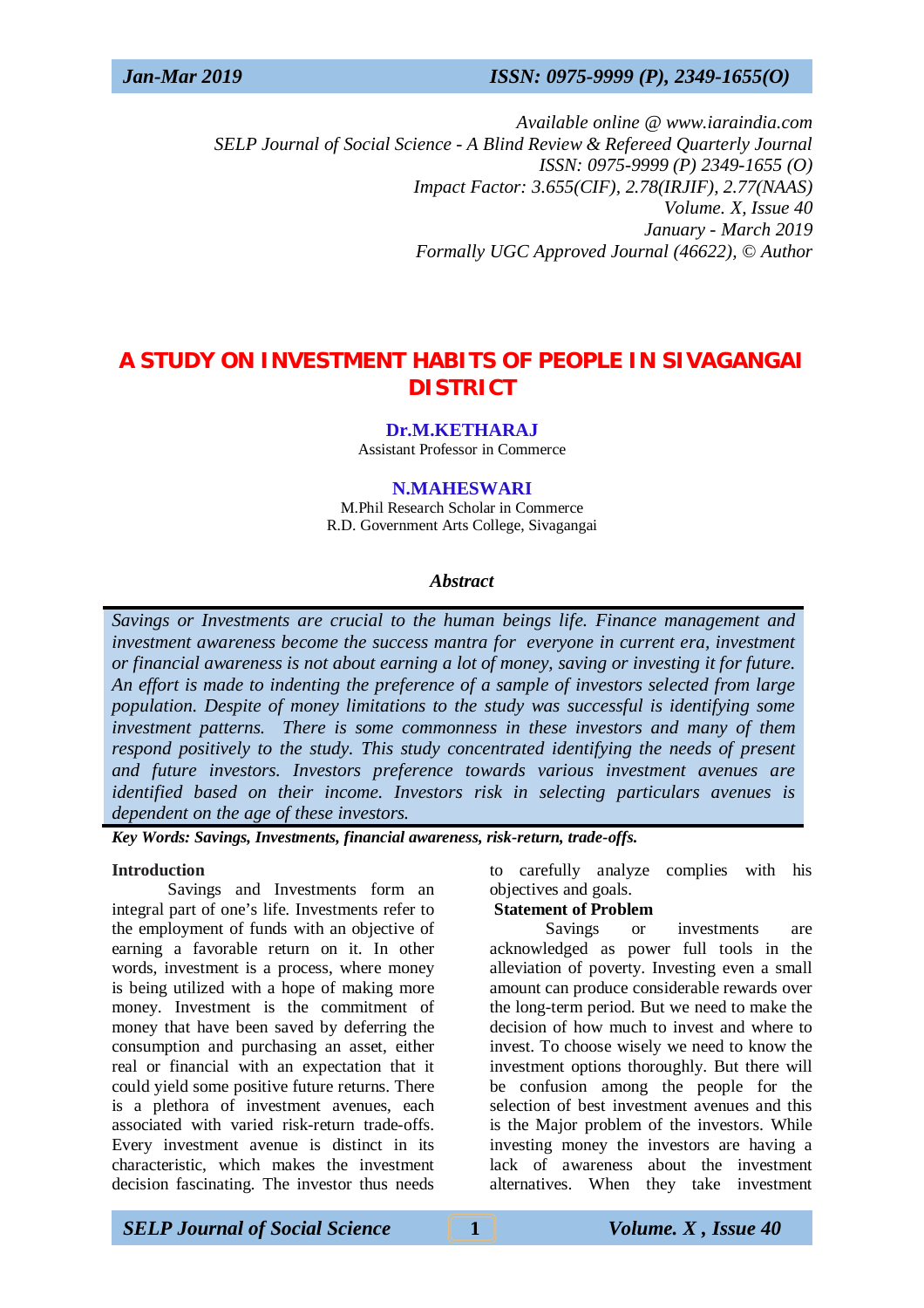decisions they have to play more attention to safety, liquidity, returns, risks, tax benefits and so on in addition to the investment option. The above factors will confuse the investors while investing the money.

The investors should be careful in selecting the investment avenue. She should exercise her skill, knowledge and experience in choosing the investment opportunity.

The study will also throw a light on the awareness of the investment avenues available in India. The research paper will become the helping hand to the research scholars as well as students for their further studies in respective area.

#### **Objectives of the Study**

- 1. To study socio economic conditions of the investors.
- 2. To examine the investment preferences and styles of peoples.
- 3. To inquire into the awareness of investment schemes among Investment.
- 4. To analyze the impact of savings and investment policies on economic, social and quality of life of Investment.
- 5. To offer suggestions based as finding of the study.

#### **Methodology**

 The validity of any research is based on the systematic method of data collection and analysis of the data collected. The data is collected through primary data as well as secondary data. The study is based on the data collected from individual women investors in Sivagangai District. The sampling technique followed in this study is non- probability convenient sampling techniques are used to select the respondent from the available data base. Accordingly, the researcher has selected 120 respondents in the data study data.

## **Hypothesis of the Study**

In this study, they following hypothesis has been to analyse the opinion of the respondents.

There is no significant difference between age of the respondents and ability of the investment decision.

| <b>Demographic Factors</b> | F  | $\frac{6}{9}$ |
|----------------------------|----|---------------|
| Age                        |    |               |
| Upto 20 Years              | 40 | 33.3          |
| $20-30$ Years              | 60 | 50.00         |
| $30 - 40$ Years            | 14 | 11.67         |
| Above 40 Years             | 6  | 5.00          |
| Gender                     |    |               |

# *Jan-Mar 2019 ISSN: 0975-9999 (P), 2349-1655(O)*

| Male                             | 56 | 46.67 |
|----------------------------------|----|-------|
| Female                           | 64 | 53.33 |
| <b>Educational Qualification</b> |    |       |
| SSLC                             | 36 | 30.00 |
| H.S.C                            | 44 | 36.67 |
| Graduate                         | 26 | 21.67 |
| Post Graduate                    | 14 | 11.67 |
| <b>Size of Family</b>            |    |       |
| <b>Below 3 Members</b>           | 28 | 23.33 |
| 3 - 4 Members                    | 30 | 25.00 |
| 4 - 5 Members                    | 46 | 38.33 |
| Above 5 Members                  | 16 | 13.33 |
| <i><b>Occupation</b></i>         |    |       |
| Farmer                           | 54 | 45    |
| Private Employee                 | 54 | 45    |
| Government Employee              | 8  | 6.7   |
| <b>Business man</b>              | 4  | 3.3   |
| <b>Monthly Income</b>            |    |       |
| 5000 - 10000                     | 34 | 28.3  |
| 10000 - 20000                    | 68 | 56.7  |
| 20000 - 30000                    | 16 | 13.3  |
| 30000 - 40000                    | 2  | 1.7   |
| Type of house                    |    |       |
| <b>Thatched</b>                  | 14 | 11.7  |
| <b>Tiles</b>                     | 68 | 56.7  |
| Concrete House                   | 38 | 31.6  |
| Source of investment             |    |       |
| Advertisement                    | 30 | 25    |
| Friends                          | 78 | 65    |
| Other's                          | 12 | 10    |

- *1. A considerable number (36.7%) of the respondents are studied H.S.C level.*
- *2. A sizable number (38.3%) of the respondents belonging the family size of 4- 5 persons.*
- *3. Most of (45.00%) of the respondents are going to private job and farmers same level.*
- *4. It is inferred that a majority (56.7%) of the respondent's income level is* ₹10000 – *20000.*
- *5. A majority (56.7% of the respondents are living in Tiled house.*
- *6. It is found that 65 per cent of the responden*t's source of investment is through friends.
- *7. Investment habits of people is Sivagangai District*
- *8. It is inferred that 50.00 per cent of the respondents are investing for the objective of Children Education.*
- *9. It is known that 45.00 per cent of the respondent's investment objective is shortterm growth.*

*SELP Journal of Social Science* **2** *Volume. X , Issue 40*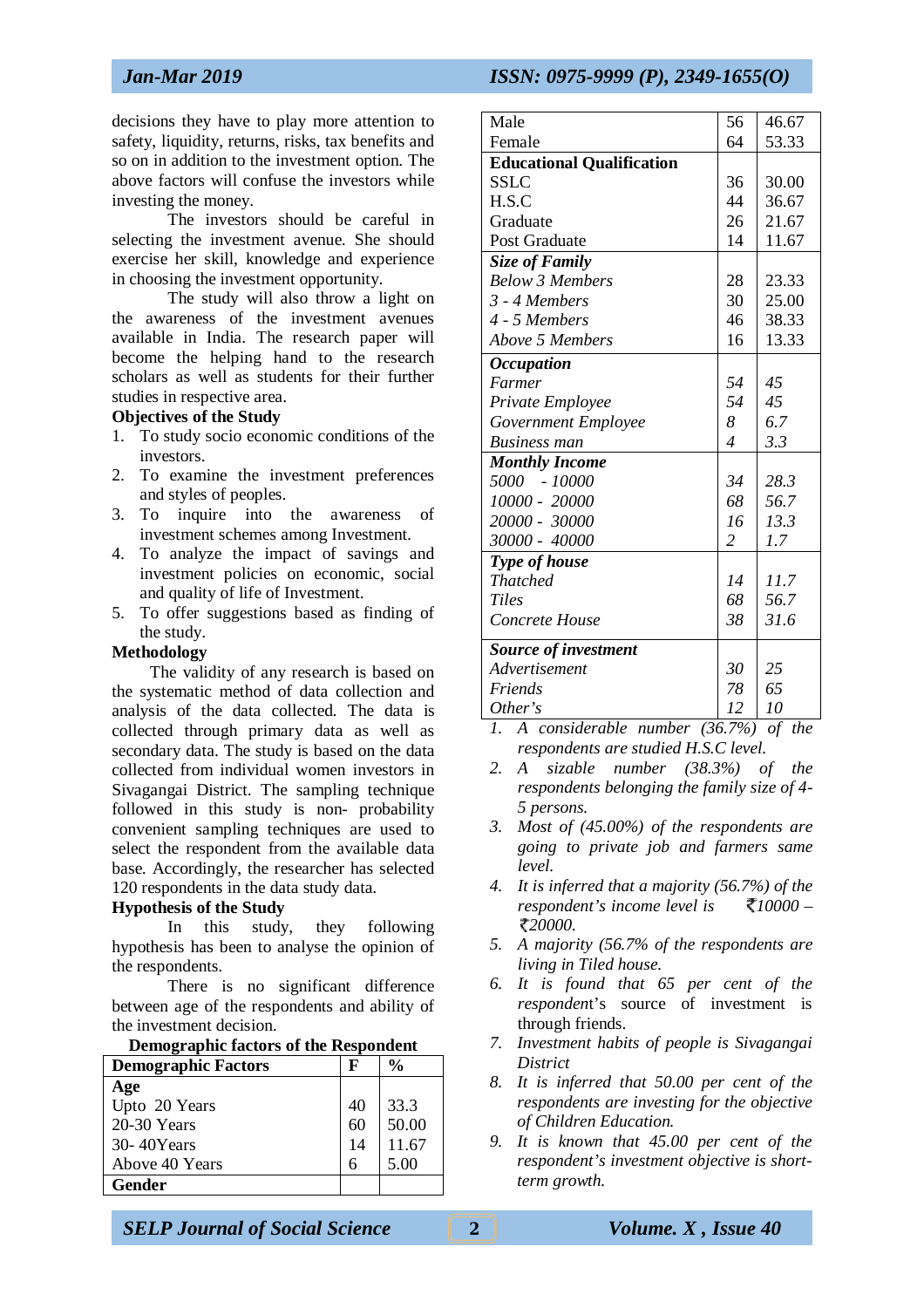- *10. It is shown that* 43.00 *per cent of the respondent's monthly commitment is for Family Expenses.*
- *11. It is found that 58.00 per cent of the respondents are having target for each year.*
- *12.* A *majority (56.7%) of the respondents Role of investment is At an average rate.*
- *13. It is found that 40 per cent of the respondents are considering as Safety of principal to their investment.*
- *14. It is known that 43.3 per cent of the respondents are getting 0-5% as percentage of return.*
- *15. A majority (63.3%) of the respondents are Reinvested their return.*
- *16. A considerable number (40.00%*) of *the respondents are opted for Bank for their investment.*
- *17. Most (36.7%) of the respondents are invested in SBI BhagyaRekha Deposits schemes.*
- *18. A majority (66.7%) of the respondents are New generation Investor.*
- *19. Most (48.3%) of the respondents are invested in offering additional Bonus.*

**Purpose of Investment** *Garret Score*

 *The Garret ranks are calculated by using appropriate Garret ranks, the Garret value is ascertained. The Garret table values and scores of each rank is Table 4.13.*  Purpose of investment:

|                              |                | П              | Ш     | IV | V              | Total  |
|------------------------------|----------------|----------------|-------|----|----------------|--------|
| To<br>earn<br>more           | 36             | 12             | 64    | 6  | $\overline{2}$ | 120    |
| Return                       | 50             | 28             | 22    | 20 |                | 120    |
| To life style                | 32             | 50             | 20    | 14 | 4              | 120    |
| To<br>get regular            | $\overline{2}$ | 28             | 10    | 76 | 4              | 120    |
| monthly income               |                | $\overline{2}$ | 4     | 4  | 110            | 120    |
| improve the<br>To            |                |                |       |    |                |        |
| financial position           |                |                |       |    |                |        |
| To met the social            |                |                |       |    |                |        |
| obligation                   |                |                |       |    |                |        |
| Purpose of Investment        |                |                | Total |    | Avg            | Rank   |
| To earn more Return          |                |                | 6902  |    | 60.01          | I      |
| To life style                |                |                | 7310  |    | 58.68          | $I\!I$ |
| get regular monthly<br>To    |                |                | 7042  |    | 57.51          | Ш      |
| income                       |                |                |       |    |                |        |
| To improve the financial     |                |                | 5390  |    | 44.91          | IV     |
| position                     |                |                |       |    |                |        |
| To met the social obligation |                |                | 3116  |    | 25.96          | V      |

It is observed from the Table 4.16 that 'To earn more Return' has been ranked as the first factor to influence the investment investor, 'To life style' has been ranked second, 'To get regular monthly income' third position, followed by 'To improve the financial position' the fourth rank and 'to met the social obligation' ranked as the fifth rank factor to influence the investor to invest money in the study area.

#### *Awareness of investment schemes: Sign Test:*

*It is one of the non-parametric methods in statistical work. This can be used with either nominal or ordinal data. It requires less restrictive assumptions concerning the level of data measurement. For recording the responses of sample investment habits, a sign is recorded if the workers responses is "yes" for each statement framed for the study or a '—' is recorded if the respondents is 'no' for that statement.*

 *Using this procedure the responses of all sample workers are recorded in terms of '+' or '—' sign. The response of 'no opinion' is ignored while applying sign test. The purpose of this study is to determine whether or not the 'yes' and 'no' responses of workers for each statement is equal.*

 *This test can be applied for the small sample case (n˂9) and for large of sample case (n>9).Hence n refers to number of respondents who responded to each statement as 'yes' and 'no'. Due to large sample, for all a statement framed for this study the number of 'yes' and 'no' responses of sample workers is greater than 9.* 

 *The null hypothesis is that there is no significant difference between the responses of the respondents in each of the facilities provided.*

*It is inferred from that the z value is not within the acceptance region of null hypothesis (z =-1.96 to +1.96) for all 9 statement. This indicates that these are significant differences' is the responses. Theses significant differences are due to a large number of yes responses. Hence, it is concluded that they aware of saving and investment schemes.*

#### **Level of Opinion of Ability of Investment Decision**

The chi-square is one of the simplest and most widely used non-parametric test in statistical analysis. The symbol of the Greek Chi is  $x^2$ . The  $x^2$  test was first used by Karl person in the year 1990. The quantity  $x^2$ describe magnitude of the discrepancy between theory and observation. The data in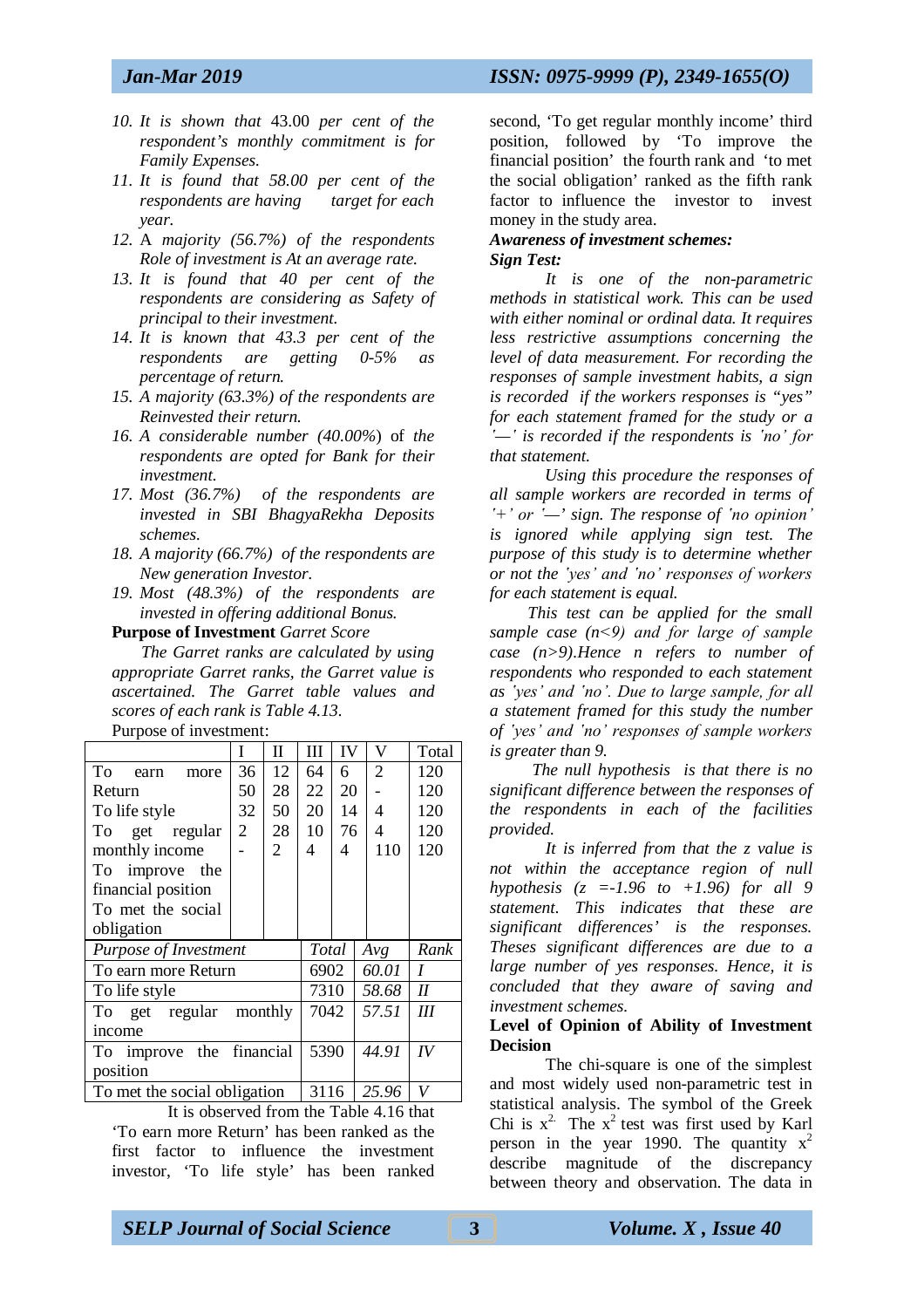## *Jan-Mar 2019 ISSN: 0975-9999 (P), 2349-1655(O)*

chi-square tests is often in terms of count or frequencies. The actual survey data may be on a nominal or higher scale of measurement. If it is on a higher scale of measurement, it can always be converted into categories.

It is observed form Table 4.32 that out of 120 investors with medium level opinion, 66 investors, 46.67 per cent of the respondents belong to the age group below30 years, 10.00 per cent of the respondents belong to the age group of above 30 years. Out of 18 investors having low level opinion, 6.67 per cent belong to the age group of below 30 years and the remaining 10.00 per cent belong to the age group of above 30 years. Further, with high level opinion, out of 36 respondents 13.33 per cent belong to the age group of below 30 years and the rest 20.00 per cent belong to the age group of above 30 years.

Since the calculated value of 21.82 is more than the table value both at five per cent of significance, the null hypothesis is rejected Hence, it is concluded that there is a significant difference between the age of the respondents and their level of opinion on investment decision of the investors in the study area.

| Age          | Level of Opinion     | Total           |            |              |
|--------------|----------------------|-----------------|------------|--------------|
|              | Low                  | Medium          | High       |              |
| <b>Below</b> |                      |                 |            |              |
| 30           | 46                   | 20              | 14         | 80           |
| Years        | (38.33%)             | (16.67%)        | (11.67%)   | (66.67%)     |
| Above        |                      |                 |            |              |
| 30           | 28                   | 8               | 4          | 40           |
| Years        | (23.33%)             | (6.67%)         | (3.33%)    | (33.33%)     |
| Total        | 74                   | 28              | 18         | 120          |
|              | (61.67%)             | (23.33%)        | $(15.00\%$ | $(100.00\%)$ |
| $\sim$       | $\sim$ $\sim$ $\sim$ | $\cdot$ $\cdot$ |            |              |

*Social and Economic Impact of the Investors*

Source: Calculated Primary Data.

It is observed form Table 4.34 that out of 120 investors with medium level opinion, 28 investors, 16.67 per cent of the respondents belong to the age group below 30 years, 6.67 per cent of the respondents belong to the age group of above 30 years. Out of 74 investors having low level opinion, 38.33 per cent belong to the age group of below 30 years and the remaining 23.33 per cent belong to the age group of above 30 years. Further, with high level opinion, out of 18 respondents 11.67 per cent belong to the age group of below 30 years and the rest 3.33 per cent belong to the age group of above 30 years.

|                                      |  | Age and their Social and Economic |  |  |
|--------------------------------------|--|-----------------------------------|--|--|
| Impact on Investment Decision of the |  |                                   |  |  |
| Investors – Chi-square Test          |  |                                   |  |  |

| Cell     | Ω  | E     | $O-E$   | $(O-E)^2$ | $(O-E)^2/E$ |
|----------|----|-------|---------|-----------|-------------|
| $R_1C_1$ | 20 | 18.67 | 1.33    | 1.78      | 0.10        |
| $R_2C_1$ | 14 | 12.00 | 2.00    | 4.00      | 0.33        |
| $R_1C_2$ | 28 | 24.67 | 3.33    | 11.11     | 0.45        |
| $R_2C_2$ | 8  | 9.33  | $-1.33$ | 1.78      | 0.19        |
| $R_1C_3$ |    | 6.00  | $-2.00$ | 4.00      | 0.67        |
| $R_2C_3$ |    |       |         |           |             |

Since the calculated value of 1.96 is less than the table value both at five per cent of significance, the null hypothesis is accepted. Hence, it is concluded that there is no significant difference between the age of the respondents and their social and economic impact of investment decision of the investors in the study area.

#### **Suggestions**

- *The Government should take more steps to increase the awareness of the investors.*
- *The investors are asked to invest more in long term investments.*
- *The Government should create awareness to aim for saving and investment target.*
- *The district administration should conduct more awareness meeting to for the future.*
- *The Government should create more awareness to do the business through online.*

#### **Conclusion**

This report is a reflection of the behavior of various categories of investment selection of a perfect investment avenue is a difficult task to any investors. An effort is made to identify the preference of a sample of investors selected from large population. Despite of many limitation to the study was successful in identifying some investment patterns. There is some commonness in these investors and many of them respond positively to the study. This report concentrated in identifying the needs of present and future investors. Investors preference towards various investment avenues are identified based on their income. Investors risk in selecting particular avenues is dependent on the age of those investors.

#### **Reference**

1. Avadhani, V.A., "Investment Management", Himalaya Publishing House, Mumbai.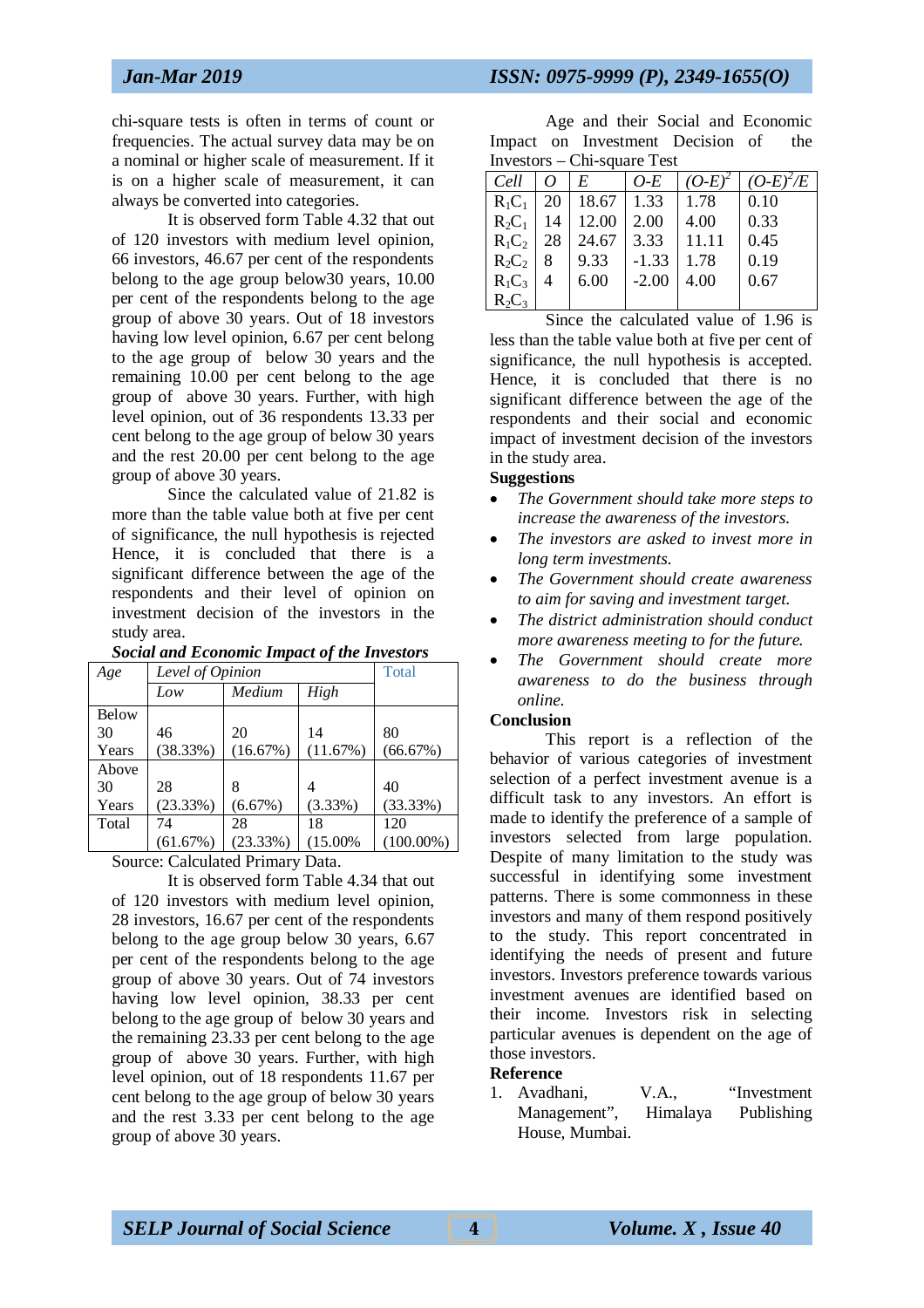- 2. Gordon, E. and Natarajan, K., "Financial Markets and Services", Himalaya Publishing House, New Delhi, 2003.
- 3. Gupta, S.P., "Statistical Method, Sultan Chand and Sons, New Delhi, 2001.
- 4. Memoria Joshi, "Principles and Practice of<br>Marketing in India." KitabMahal. Marketing in India," KitabMahal, Allahabad, 1984.
- 5. Natarajan, L., "Investment Management", Margham Publications, Chennai, 2005.
- 6. Philip Kotlar, "Marketing Management Analysis, Planning and Control," PracticeHall of India, New Delhi, 1985.
- 7. Prachanna Chandra "Investment Analysis

and Portfolio Management," Tata McGraw-Hill Publishing Company Limited, New Delhi.

- 8. Preethi Singh, "Investment Management", Himalaya Publishing House, New Delhi, 2006.
- 9. Ravichandran, P., Research Methodology, Margam Publications, 2002.
- 10. Thanulingom, N., Research Methodology, Rainbow Publication, Coimbatore, 1980.
- 11. Vashisht, A.K. and Gupta, R.K., "Investment Management and Stock Market", Deep and Deep Publications Private Limited, New Delhi, 2005.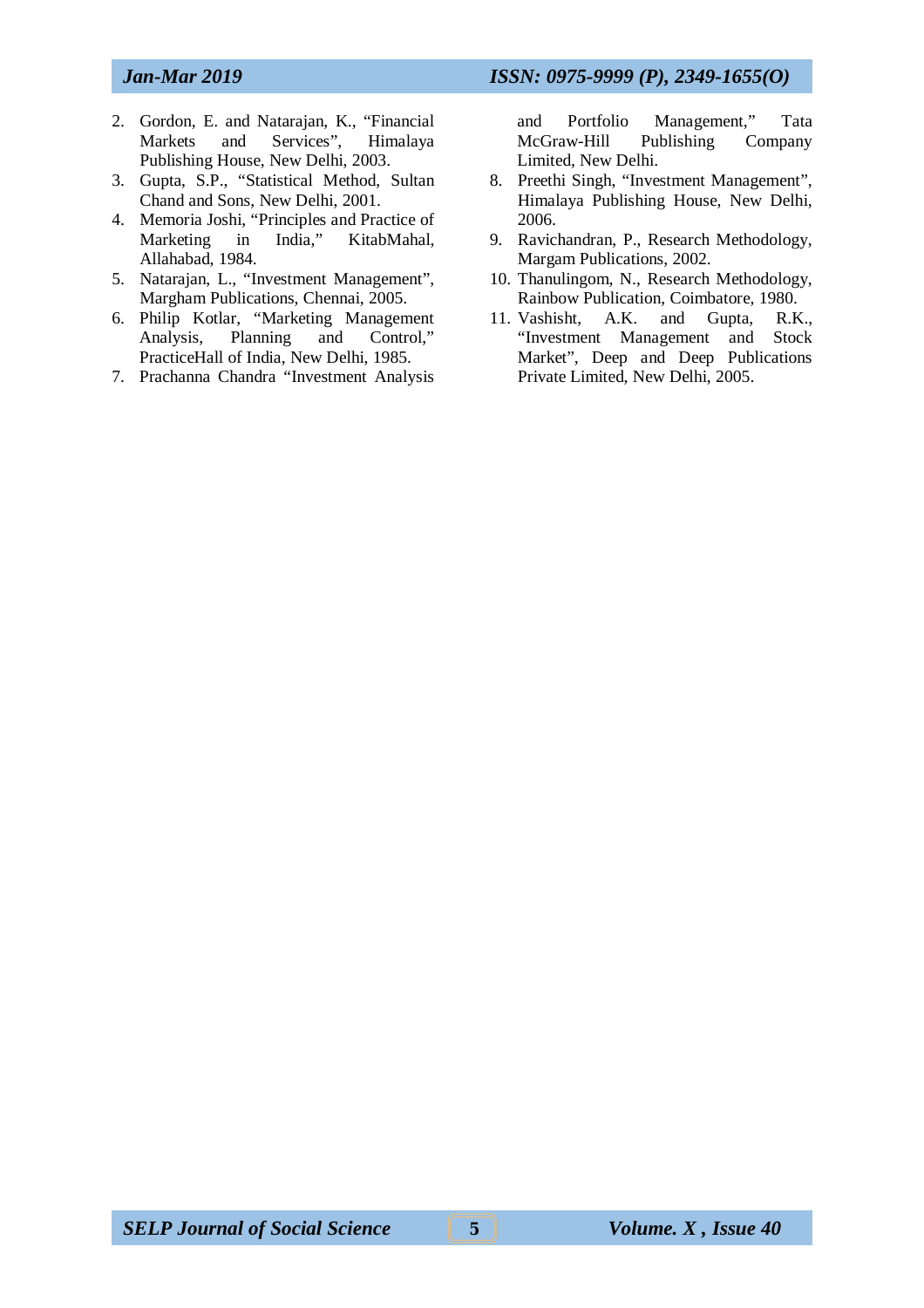# **ISSUES AND CHALLENGES OF E-GOVERNANCE IN TAMILNADU**

**M. ANAND**

Research Scholar in Commerce

#### **Dr.S.BENITA**

Assistant Professor in Commerce N.M.S.S.VellaichamyNadar College, Madurai

## *Abstract*

*E-governance is the application of information and statement with proper planning, implementation, training and good management, the confuse infrastructure can greatly reduce overall charges for government departments maintaining and handling E-Services for E-Governance, and help in efficiently applying the tax payer's money. The strategic importance of E- Governance Standards is now broadly recognized globally. Standards and specifications with well-defined plans help to achieve inter-operability of information and communication systems. Each of these projects appears to be promoting the citizens to a greater extent. In spite of this process, yet, there are some challenges regarding implementation of e-governance. In other words, these challenges appear to be sprints to achievement of e-governance. Namely, socio-economic, traditional, technical restrictions, secrecy, safety concerns and etc. Even though, there are many challenges and restrictions, Government has lot of faith on overcoming of obstacles and existing the way for success of e- governance. This paper describes about evolution, initiatives, issues-challenges and future scenarios of e-governance in India. This paper discusses about evolution, initiatives, benefits and problems of e-governance in Tamilnadu.*

*Key Words: E-Governance, E-Services.*

#### **Introduction**

The "e" in e-Governance stands for 'electronic'. Thus, e-Governance is basically associated with carrying out the functions and achieving the results of governance through the utilization of ICT (Information and Communications Technology).

Through e-governance, government services will be made available to citizens in a convenient, efficient and transparent manner. E-Governance is defined as "the application of ICT to transform the efficiency, effectiveness, transparency and accountability of exchange information and transaction between government, between government agencies, between government and citizens, between government and business".

#### **Review of Literature**

**Nagaraja. K (2016)<sup>1</sup>** in his article titled "E-Governance in India: Issue and Challenges" stated that there are several issues in e-governance like technological issue,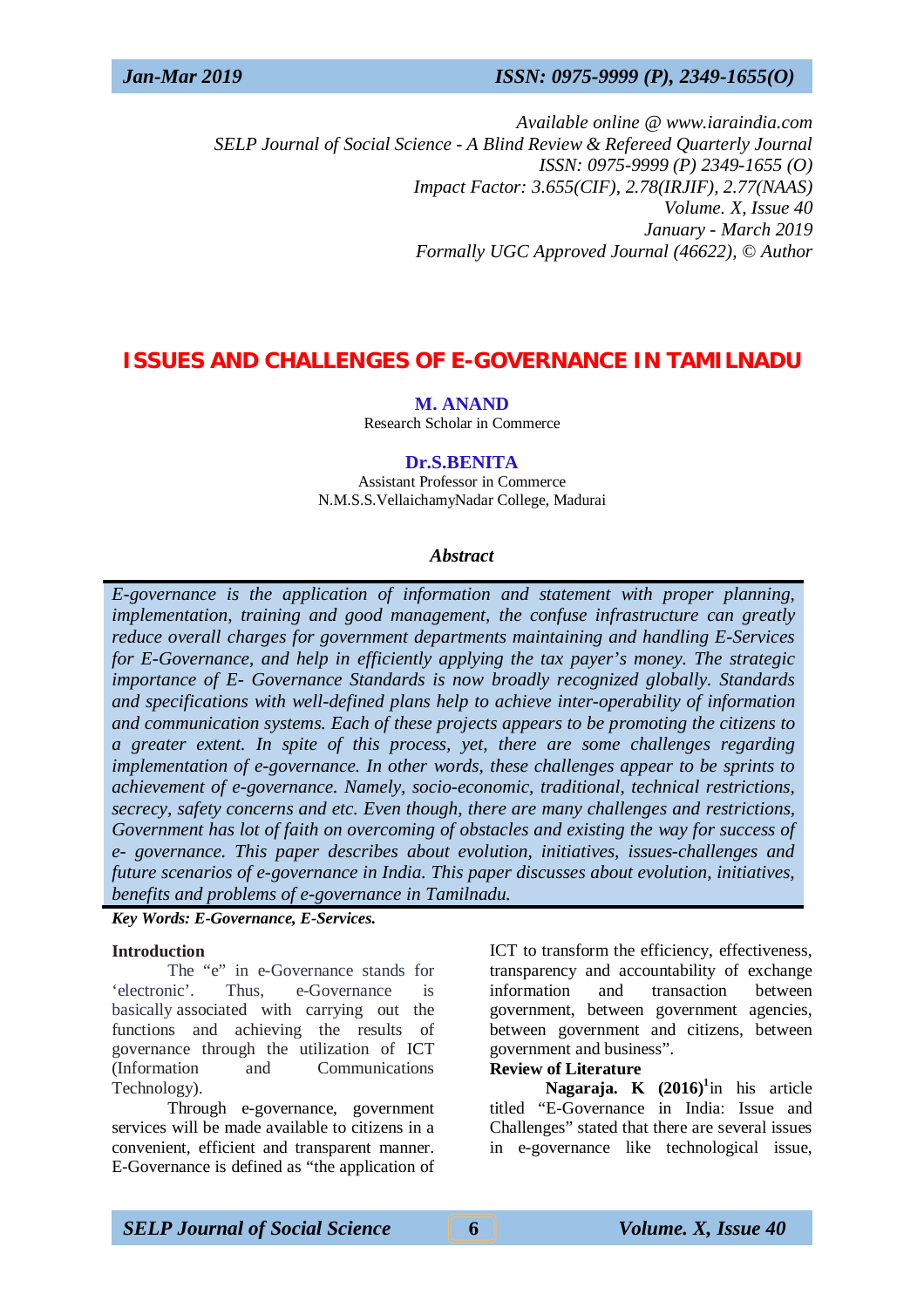Economic Issue and Social issue are hindrance to the e-governance.

**Nasrulla Khan K and AnithaKumari N (2016)<sup>2</sup>**in their article titled "Implementation of E-Governance: Issue and Challenges" they stated that those country egovernance top ranked country are rich country.

#### **Objectives of the Study**

- To know the evolution of e-governance in Tamilnadu.
- To study the initiatives of e-governance by using Aadhaar card in Tamilnadu.
- To identify the benefits and problems of egovernance in Tamilnadu**.**

### **Methodology**

This study is a descriptive only. Data collected from secondary sources for this study. The main intention of this paper is to review about e-governance in India with its objectives.

#### **Services Provided by E-Governance Government to Citizen (G2C)**

- $\triangleright$  Apply for Birth certificates-Chennai Corporation
- > Apply for Death certificates-Chennai Corporation
- $\triangleright$  Online application for Social Welfare and Nutritious schemes
- > BC, MBC and Minorities Welfare Scholarship Status
- $\triangleright$  View A-Register copy
- $\triangleright$  View Web Issued Chitta copy
- $\triangleright$  View Chitta Patta copy
- $\triangleright$  Verify Land Ownership
- $\triangleright$  View Driving License details
- Bus Routes of Chennai Metropolitan Transport Corporations
- Chennai Metrowater –Online payment of Water Tax and Charges
- $\triangleright$  E-Services of Land Records
- $\triangleright$  Find Land Guideline Values
- $\triangleright$  List of Websites of Municipalities
- $\triangleright$  Online booking for flight
- Online filling of Learners License Application
- Online property Tax Payment- Chennai corporation
- $\triangleright$  Online property Tax Sales corporation
- $\triangleright$  Social security schemes
- $\triangleright$  Suspended (or) Cancelled Driver Licenses **Government to Business (G2B)**
- 
- $\geq$  E-Tendering System<br> $\geq$  Tenders Information > Tenders Information System of

Government Departments

## **I. Government To Employee (G2E)**

- ECS payment details for TN State Government Employees
- $\triangleright$  E-Request for Refund Claims (Form-W)
- E-Request for Saleable form
- $\triangleright$  Find the remittance particulars of Employers
- Know your Employees Provident Fund Organization (EPFO)
- $\triangleright$  Professional Tax Salem Corporation

### **Challenges of E-Governance**

Although the government has come up with several initiatives to promote the process to public services, the desired outcomes are yet to be fully realized. It can be mostly attributed to different front-end and back-end challenges that the government ongoing to face.

Front-end challenges associate to user specific issues such as, high illiteracy levels, non-availability of user friendly interfaces, inadequate power supply in rural areas, low broadband penetration and most importantly, lack of awareness of e-governance initiatives.

On the other hand, back-end challenges associate to technical, process or human resource issues within the government. These issues include lack of systems integration within a departments, lack of integration across government departments, limited knowledge of using computers at different level of bureaucracy and development of technology without proper process re-engineering.

## **Recent Initiatives by Aadhaar Card Direct Cash Transfer**

To promote disbursements of Government entitlements like social security pension, NREGA, Handicapped old age pension etc. of any central or state Governments bodies, using Aadhaar and authentication thereof as supported by UIDAI.

## **Aadhaar Enabled Payment System ( AEPS )**

Aadhaar Enable Payment System is a bank led model which sanction online interoperable financial inclusion transaction through the business correspondent of anybank using Aadhaar authentication. This has helped infinancial inclusion. The four Aadhaar enabled basic types of banking transactions are follows:

- $\triangle$  Balance enquiry
- Cash withdrawal
- Cash deposite
- Aadhaar to Aadhaar funds transfer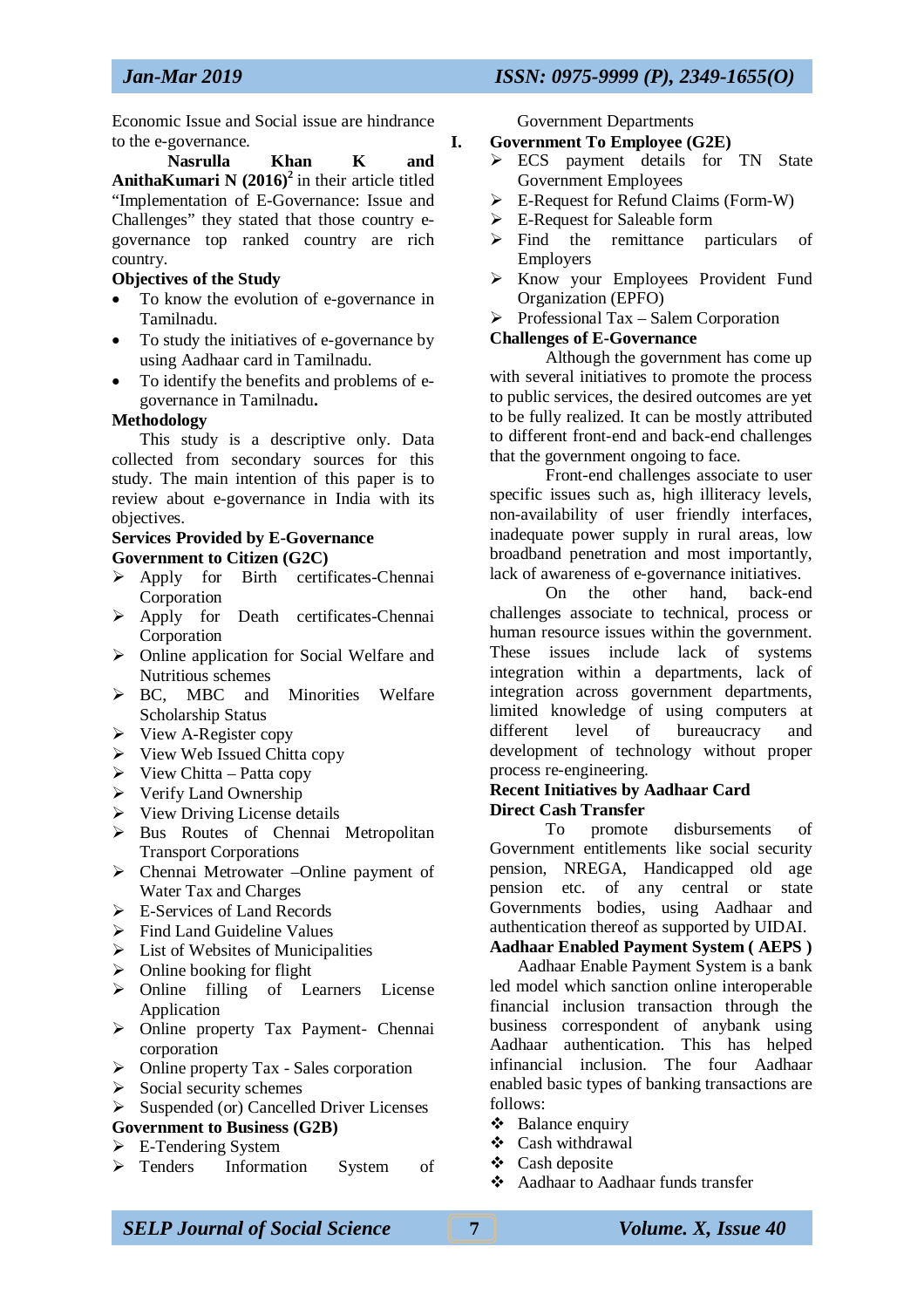## **Benefits of E-Governance**

- Reduced fraud
- $\div$  High transparency
- Better convenience
- ❖ Growth in GDP
- $\triangle$  Direct involvement of constituents
- Lessening in overall cost.
- Extended reach of government

Through e-governance, the government plans to increase the coverage and value of information and services provided to the general public, by the use of ICT in an easy, economical and efficient manner. The process is very complicated which requires, the proper arrangement of hardware, software, networking and definitely re-engineering of all the processes to make easy better delivery of services.

#### **Problems of E-Governance**

## **Loss of Interpersonal Communication:**

The main disadvantages of e-governance are the loss of interpersonal communication. Interpersonal communication is an aspect of communication that many people consider vital.

## **High Setup Cost and Technical Difficulties:**

Technology has its disadvantages as well. Specifically, the setup cost is very high and machines have to be regularly maintained. Often, computers and internet can also break

down and put a dent in governmental work and services.

## **Illiteracy:**

A large number of people in India are illiterate and do not know how to operate computers and smartphones. E-governance is very difficult for them to access and understand.

## **Leakage of Personal Information:**

There is always the risk of private data of citizens stored in government serves being stolen. Cybercrime is a serious issue, a breach of data can make the public lose confidence in the Government's ability to govern the people. **Conclusion**

E-governance plays a vital role in this digital era. India is moving towards digital economy most of the government sector is lacking behind in providing digital services. Egovernance is the need of an hour. In this paper various opportunities and challenges are discussed to achieve complete e-governance all this problems need to be addressed.

## **References**

- 1. Nagaraja. K (2016) "E-Governance in India: Issue and Challenges", Journal of Economic and Finance, Vol. 7, Issue 5, PP. 50-54.
- 2. Nasrulla Khan K and AnithaKumari N (2016) "Implementation of E-Governance: Issue and Challenges", ISBR Management Journal, Vol. 1, issue 2, PP.12-28.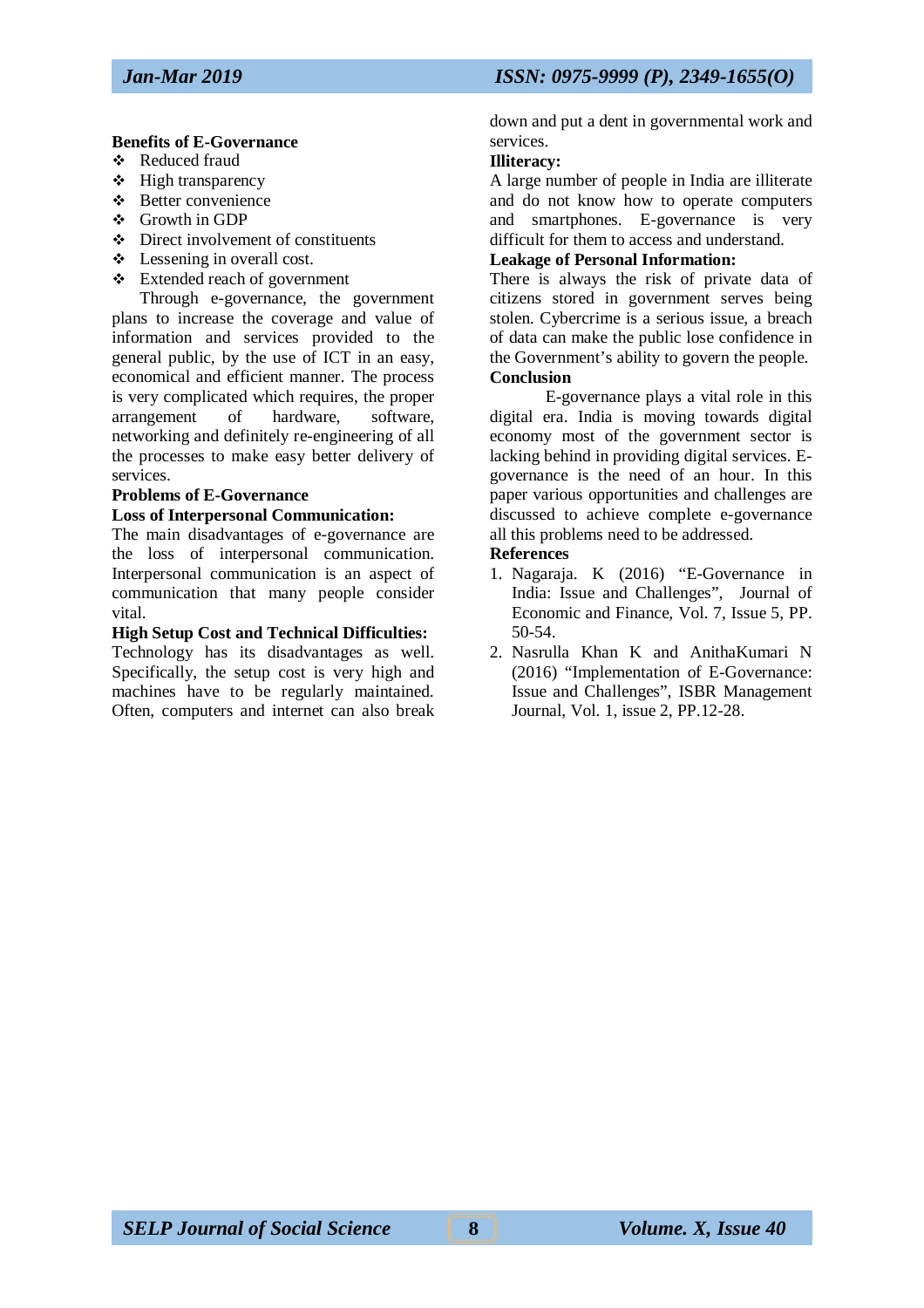# **PROBLEMS OF AGRICULTURISTS IN INDIA - A STUDY**

## **C.CHITTI BABU**

Research Scholar

#### **Dr.P.KOTHANDARAMI REDDY**

Associate Professor UGC-HRDC, Sri Venkateswara University, Tirupati

#### *Abstract*

*Modern agricultural practices and the relationship with environmental depletion have been assessed. Some of the developmental challenges faced by the Indian agriculture sector in particular and developing nations in general-illiteracy, poor socio-economic conditions, lack of technical knowledge and awareness, small land holdings, modernization leading to barren land and disasters leading to rural poverty, weatherdependent farming systems, low per capita income, underdeveloped physical infrastructures and inefficient bureaucratic procedures associated with the comparatively high cost of agricultural production. Natural disasters and human-induced environmental degradation are closely associated with improved farming systems. This is an attempt to understand the Indian agriculture sector, its changeover from traditional to agricultural problems faced by the farmers in India.*

*Key Words: Environmental, Agriculture, Technical, Disasters and Farmers.*

#### **Introduction**

Agriculture plays a vital role in India's economy. Over 58 per cent of the rural households depend on agriculture as their principal means of livelihood. As per the 2nd advised estimates by the Central Statistics Office (CSO), the share of agriculture and allied sectors (including agriculture, livestock, forestry and fishery) is estimated to be 17.3 per cent of the Gross Value Added (GVA) during 2016-17 at 2011-12 prices. The Indian food industry is poised for huge growth, increasing its contribution to world food trade every year due to its immense potential for value addition, particularly within the food processing industry. The Indian food and grocery market is the world's sixth largest,

with retail contributing 70 per cent of the sales. The Indian food processing industry accounts for 32 per cent of the country's total food market, one of the largest industries in India and is ranked fifth in terms of production, consumption, export and expected growth. It contributes around 8.80 and 8.39 per cent of Gross Value Added (GVA) in Manufacturing and Agriculture respectively, 13 per cent of India's exports and six per cent of total industrial investment.

The growth rate for the agriculture and allied sectors is estimated to be 4.1 per cent for  $2016-17<sup>1</sup>$ . Increasing production of rice, wheat, pulses and cereals through area expansion and productivity enhancement in a sustainable manner in the identified districts of the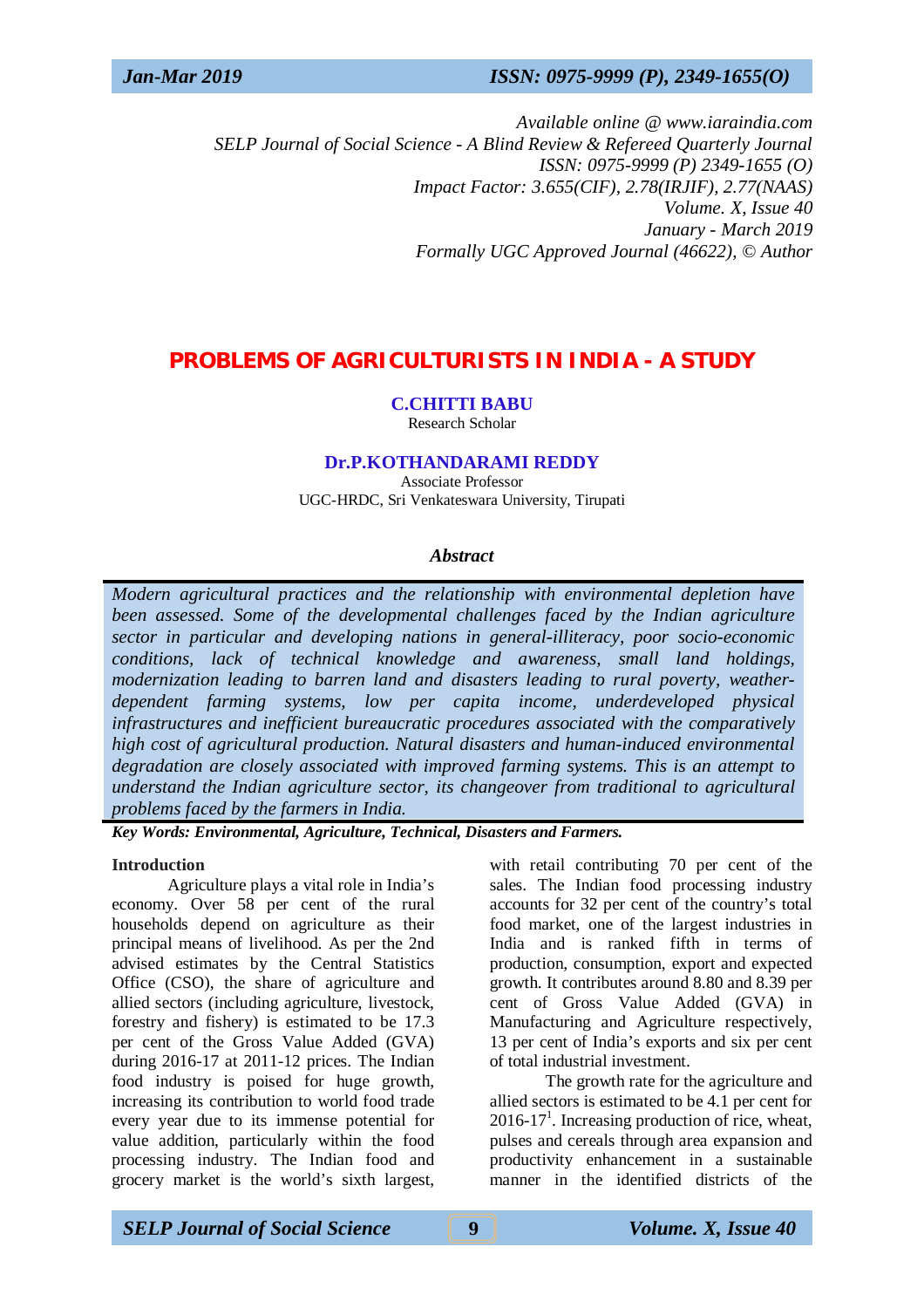country; restoring soil fertility and productivity at the individual farm level; and enhancing farm level economy (i.e. farm profits) to restore confidence amongst the farmers. To improve the quality of life of farmers' especially small and marginal farmers by offering a complete package of activities to maximize farm returns for enhancing food and livelihood security. Indian farmers need to be both innovative and competitive in the global market. It is the task of government, policymakers, educators, researchers, and extension workers to ensure they have the tools, technologies, and new farming systems that enable them to increase the productivity.

The problems of Indian farmers are even bigger than what government anticipates. No one thinks agriculture as a respectful profession anymore. Gone are the days when people used to prefer farming over government job. Now even farmers don't want their kids to become a farmer. Young people going away from farming. Many farmers are not in farming by choice but because it is the only way they can earn their bread. Many have no knowledge of recent agriculture developments .They still rely on the knowledge passed over their ancestors. So awareness about new developments is very much necessary. Government has started many programs to spread awareness including time to time "krishimela" but active participation of farmers are also required for its success farmers lack motivation. It becomes quite clear from the fact that sometimes they do have the knowledge but they don't want to try any new crop because they think what if this crop turns out bad .They want to be on safer side. They don't want to take risks .Small farmers can't even afford risks. In this scenario assurance from government comes as great help.

There are schemes but the implementation is not proper. Recently Union government has announced that farmers can claim insurance even if only 30 per cent of crop is damaged, previously it was 50 per cent. This is indeed a good step which will definitely help the farmers but it is more important to ensure that they get the insurance money in time. A small farmer invests all of his money in the hope that this season he would have enough grain to go through the year but when the crops goes bad ,he loses everything so it's necessary to ensure that he gets the money before the next crop.

Indian farmers don't have land at one place. It's distributed over a wide range. As a solution of this problem, farmers whose lands are in one particular place should make a committee that will arrange the farming activities. It should plant same crop on the whole land and the profit would be divided based on their land share. This way many agriculture expenditure like labour wages, irrigation, cost of fertilizers, transportation of crop to the market can de decreased greatly. Recently agriculture industry is facing a grave problem of labours. In small villages most of the labours have fled to city to earn a better livelihood. So a balanced involvement of machinery is need of the hour. The Unpredictable nature of monsoons has caused extensive damage to agriculture. A crop like paddy requires water at least three times. In many states farmers mostly rely on diesel pumping sets for irrigation which is more costly. So irrigation along with fertilizers and labour costs takes a big chunk of agriculture expenditure. In many areas there are canals but they are poorly managed .Sometimes even when the rivers have sufficient water still there is no water in canals because somewhere in the way the canal is blocked and hence not operational anymore.

India was recognized for its agriculture industry for a long time but agriculture is losing its importance in modern India. India has 70 per cent of its population depend on agriculture and related in jobs or industry. History of Indian agriculture dated back to **Indus Valley civilization,** a lot of festivals like Holi, Baisakh and Sankranthi were based on significant agricultural events. Cotton, Sugar, Rice, Wheat are the mostly exported crops from India. At present India is producing a good amount of grains, rice, wheat vegetables to complete Indian population need. Agriculture and related industry support a big chunk of Indian GDP, but still, there are a lot of problems present in the Indian agriculture industry.

#### **Objective of the Study**

The main objective of the study is problems faced by the agriculturist in India.

#### **Problems faced by the Agriculture Sector Seeds**

Seed is a critical and basic input for attaining higher crop yields and sustained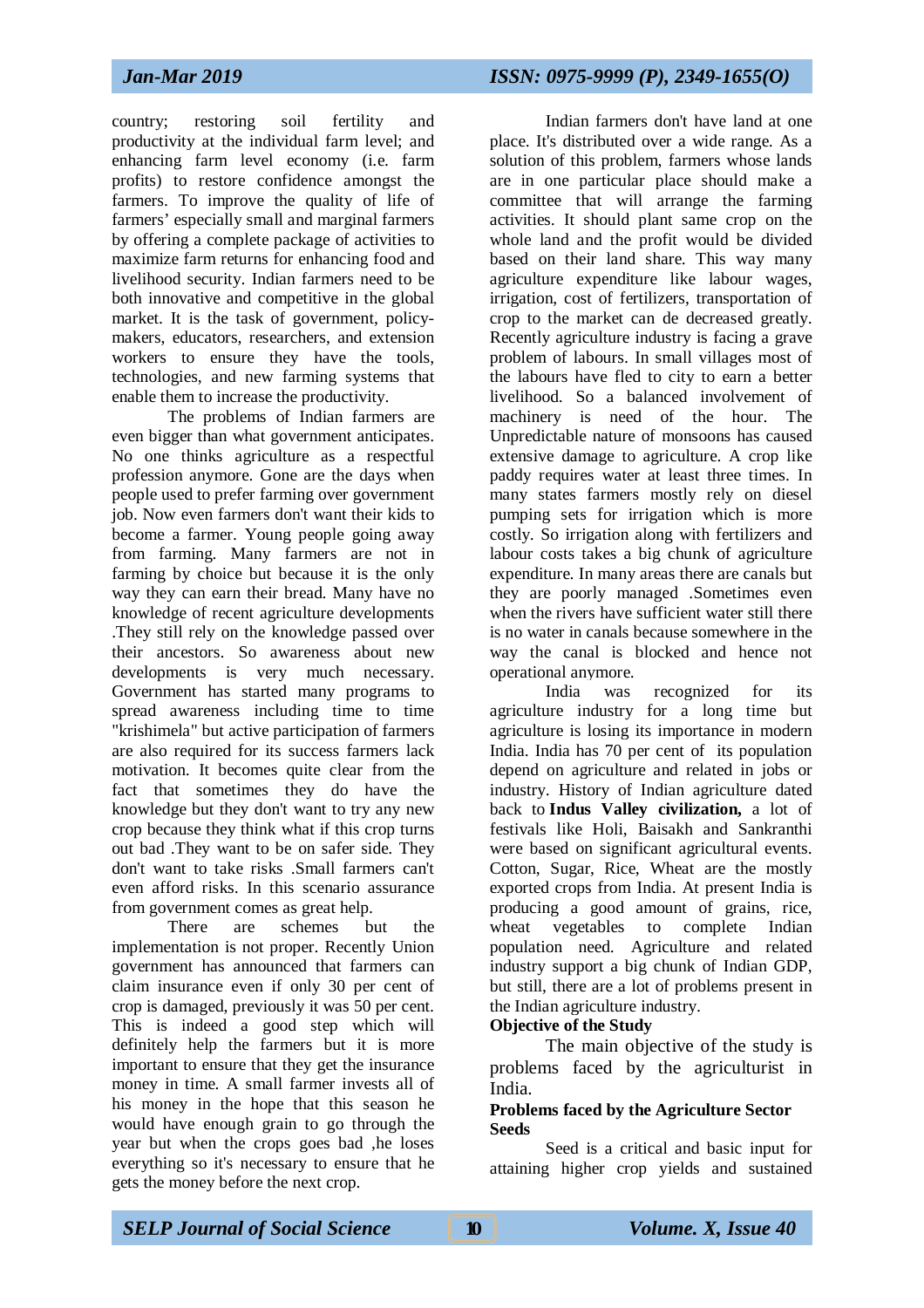growth in agricultural production. Distribution of assured quality seed is as critical as the production of such seeds. Unfortunately, good quality seeds are out of reach of the majority of farmers, especially small and marginal farmers mainly because of exorbitant prices of better seeds.

## **Manures, Fertilizers and Biocides**

Indian soils have been used for growing crops over thousands of years without caring much for replenishing. This has led to depletion and exhaustion of soils resulting in their low productivity. The average yields of almost all the crops are among the lowest in the world. This is a serious problem which can be solved by using more manures and fertilizers.

## **Irrigation**

Although India is the second largest irrigated country of the world after China, only one-third of the cropped area is under irrigation. Irrigation is the most important agricultural input in a tropical monsoon country like India where rainfall is uncertain, unreliable and erratic. India can not achieve sustained progress in agriculture unless and until more than half of the cropped area is brought under assured irrigation.

## **Undeveloped infrastructure and policies leads to slow agricultural growth**

Slow agricultural growth is a matter of concern as most of India's population is dependent on rural employment for a living. Current agricultural practices are neither economically nor environmentally sustainable and India's yields for many agricultural commodities are low. Poorly maintained irrigation systems and lack of good extension services are among the factors responsible. Farmers' access to markets is hampered by poor roads, rudimentary market infrastructure, and excessive regulation. India has inadequate infrastructure and services because of low investment. Farming equipment and infrastructure are scarce in India. Because many of the farms are small, the farmers cannot afford irrigation systems that would increase productivity. Most big farms are family-owned and run and do not take advantage of economies of scale - the concept that the cost per unit falls as output quantities increase, because the problem of land absenteeism in big farms which hinders the development of land to increase productivity because the tenant who cultivates the land has

little care for its development or productivity. Low investment in big and small of farms leads to lower production, inefficiency and higher costs, one of the causes of food inflation in India.

## **No proper management of Irrigation**

There are a few major problems with surface irrigation. Irrigation facilities are inadequate and there is no effective system management for how much water is stored, how much is used for irrigation or what value can be added to this water. Consequently, farmers depend on rainfall, specifically in the Monsoon season. A good monsoon results in robust growth for the economy as a whole, while a poor monsoon leads to sluggish growth. With groundwater, the major problem is of equity.

## **Dependence of Agriculture on Weather**

Agriculture in India and many other developing countries depends on the monsoon because irrigation facilities are not fully developed. If the monsoon fails or it rains heavily or untimely, it ruins agricultural production. Agriculture is also a gamble with temperature. Too high a temperature negatively affects the productivity of a crop. The present insurance system in India does not cater much for any loss of crop due to<br>unfavorable and unavoidable climatic and unavoidable climatic conditions or pest epidemics. Small farmers who have taken loans to raise crops fall into heavy debt in such situations and if this continues, the poor farmer may starve and sometimes even commits suicides in Maharashtra, Andhra Pradesh and in some other states.

## **Policies lead to Agricultural growth**

Agricultural growth is a matter of concern as a most of India's population is dependent on rural employment for a living. Current agricultural practices are neither economically nor environmentally sustainable and India's yields for many agricultural commodities are low. Poorly maintained irrigation systems and lack of good extension service are among the factors responsible.

## **Poor Socio- Economic condition of Farmers**

Illiteracy, the root cause of farmers' poor socioeconomic condition, should be tackled vigorously. Though the government is taking the initiative by adopting policies like universal education, a highly centralized bureaucracy with low accountability and inefficient use of public funds limits their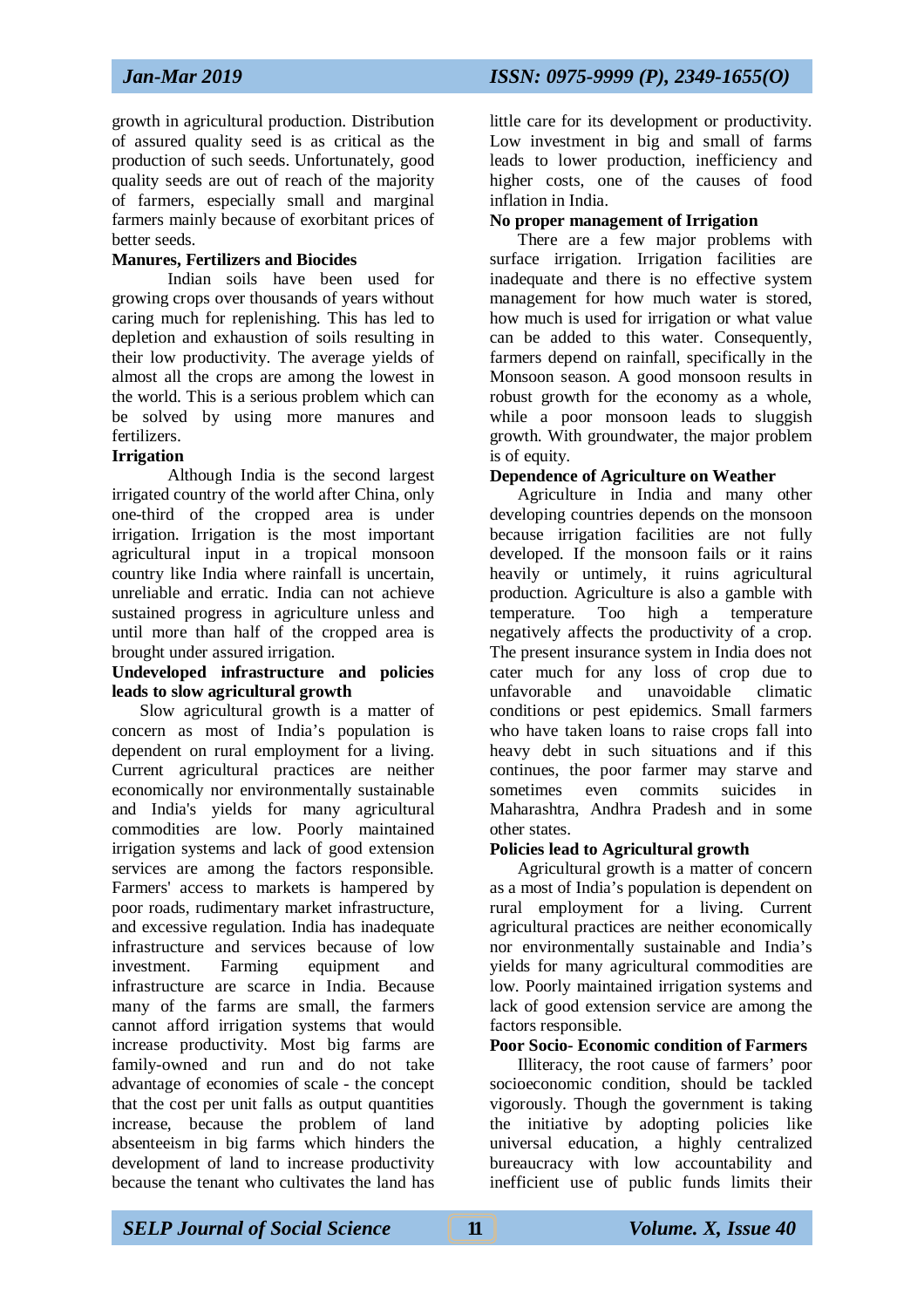impact on poverty. Lack of technical knowledge and awareness are also responsible for low productivity, adding to the problem of poverty among farmers. Other causes are the slow progress in implementing land reforms<br>inadequate or inefficient finance and inadequate or inefficient finance and marketing services for farm produce and inconsistent government policy. Agricultural subsidies and taxes often change without notice for short-term political ends.

## **Inadequate Infrastructure & low Investment**

India has inadequate infrastructure and service because of low investment. Because many of the farms are small, the farmers cannot afford irrigation systems that would increase productivity. Most big farms are family-owned and run and do not take advantage of economies of scale the concept that the cost per unit falls as output quantities increase, because the problem of land absenteeism in big farms which hinders the development of land increase productivity because the tenant who cultivates the land has little care for its development or productivity. Low investment in big and small of farms leads to lower production, inefficiency and higher costs, one of the causes of food inflation in India.

#### **Disasters leading to Rural Poverty**

Rural poverty has two characteristics: the poverty of rural human beings and the poverty of weather prone rural areas. The degradation of natural resource may be caused by drought or flood because of global warming or by modern farming methods which affect the land negatively, ultimately making rural people poor. The first one leaves the land barren and the second one, though costly, leads to large scale economies. Because of high returns, farmers are tempted without giving thought to its ill effects. The poor who cannot afford it fall further into the trap of poverty because they cannot compete with rich farmers while casual laborers lose their jobs with the introduction of mechanization. To remove rural poverty, small farmers and women must be integrated into the development effort, so that they also contribute to the removal of poverty.

## **Average size of Land Holdings is small**

The average size of land holdings is less than 20,000 m**<sup>2</sup>** and subject to fragmentation due to land ceiling acts and, in some cases, family disputes. Such small holdings are often

overmanned, resulting in disguised unemployment and low productivity of labour.

## **Use of Technology is Inadequate**

Adoption of modern agricultural practices and use of technology is inadequate, hampered by ignorance, high costs and impracticality in the case of small land holdings. In India, farming practices are too haphazard and non-scientific and need some forethought before implementing any new technology. The screening of technology is important since all innovations are not relevant or attractive to all areas.

## **Agricultural Marketing**

Agricultural marketing still continues to be in a bad shape in rural India. In the absence of sound marketing facilities, the farmers have to depend upon local traders and middlemen for the disposal of their farm produce which is sold at throw-away price.

## **Scarcity of Capital**

Agriculture is an important industry and like all other industries it also requires capital. The role of capital input is becoming more and more important with the advancement of farm technology. Since the agriculturists' capital is locked up in his lands and stocks, he is obliged to borrow money for stimulating the tempo of agricultural production<sup>4</sup>.

## **Conclusion**

It can be concluded that the number of rural male total workers is slowly decreasing, while the number of rural female total workers is steadily increasing in India at the national, state as well as at the districts level, Thus, though the chunk of women labour are increasing, there are only a few government developmental programmes, which are of women specific, in the country as well as in the State. It is found that only privileged sections are benefited from these developmental programmes. The weaker sections are benefited only to a limited extent. The present paper reveals the low socioeconomic status of these sections in spite of various developmental programmes of the government. Last but not the least, forget governments, schemes and celebrities. Youth of India has all powers at their disposal they just need to wake up and have the courage to fight back all odds. Rather than using the internet for downloading pirated songs and video clips, they need to learn about modern agriculture techniques, weather forecast. This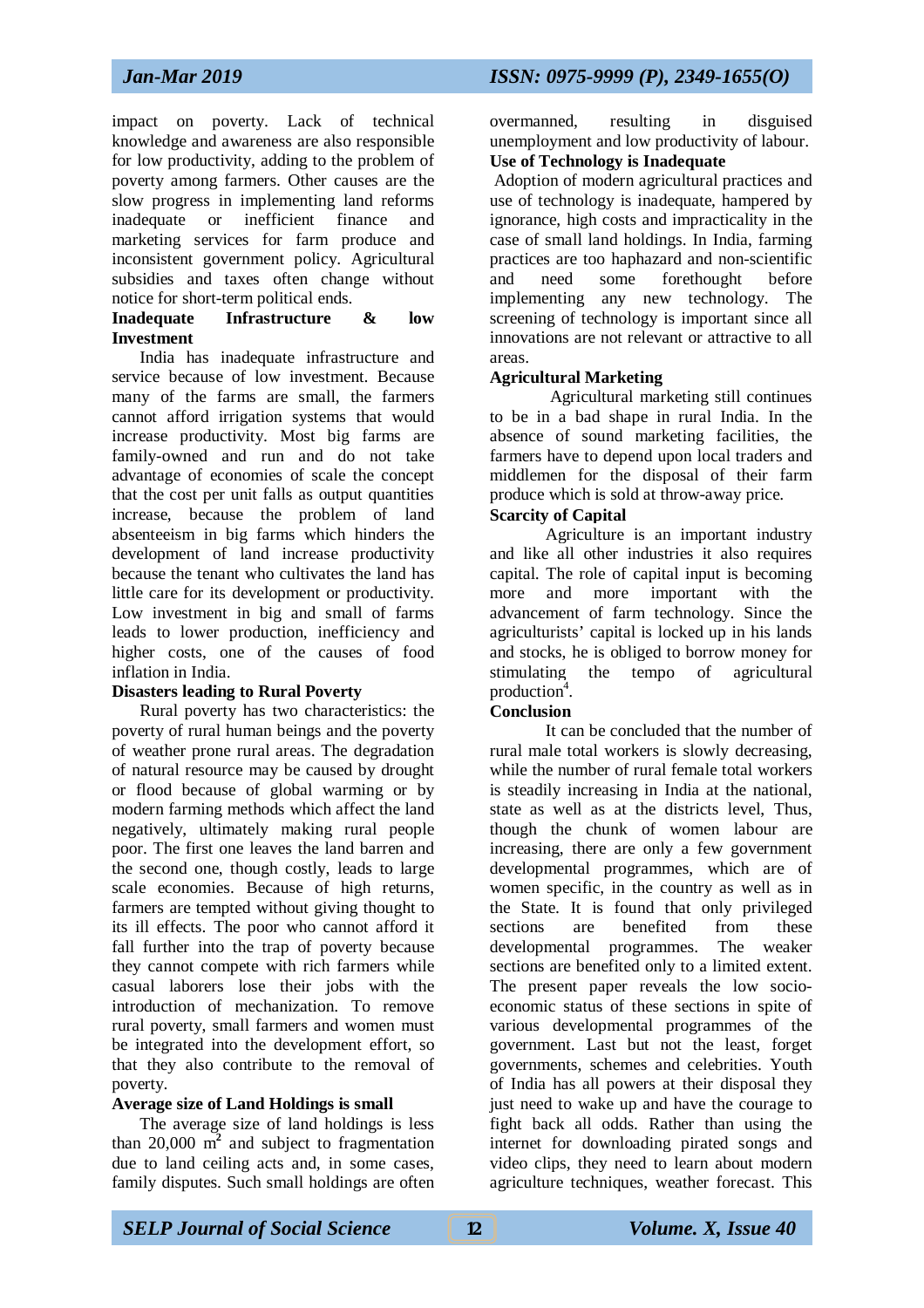is the most important part of the solution, without youth of this nation none of above solutions will produce better results.

# **References**

- 1. [www.civilserviceindia.com/subject/Essay/](http://www.civilserviceindia.com/subject/Essay/) agricultural-techniques-in-India.
- 2. [https://teenatheart.com/indian-agriculture](https://teenatheart.com/indian-agriculture-)problems-solutions-short-essay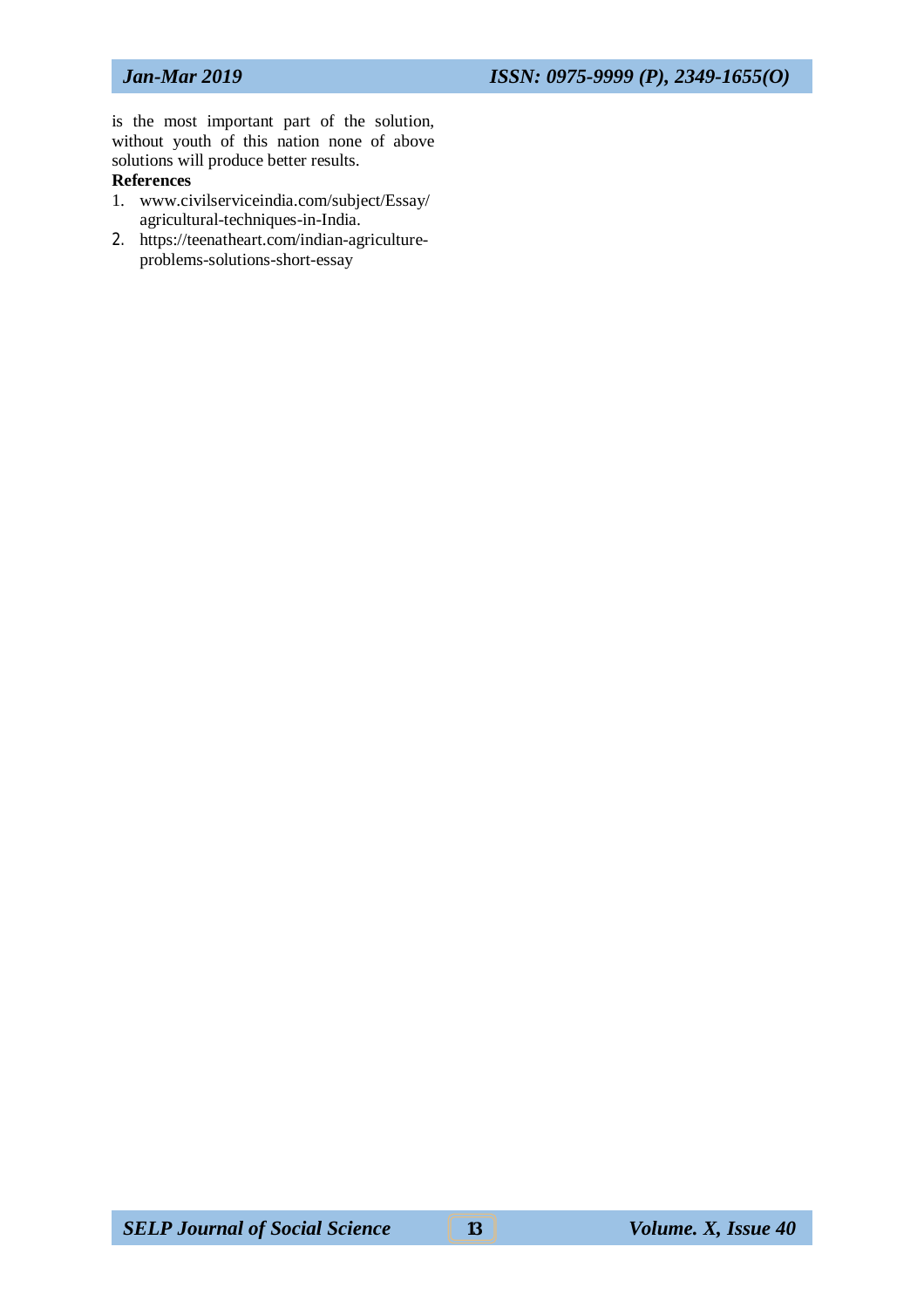# **CYBER CRIME IN DIGITAL ERA - ANEMPIRICAL STUDY**

## **Dr. V. GOKILA**

Assistant Professor in Commerce Sri Ramakrishna College of Arts & Science for Women, Coimbatore

## *Abstract*

*In techno savy world, today relies heavy use of electricity and numerous us electronics to keep every day running smoothly. No matter where one goes, there is some sort of technology that has a drastic impact on life. In the fast growing world as both sides of the coin internet has its own advantages and disadvantages (cyber crime).This research paper discusses about the cybercrime in the digital world. Cybercrime is nothing but computer acts as an objector a subject of crime. This research paper helps us discuss about the aspects of cybercrime in digital Era.*

*Key Words: Cybercrime, Technology, Digital Era.*

#### **Introduction**

It is not unusual for teenagers in this digital world to get involved in cyber activities at early stages. In this technological world all are well interested in using gadzets from early age. The children of small age do it for fun without knowing the later risks and penalties they have to suffer. Cyber crime isn't a victimless crime and it is taken seriously by law enforcement. This arises due to high usage of computers, digital devices and internet. Over 40 years, cybercrime still doesn't universally accepted definition in literature. There are millions of computer connected to the internet everyone appreciates the use of internet but there is other side of the coin (i.e.,) cybercrime by the use of internet.

The term cybercrime can be defined "as an act committed or omitted in violation of a law forbidding or commanding it and for which punishment is imposed upon conviction". The purpose of this research paper is discussing the digital era and understanding the cybercrime.Itprovides an

overview on the relevant topics.This research paper concludes with data's collected from primary and secondary sources.

#### **Objectives:**

- $\triangleright$  To know about the digital era.
- $\triangleright$  To provide overview of cybercrime.

 $\triangleright$  To know the pros and cons of cyber-crime. **Research Methodology**

## **Primary Data**

Primary data was used for the study and it was collected by means of structured questionnaire from the people who were all the internet users .The data was collected from 88 respondents were taken into consideration of the study .The data was collected through online survey. Percentage analysis was used to analyze the data so collected.

#### **Secondary Data**

Secondary data was also used for the study. After searching the important websites and blogs relevant information was downloaded and examined to address the objective of the study.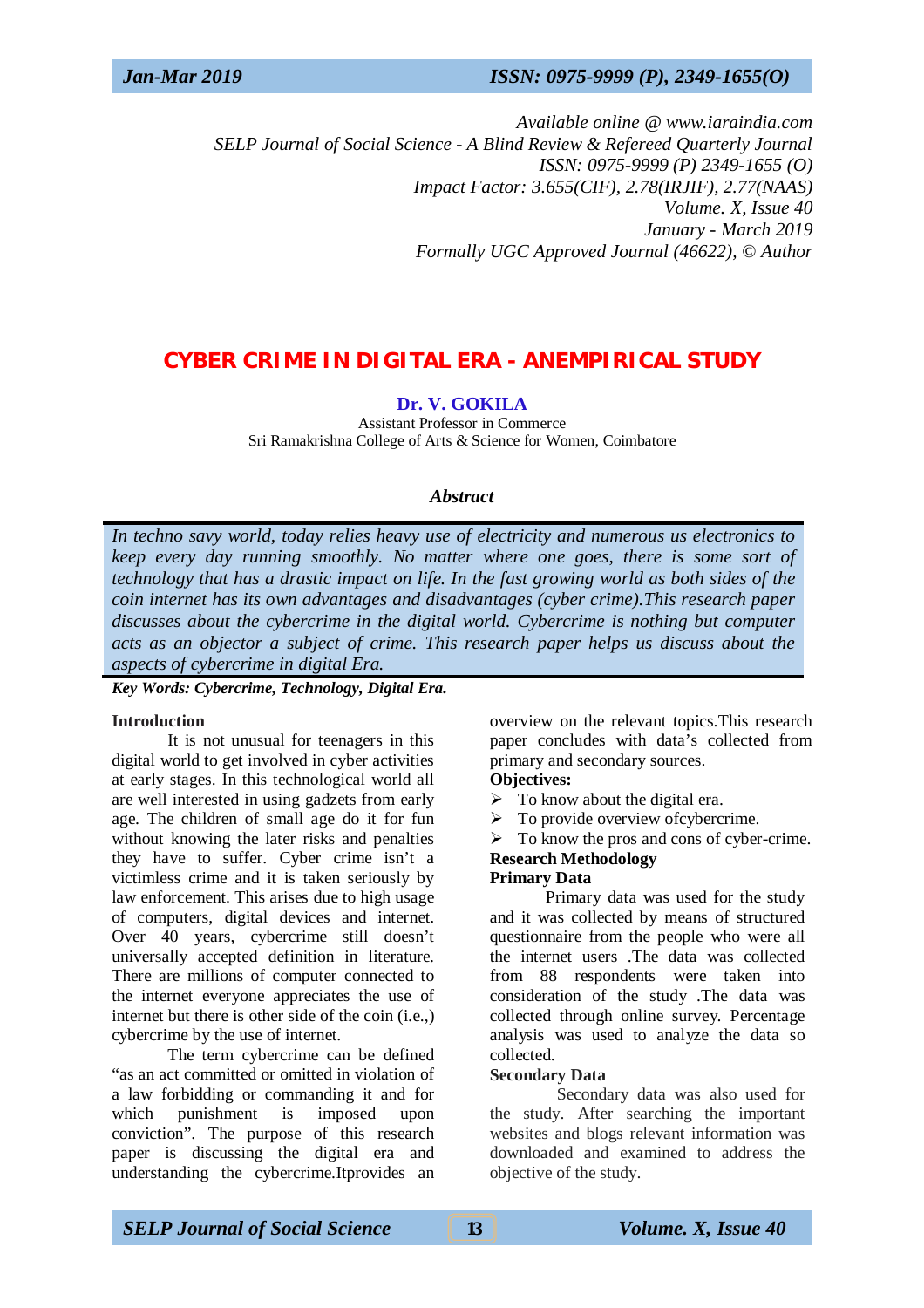## **LIMITATION:**

- 1. The study is based on convenient sampling which is a type of non-random sampling. Hence the limitations of non-random samplings are applicable.
- 2. The inclination and opinion of youth may change from time to time. Hence, the result of the project may be applicable only in the present situation.

## **Cyber-Crime**

Cyber crime is defined as a crime in which a computer is the object of the crime or is used as a tool to commitan offense. Cyber criminals may use computer technology to access personal information, business trade secrets or use the internet for exploitative ormalicious purposes. Criminals can also use computers for communication and document or data storage. Criminals who perform the sail legal activities are often referred to as hackers. Cyber crime may also be referred to as computer crime.

## **CommonForms of Cyber Crime**

- Phishing: using fake email messages to get personal information from internet users.
- Misusing personal information (identity theft)
- Hacking: shutting down or misusing websites or computer networks
- $\div$  Spreading hate and in citing terrorism
- $\triangleq$  Distributing child pornography
- Grooming: making sexual advances to minors.

## **Pros and Cons of Cyber crime:**

| Improved<br>securityofcyberspace<br>Increase in cyber<br>defense<br>Increase in cyber speed<br>Allows more option to<br>save data<br>Betterresponsetimeton<br>ational crisis | Improved hacker<br>speed and ability<br>Interconnectedcomp<br>uters<br>Improved viruses,<br>malware and worms<br>Increasein"cyberwar<br>efare" Possibly<br>More anonymity<br>between hackers |
|------------------------------------------------------------------------------------------------------------------------------------------------------------------------------|----------------------------------------------------------------------------------------------------------------------------------------------------------------------------------------------|

There are a lot of cases of Computer Assisted crime where computer is the instrument for committing crime. Some of them are discussed below:

#### **Data Piracy**

This involves reproduction of digital data and easy distribution of print, graphics, sound and multimedia combinations even the use of copyrighted material either for personal use.

#### **Pornography/Child Pornography**

It is the unethical and illegal distribution of sexually implicit material especially involving children.

## **Illegal Interception of Material**

Data transfer over the net has resulted in greater speed and capacity but also greater vulnerability. It is now easier for unauthorized people to gain access to sensitive information. It has many forms like:

#### **Internet Time Thefts**

Phishing, spoofing or spam (unsolicited mail) wherein a perpetrator sends fictitious mails which appears official causing the victim to release personal information

Online Credit card fraud, E- Bank theft: Illegal acquisition of credit card number for online purchases or bank account details where the perpetrator diverts funds to account accessible to criminal.

## **There are other situations of computer oriented cyber crime where computer is the Target of Crime Like**

#### **Hacking**

Information theft from computer storage device or hard disk and stealing username, password and altering information is called hacking

#### **Forgery**

It includes reproduction of documents, certificates, identity thefts and fake currency. Altering Websites: Here the hacker deletes some pages of a website, uploads new pages with the similar name and controls the messages conveyed by the web site.

#### **Cyber terrorism**

It involves E-murder or homicide or suicide or Spyware.

#### **Causes of Cyber Crimes**

#### **Ease of access**

The problem encountered in guarding a computer system from unauthorised access is that there is every possibility of violating the technology by stealing access codes, recorders, pins, retina imagers etc. that can be used to fool biometric systems and bypass firewalls to get past many a security system.

#### **Cyber Hoaxes**

Cyber Crimes can be committed just to cause threats or damage one's reputation.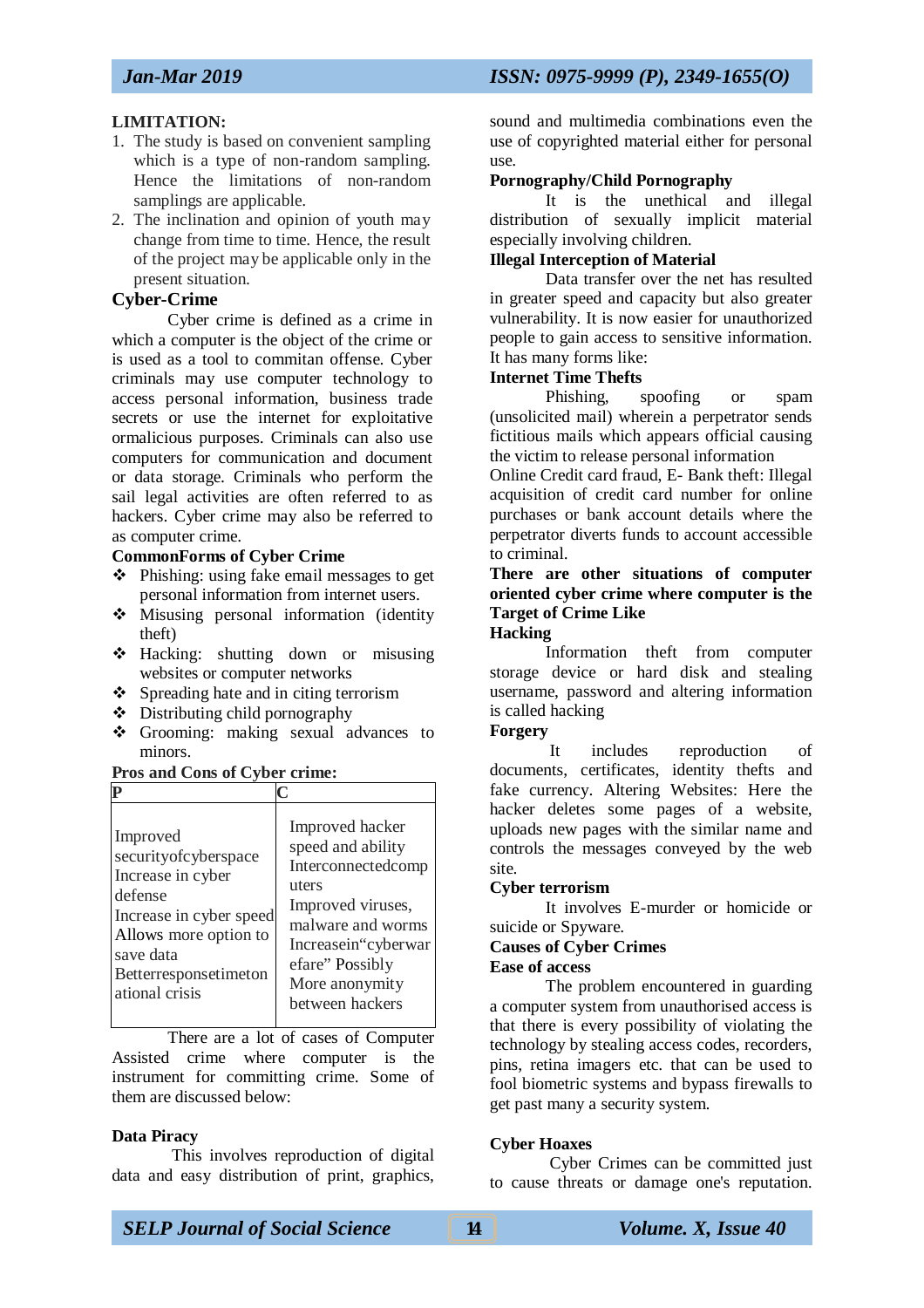This is the most dangerous of all causes. The involved believe in fighting their cause and want their goal to be achieved. They are called cyber terrorists.

## **Negligence**

There are possibilities of not paying attention in protecting the system. This negligence gives the criminals control to damage the computer.

#### **Revenge or Motivation**

The greed to master the complex system with a desire to inflict loss to the victim. This includes youngsters or those who are driven by lust to make quick money and they tamper with data like e-commerce, ebanking or fraud in transactions.

#### **Poor Law Enforcing Bodies**

Due to lack in cyber laws of many countries, many criminals get away without being punished.

#### **CyberCrimes Committed for Publicity**

Generally committed by youngsters where they just want to be noticed without hurting someone's sentiments.

#### **CYBER LAW**

#### **Cybercriminals + computer technology= difficulties to apply the law**

PavanDuggal, acknowledged as one of the top four Cyber Lawyers in the world, gave a definition of Cyber law in1996, which is broadly accepted, as follows:–

Simply speaking, Cyber law is a generic term, which refers to all the legal and regulatory aspects of Internet and the World Wide Web. Anything concerned with or related to or emanating from any legal aspects or issues concerning any activity of netizens and others, in Cyberspace comes within the ambit of cyber law**.**

#### **ANALYSISAND INTERPRETATION:**

The following are the results of primary data Collected from various sectors of respondents:

## **Gender:**

86.4% of the respondents are female aware of cyber crime.

## **Software Installed**:

51.1 % of respondents have installed antivirus software in their PC/ MAC.

# **Safe Online:**

The study lights on the fact that 48.9% of the respondents feel safe that their in formations are safe online.

## **Password Protection**

The study reveals that 42% of respondents agree that they need password protection in concern with the information security.

## **Money Loss due to Cyber Crime**

Majority 83% of the respondents had not ever lost money due to Cybercrime.Trojan or malware affects 5.57% of users, 10.2% are affected by autogenerated emails and 3.4% are affected by publishing obscure on their profile.47.7%of respondents have reported that cyber law towards cyber criminals are not clear and laws to be made strict.

#### **Cyber Security**

Cyber security or IT security is the protection of computer systems from theft or damage to their hardware, software or electronic data, as well as from disruption or misdirection of the services they provide.

#### **Future Trends**

One of the biggest concerns is what if there is a hack into the critical systems in government, companies, financial institutions etc. This could lead to malware in critical systems leading to data loss, misuse or even killing the critical systems. Since the communication flow is easy via the internet, the crime organizations might merge and cooperate even more than they are currently. It is feared that due to enhanced mobility, funds and people could transfer easily. The Internet is increasingly likely to be used for money laundering. As the Internet becomes the medium through which more and more<br>international trade takes place, the international trade takes place, the opportunities for laundering money through over-invoicing and under-invoicing are likely to grow.

Online auctions offer similar opportunities to move money through apparently legitimate purchases, but paying much more than goods are worth. Online gambling also makes it possible to move money especially to offshore financial centers. Recruitment into crime agencies over internet will be easier than before.

Secret messages can be transferred over the internet to a large group of people very easily without being conspicuous. Because much of the information technology companies are privately owned, the focus would be on making customer happy as opposed to worry about the transnational crime. In addition, legitimate civil liberties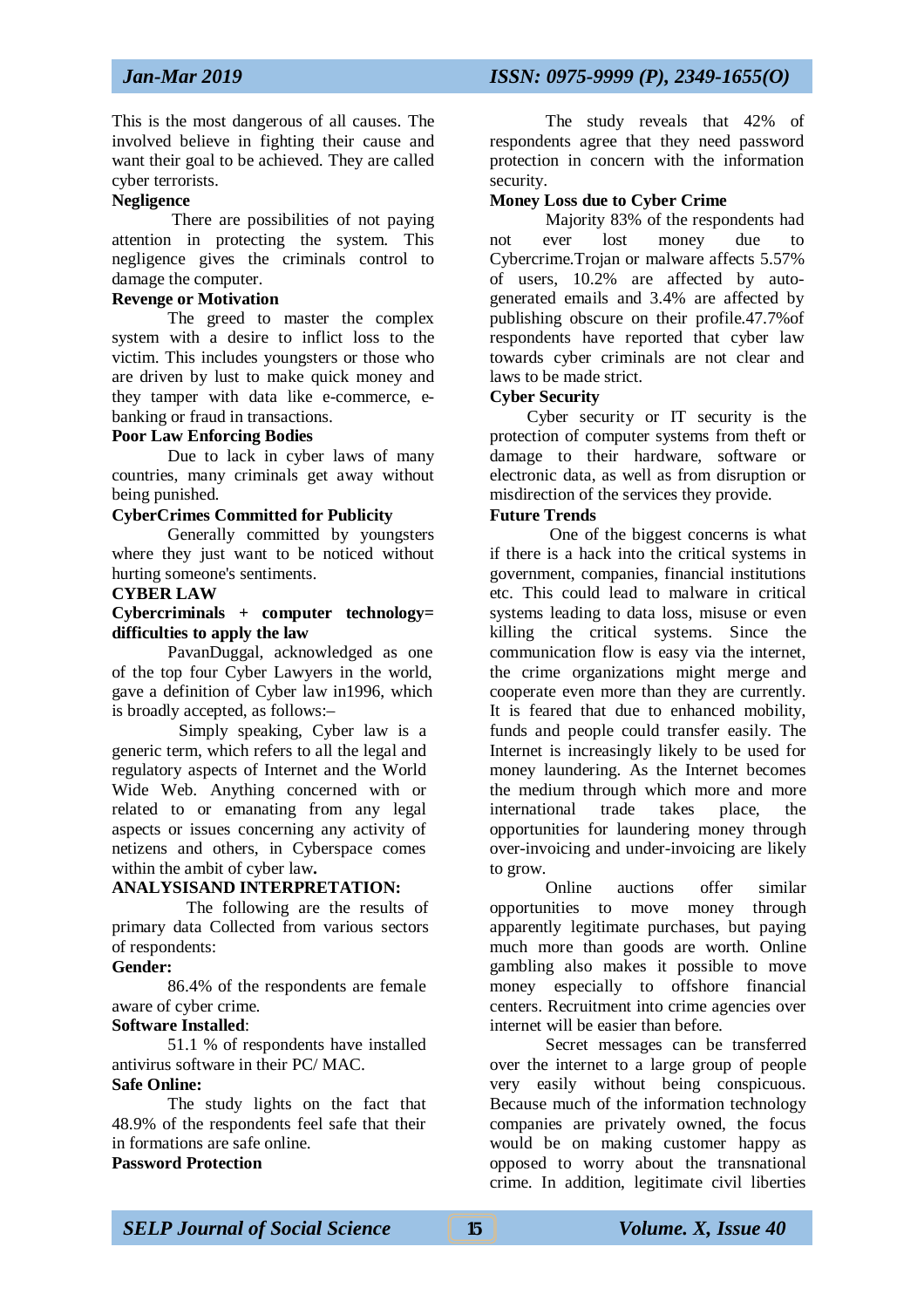could be argued in favor of not monitoring the information technology.

All of these things make it more difficult to deal with cyber-crime. Some of the future trends predicted by Stephen Northcutt &Friends are briefly summarized in the followed text. Improved Social Engineering Attacks will be the trend for the coming era. Attackers will increasingly make use of social-engineering tactics to bypass technological security controls, fine-tuning their techniques to exploit natural human predispositions.

This will bring us closer to merging the line between external and internal threat agents, because social engineering will allow external attackers to quickly gain an internal vantage point despite traditional perimeter security measures. Social Media will provide the platform for the cyber crimes. More organizations will adopt social media as a core aspect of their marketing strategy.

They will struggle to balance the need to be active as part of on-line social communities while balancing compliance and litigation risks associated with such activities. Similarly, organizations will have a hard time controlling online social networking activities of their users. Attackers will continue to take advantage of the still-evolving understanding of online social networking safety practices to defraud people and organizations. Security vendors will position their products as solving all these problems; some of them will stand out by allowing organizations to granularly control and monitor on-line social networking activities, while being mindful of users' privacy expectations. Humans are the weakest link, regardless of how technology changes attackers know they can always hack employees. In the year 2012 and 2013 these human attacks will only grow in sophistication and numbers.

Cyber attackers will always take the path of least resistance. Organizations and management will finally start doing something about it to secure the human. It's the sensitive issue for the people relying on i'Phones for their day today working that without issuing a dire warning that some worm will eat all the i'Phones and convert the Androids to bricks. However, the biggest issue seems to be apps with spyware. Even the apps that come loaded on the phone are likely to phone home, it is a sure thing with 3rd party apps. AT&T has proved they cannot be trusted by signing their customers up for Asurion road side assistance without even asking them. And it matters big time. Memory Scraping Will Become More Common in the coming time. This has been around for a long time, but is more aggressively targeting data such as credit card records, passwords, PIN's, keys, as of late. The reason they are successful is that they get around PCI/GLBA/HIPAA/ETC security requirements that data must be encrypted while in transit and at rest. Data in transit is decrypted on the system and often stored in memory during the lifetime of a process, or at least during a decryption routine. Depending on how a process cleans up after itself, it may stay resident even after the fact.

The data is encrypted on the hard disk, but again, the RAM likely maintains the clear text version of the data. Browsers are notorious for leaving things sitting around in memory during web sessions. The RAM Scraping malware also targets encryption keys in memory to decrypt anything for session data to encrypted files. As far as the emerging security threat part, we are seeing RAM scraping more commonly now as attackers focus on client-side attacks, shifting away from server-side attacks. Browsers are often mis configured, allowing malware to get onto a user's system, stealing credit card data and passwords. They are mostly an annoyance where if a customer or fraud department detects fraudulent transactions, the account must be credited and changed. This requires the banks to write-off these transactions, which can add up quickly. AV products can't keep up with the aggressive rate and polymorphic characteristics of this type of malware.

We discover a ton of new malware every week, reverse it to some extent, and send the details to AV vendors to be added as a new signature. The other emerging component is the threat of RAM scraping malware targeting Point of Sale (POS) systems.

Wireless adoption will continue, branching out into a larger number of purpose-focused protocols that fit the needs of individual technology. Wi-Fi technology will continue to grow, but other protocols will also emerge with widespread adoption suiting the needs of embedded technology with a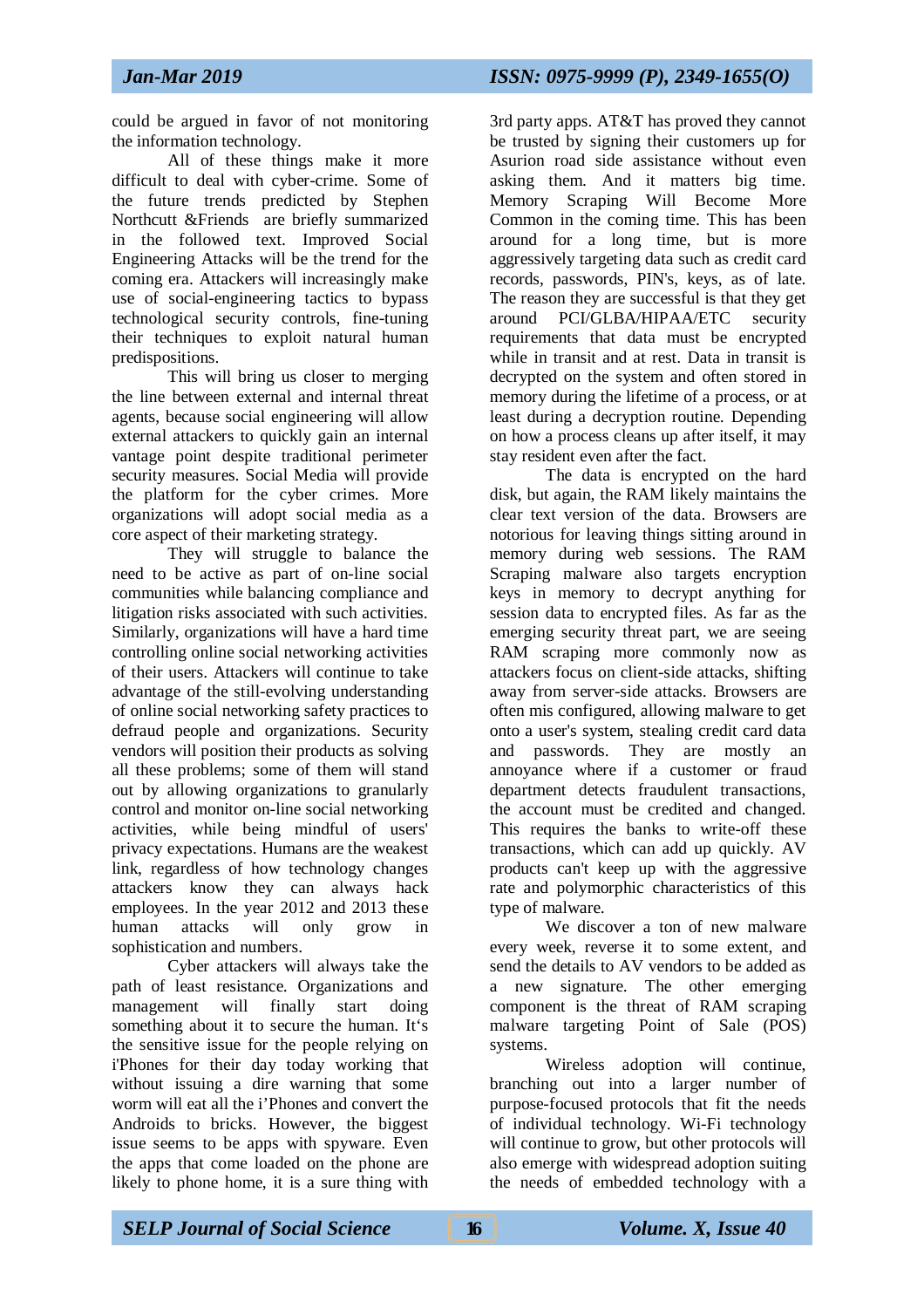variety of focus areas including ZigBee, WirelessHART and Z-Wave, as well as proprietary protocols.

With this growing alternate wireless adoption, we're already seeing some of the past mistakes from earlier failed protocols repeated. Based on this exposure, and the trend of Wi-Fi failure and improvement, we'll see history repeating itself where vendors are quick to the market to capitalize on new opportunities, failing to critically examine the lessons from earlier wireless technologies.

More Cloud Computing Issues will be at the eye of the cyber attackers. While there are many possible benefits to Cloud Computing, the honeymoon will end. Many organizations will soon discover that they do not have the flexibility they need for their businesses, and many others will discover that any security issues (from audit to compromise) are far more complex in the cloud. Many security professionals will come to terms with security risks of cloud computing.

They will do so under pressure from the businesses they support, as companies will continue to migrate to cloud platforms. The infosec community will better understand cloud environments, while the technologies implementing cloud platforms will reach an acceptable level of maturity. Security professionals will continue to apply extra scrutiny to scenarios that involve processing sensitive or regulated data in shared cloud environments. Security Continues to become part of Virtual Infrastructure.

As more and more organizations add virtualization technologies into their environment, particularly server and desktop virtualization, security will be more embedded in the native technologies, and less of an "add-on" after the implementation is complete. For server virtualization, new firewalls and monitoring capabilities are being integrated into some of the leading

platforms now. For desktop virtualization, native integration with remote access technologies and client-side sandbox capabilities are common. Vendors will continue to push the envelope and offer new tools to enhance virtual environments, but virtualization platforms will evolve to easily allow existing security technologies to interoperate more natively, as well. In addition, security architecture design will be a "must have" element of virtual infrastructure planning and deployment, not a "nice to have".

## **Conclusion**

All the way through the research on cyber crime in digital era concludes saying that there arises cybercrime problems in higher risks nowadays."Where there will there is a way" according to this saying there is also equal preventive measures in controlling digital crimes and that can make a positive sense. There is 100% cyber-attack proof. High technology can be a high touch.

#### **Reference**

- 1. AmmarYassirandSmithaNayak, Cybercrime: Athreatto Network Security IJCSNS International Journal of Computer Science and Network Security, VOL.12 No.2, February 2012.
- 2. Cyber-Crimes and their Impacts: A Review ISSN: 2248-9622 [www.ijera.com](http://www.ijera.com) Vol. 2, Issue 2, Mar- Apr2012, pp.202- 209.
- 3. [http://cyberlawcybersecurity.com/cyber](http://cyberlawcybersecurity.com/cyber-)law/
- 4. <https://www.techopedia.com/definition/238> 7/cybercrime
- 5. SoumyaSatishRevankar, Cyber Crime and Cyber Security, International Research Journal of Engineering and Technology (IRJET), Volume: 04Issue: 11|Nov-2017 [www.irjet.netp-ISSN:](http://www.irjet.netp-ISSN:) 2395-0072 e-ISSN: 2395-00.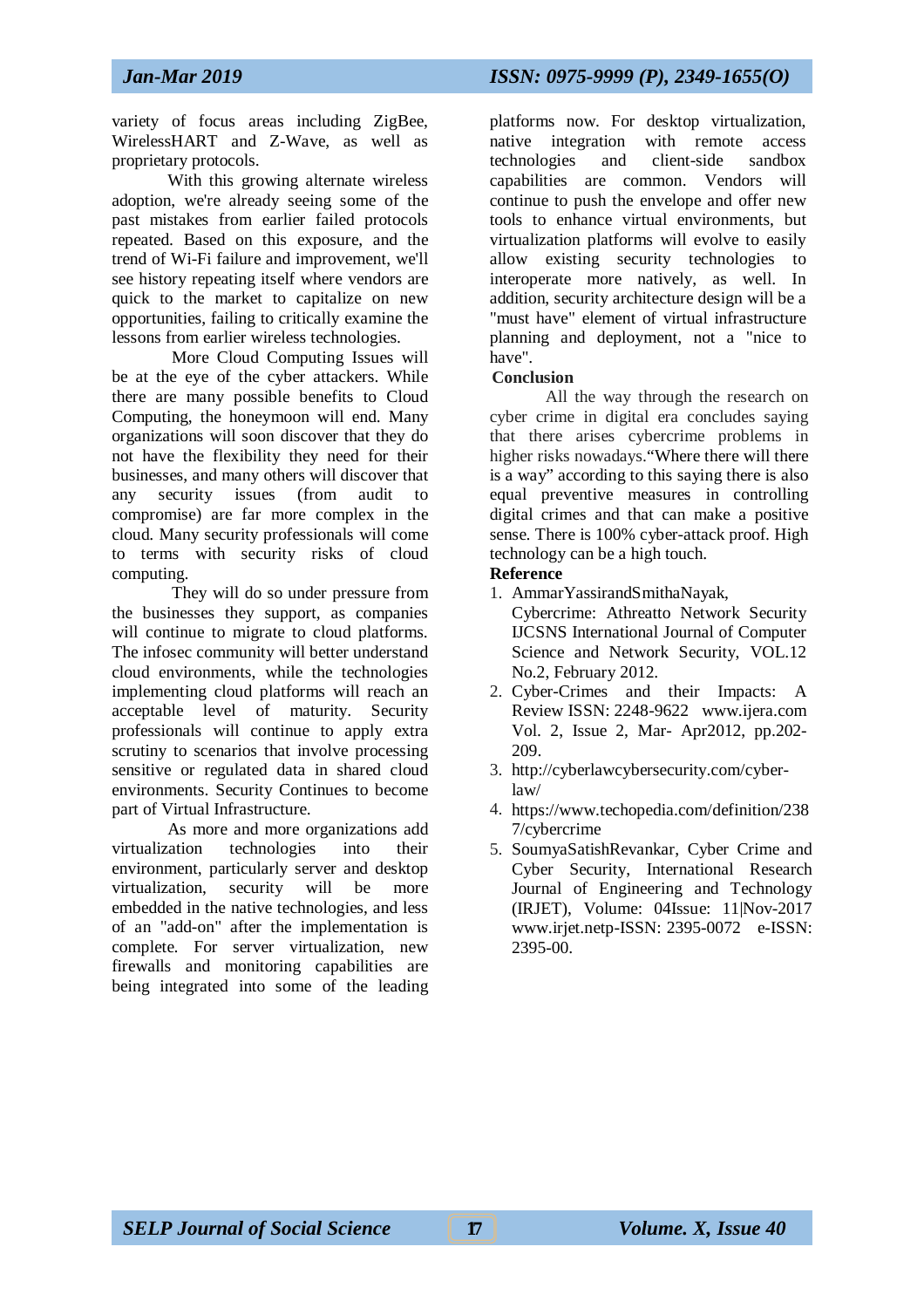# **FINANCIAL INCLUSION AND DIGITAL INDIA**

# **Dr.HARISH. N**

Adarsha PU College 1st lock, 12th Cross, R.T.Nagar, Bengaluru

## *Abstract*

*The paper throws light on the relationship between financial inclusion and digital India. Financial inclusion is delivering the banking services to the weaker and low income section of society so that more and more people can utilize the banking service. Digital India is an initiative taken by Indian government to provide government services electronically to all the citizens. The paper studies the effect of digital India initiative on the concept of financial inclusion. The digital India initiative can easily connect the different groups of society and can help to achieve the objective of financial inclusion through digital banking. The data is taken from the different secondary sources i.e. published reports of SBI and RBI, websites, journals and newspapers.*

*Key Words: Inclusion, digitalization, RBI, commissions, government.*

#### **Introduction**

Financial inclusion is the objective of Indian government from decades of time. Firstly the word was used in 1993 but the work starts in 1998 on financial inclusion. Financial inclusion means connecting all the sections of society to the banking system. A banking system can be balanced developed if all the citizens use the banking system. So for the growth of the economy it is must that there should be a developed banking system. Reserve bank of India and government of India take several measures to make this system strong. RBI set up several commissions to look into the financial inclusion. Commissions gave recommendations and financial inclusion is on progress stage. But the initiative taken by the prime minister as 'Digital India' is a very big turn in the way of financial inclusion. With this initiative it will be very easy to connect all the citizens to banks. Payment systems will become very

easy for the customers. Thus Digital India initiatives will increase the growth rate in financial inclusion.

#### **Literature Review**

**Kumar (2007)** examined that the financial inclusion is not a onetime effort, it is an ongoing process. Collective efforts are required from all sides i.e. from stakeholders, society, law makers, financial institutions, government, community etc. he studied the role of commercial banks in India in financial inclusion. In financial inclusion technology is also an important factor. He discussed that the impact of technological aspect cannot be ignored in financial inclusion.

**Jani and Tere (2015),** has studied the different services and governance on demand by the citizens of India. They also discussed the infrastructure required to every citizen to avail the services provided under digital India. They also discussed the new definition of IT that  $IT$  (Indian talent) +  $IT$  (information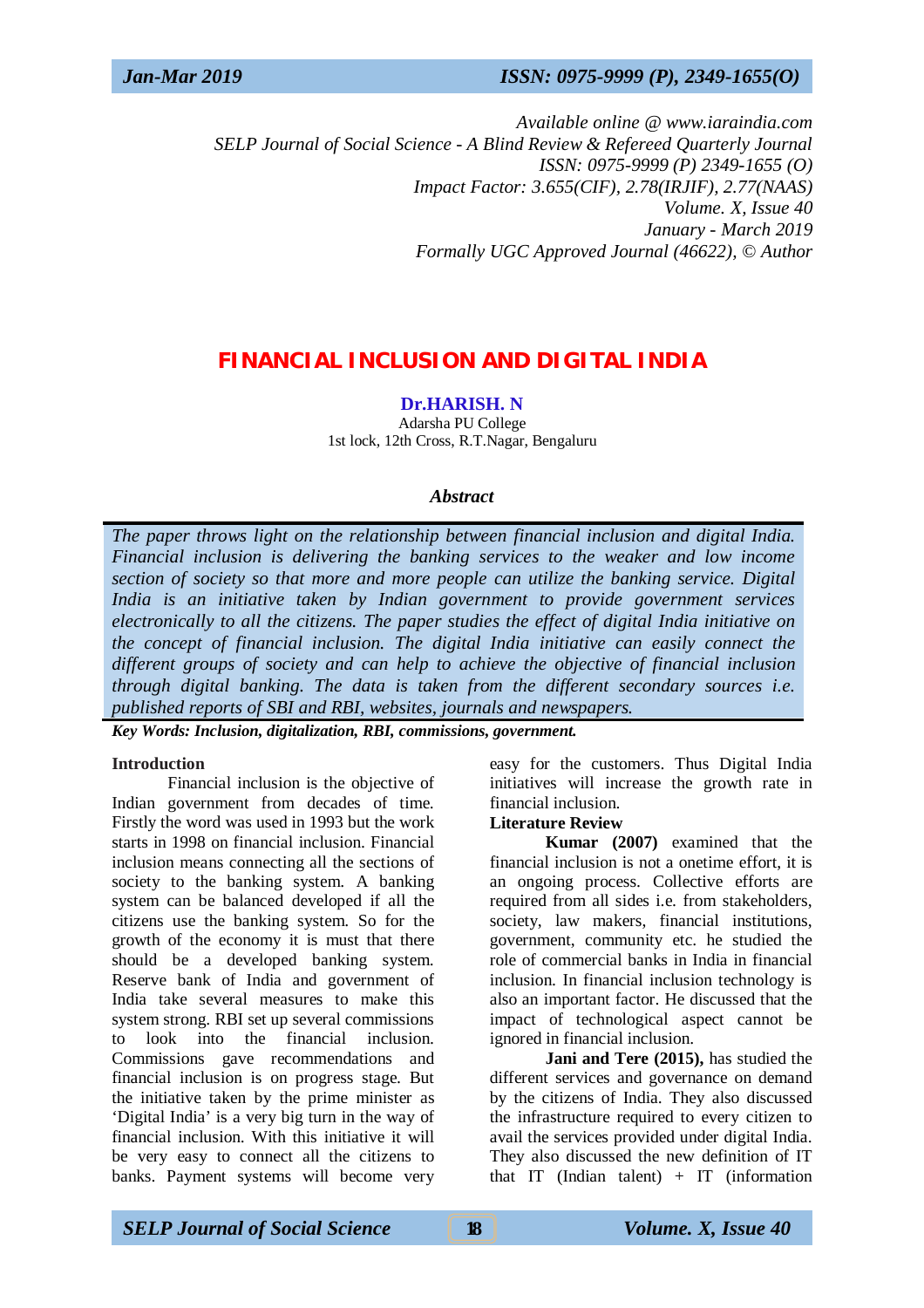## technology) =IT (India tomorrow).

**Sharma and Kukreja (2013),** examined the survey report given by World bank and compared the India's financial inclusion with the rest of world. According to the comparison India has to go long way to reach the core poor. The country wise comparison of banking sector was also in their study.

**Tamilarasu (2014)** examined the role of banking sector in financial inclusion development in India. He examined that with the passage of time the population of officers per office is decreasing. He also studied the number of commercial banks in India in the years between (2008- 2013), and the number of banks showed an increasing trend.

**Morgan (2014)** has examined the relationship between financial stability and financial inclusion to examine whether they are mutually reinforcing or whether there are substantially trade-offs between them. Diversification of bank assets, reducing riskiness, increased stability are positive points and erosion of credit standards, bank reputation risk, inadequate regulation of MFI's are the negative point according to his study.

### **Objectives of Study**

- 1. To study the concept of financial inclusion and digital India.
- 2. To examine the impact of digital India initiative on financial inclusion.

#### **Research Methodology**

Secondary data has been used for the purpose of the present study. The data is taken from journals and research papers, newspapers articles, websites and published reports.

#### **Financial Inclusion?**

Financial inclusion is delivery of banking services to low income group of society at affordable cost. Financial inclusion is a key to achieving the goal of removing extreme gap between the banking habits of weaker section and rich section of society. The Reserve Bank of India broadly defines financial inclusion as providing access to a 'wide range of financial services at a reasonable cost'. This provision of access to banking services to nearly 47 per cent of the reportedly unbanked population in India has the potential to unfold huge growth opportunities for financial services players.

The objective to include all the groups of society to banking services is started the name

under Financial Inclusion word firstly was used in 1993 but this idea grew in 1998. The development of banking sector in real sense was started in 1969 with the nationalization of 14 major banks. This action gave a real reform in Indian banking system. After this, in 1980, 6 more banks were nationalized. In 1982, NABARD (National bank for agriculture and rural development) was established to fulfill the financial needs of agriculturists and to develop the rural areas. Annual agriculture plans were also started along with the NABARD. These initiatives were mainly to connect the society to the banking sector.

## **Different Chargeon Financial Inclusion Khan commission**

In 2004 RBI set up khan commission to look into financial inclusion. This commission urged banks to review their policies and practices to align them with the objective of financial inclusion. In this, RBI stressed on the need for 'no frills account' either by nil or minimum charges.

## **Nachiket MOR Committee**

Nachiket MOR committee was set up by RBI in sep 2014 under the chairmanship of Nachiket MOR, an RBI board member. This commission recommended a universal bank account to all the Indian people above the age of 18 years by 1st Jan, 2016. This committee also recommended that wholesale banks need to have 50 crore as their capital which is the tenth of the capitals required to have for new banks to start a business. Aadhaar will be the main driver towards the rapid expansion in the number of bank accounts.

## **Deepak Mohanti Committee**

The central bank RBI constituted a new committee 'Deepak Mohanti committee on 15th July, 2015. The main objective of the committee was set up that the committee will study the financial inclusion strategies of other countries mainly related to the technology used in financial inclusion. The objectives were also fixed in relation to the protection of consumers and consumer literacy regarding banking habits.

The objectives of this committee included the digitalization of banking services.

#### **DIGITAL INDIA?**

Digital India is an initiative taken by the Indian Prime Minister Shri NarenderModion 1st July, 2015 to ensure that the governmental services are made available electronically to the citizens. The concept of

*SELP Journal of Social Science* **19** *Volume. X, Issue 40*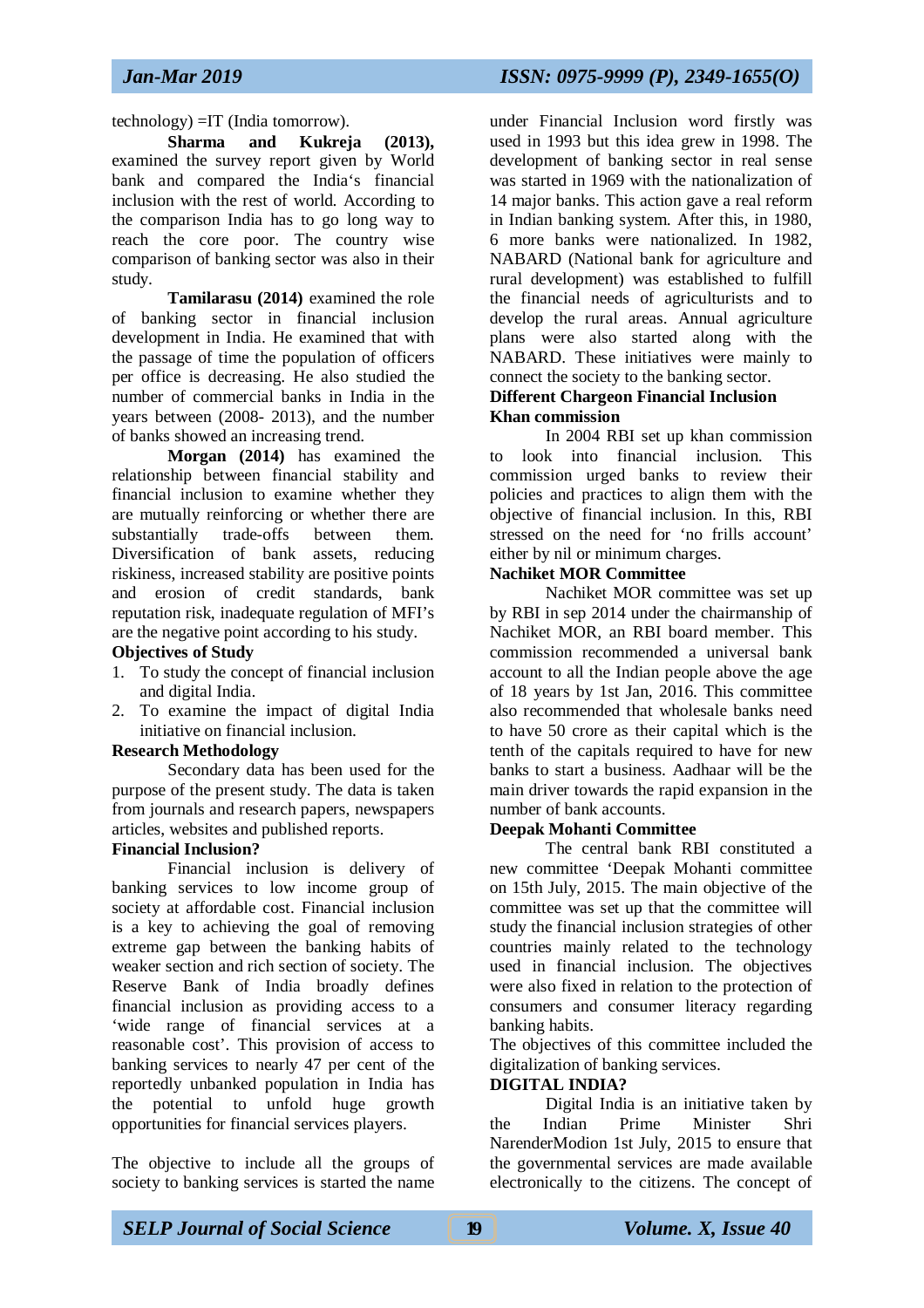digital banking under digital India will be very helpful in financial inclusion.

#### **As an initiative for financial inclusion**

The concept which is main on the agenda of government from decades is financial inclusion. The initiative has great impact on financial inclusion. It made easy the path of financial inclusion. By using the electronic means government can now easily reach the unbanked people of India. So, the main motive of this initiative is to provide infrastructure and electronic services on demand. This initiative will surely increase the speed of financial inclusion.

## **The Impact of Digital India on Financial Inclusion**

- 1. To provide internet connectivity, better access to government services, development of IT skills, government will invest USD 18.4 billion.
- 2. Setting up of a pan India fiber-optic network by June 2016
- 3. Provision of Wi-Fi services in cities where the population is more than one million and also in tourist centers.
- 4. Provision of broadband internet access at a cost of USD 5.9 billion to 250000 village cluster by 2019
- 5. Digital lockers will be provided to all the citizens, so that they can store their documents and records.
- 6. Setting up of 40000 internet access points.
- 7. Creation of direct jobs in IT sector for 1.7 crore people. These are the initiatives taken under digital India for development of IT sector. With the development of IT sector the objective of financial inclusion can easily be fulfilled.

#### **Conclusion**

It is very much clear from the above

information that digitalization of financial services will increase the growth rate of financial inclusion. Financial inclusion is not a onetime effort. It will take time to connect every citizen to the banking system but now it seems easy to reach to the people by the electronic modes. With the digital India initiative every person would like to make payments through electronic means. Use of electronic means will increase the banking habits of the low income section of the society. The zero or minimum charge of banking services will also lead to the banking habits. To conclude it can be said that digital India will make easy way to fulfill the objective of financial inclusion.

#### **References**

- 1. Sharma, A. and Kukreja, S. (2013), "An analytical study: relevance of financial inclusion for developing nations", International journal of engineering and science, Vol.2, No.6.
- 2. Jani, J. and Tere, G. (2015), "Digital India: A need of Hours", International journal of Advanced Research in Computer Sciences and Software Engineering, Vol.5, No.8.
- 3. Tamilrasu, A. (2014), "Role of banking sectors on financial inclusion development in India", International interdisciplinary Research journal, Vol.2, No.2.
- 4. <http://www.worldbank.org/en/topic/financi> alinclusion
- 5. [http://pmjdy.gov.in/Pdf/financial\\_inclusio](http://pmjdy.gov.in/Pdf/financial_inclusio) n.pdf
- 6. [http://www.affairscloud.com/what-is](http://www.affairscloud.com/what-is-)financial-inclusion-importance-in-india/ [http://investor.cisco.com/files/doc\\_downlo](http://investor.cisco.com/files/doc_downlo) ads/report\_2014/white\_paper\_c11- 481360.pdf accessed 30 June 2015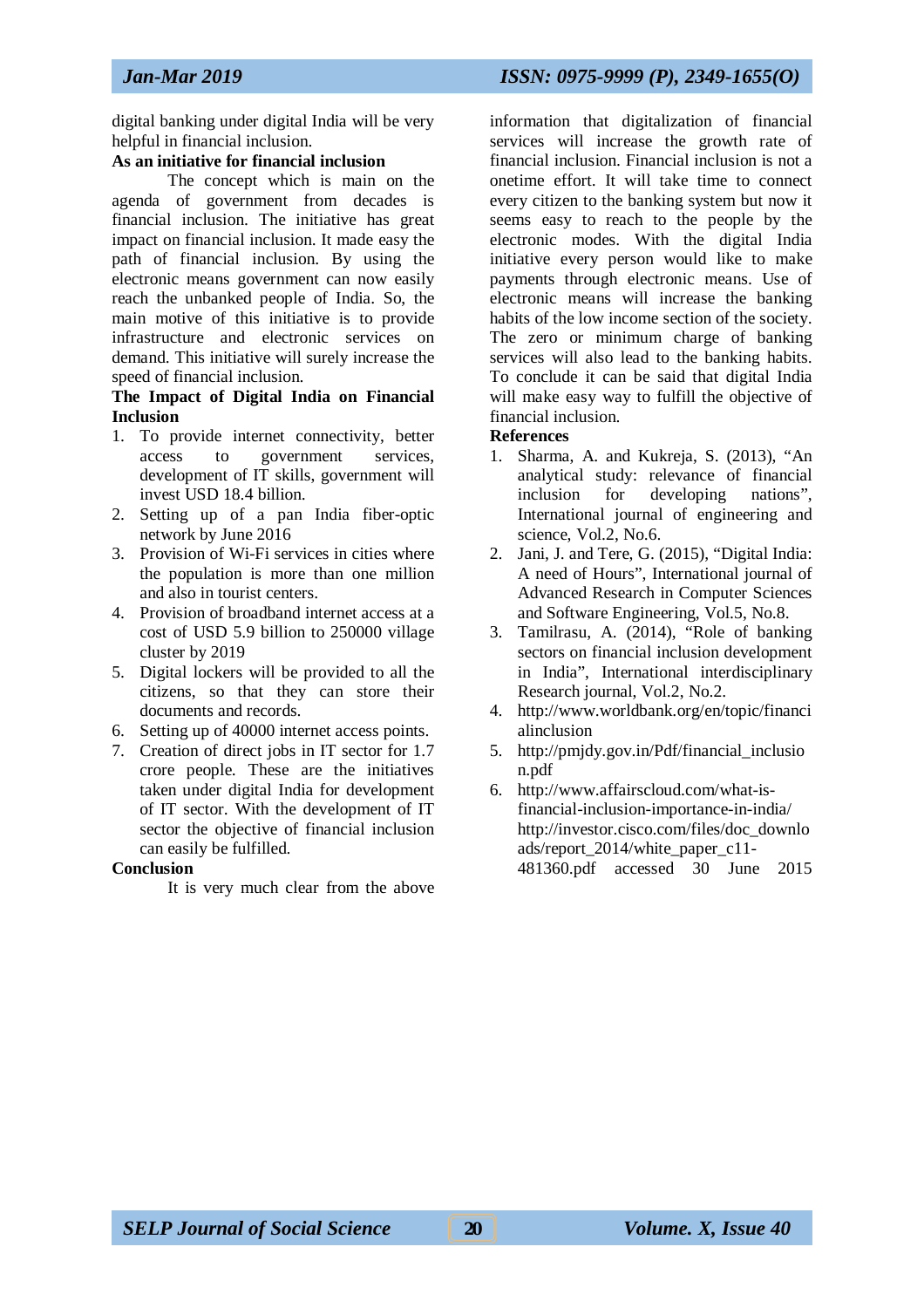# **DIGITALIZATION OF HUMAN RESOURCE PRACTICES IN INDIA**

## **E.BOBBY**

M.K.U Research Scholar

## **Dr. J. T.SHARMILA**

Assistant professor Saraswathi Narayanan College, Madurai

#### *Abstract*

*The aim of this paper is to examine the role of technology and innovational practices in digital era. Nowadays, there is a great deal of competition where innovative human resource (HR) practices have become the requirement of the hour. There is a need to continuously develop and innovate human resource practices to remain competitive in the industry. Past research also indicates that the outcome of innovative human resource management practices can be important towards retaining employees and their performance. At present, every business must seek to improve the quality of its workforce. To get the best human resource, an efficient and well planned strategy is required at the workplace. Therefore, technical advances are being made in the field of human resource with time and slowly the traditional human resource management is being replaced by new and technically advanced human resource management. Further, research articles, conceptual studies, review papers and other relevant content on the topic were accessed and reviewed through web sources and databases. However, this study contributes to the existing literature by elaborating the role of innovative practices and technology in the context of competitive digital environment. Further, several implications were discussed for the purpose of promoting sustainable development of digital era.*

#### *Key Words: Digital in HR, Trends in Digital HR.*

#### **Introduction**

In organizations across the world, the pace of digital transformation is impacting matters linked with workforce optimization, talent transformation, up-skilling and reskilling, training, and resource development. Human resource management in the digital era confronts challenges on two fronts – one, making company processes automated and data-driven and two, transforming the workforce and ways work is done in the organization. Human resource functions today cover a wide remit from strategy formulation to achieve an agile workforce to employee engagement and wellness practices. Previously, human resource management was limited to utility and paper intensive functions, such as recruitment, training, and payroll administration. Human resource managers are successfully adapting their organization to the digital workplace. Human resource managers must reshape their functionality and create the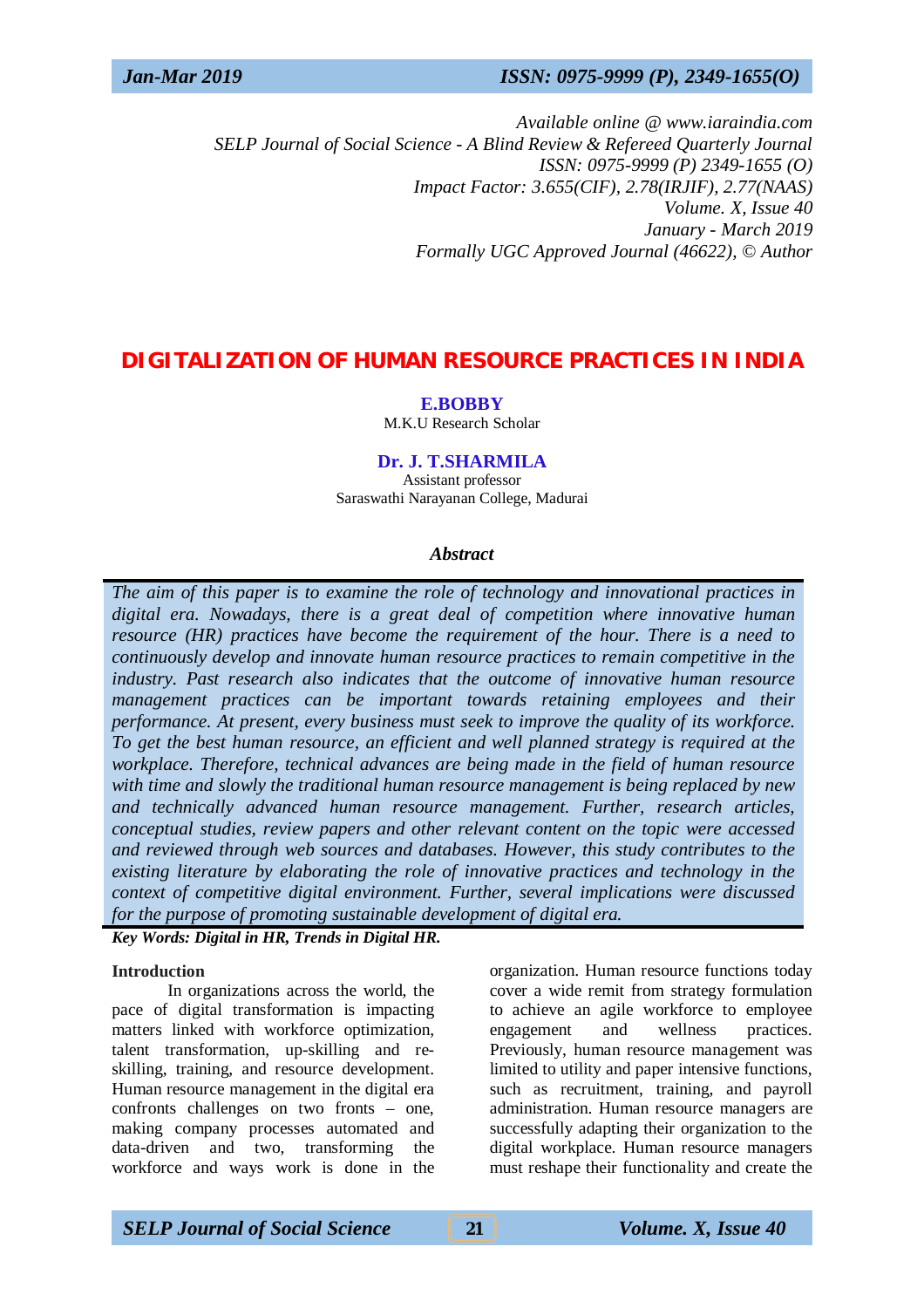optimal digital strategy to enhance the employee-organization relationship. Companies in most Indian industries now use structured data and technology for decisionmaking and employee assessments based on<br>real time feedback, intra-organizational real time feedback, intra-organizational changes, and external pressures. Digital tools can be used to fulfill several administrative and communicative functions. These include<br>performance appraisals, incentive performance appraisals, incentive management, employee engagement, collaboration between different teams, and intra-organization communication.

Digital transformation is a term that can generate confusion and is perceived by many as a challenge. Digitization and digitalization are connected to a change in attitude and strategy that trickles down from the top executive level to senior and midmanagement. Digital transformation is defined as the re-alignment of, or new investment in, technology and business models to more effectively engage digital customers at every touch point in the customer experience lifecycle. Successfully incorporating today's digital technologies requires companies to operate in new ways. "It is not the strongest of the species that survives, but the one that is best able to adapt to the changing environment in which it finds itself". Therefore, digital transformation is no longer a choice for organisations, but a necessity as companies move into new ways of doing business in the digital era. Digital transformation refers to changes in product innovation, to new ways of re-focusing on consumer experience delivery but also to internal restructuring of business practices and company culture.

## **Employee Skills to Achieve OrganisationalObjectives**

Employee training and development for soft skills, hard skills and compliancebased needs to be assigned, taught, nurtured and measured across the full employee talent management lifecycle to drive optimal business results. Today, forward-thinking human resources executives and business leaders view learning as a strategic component of their overall strategic human resource mission and are leveraging integrated talent applications to drive optimal employee performance. E-learning is widely considered to be the most efficient and cost effective way to deliver training to a workforce. However, the best way to truly prepare employees for

meeting organizational objectives is to focus the training in three major areas of skill development. Using a learning solution that is capable of delivering optimal training for each type of skill and checking for comprehension by examining the outcomes from other human resource processes will drive performance within the company as employees develop their soft, functional and compliance based skills.

## **Soft-skill Development**

Soft skill development targets the improvement of an individual's competencies and behaviors. These encompass the communication, negotiation, conflict resolution, personal effectiveness, creative problem solving, strategic thinking and team building skills that govern much of the interpersonal actions inside and outside of a company. E-learning offers a variety of training sessions and modalities, making it an optimal training method for soft skills development. Using short, self-paced learning modules, employees can view common scenarios and engage in periodic check points that asses their personal choices. Using HR solutions that integrate talent and analytics can help your organization link sales and customer satisfaction ratings from the field to specific soft skill development initiatives. These metrics will help your company determine which employees have high competency in certain areas and which should supplement their skill sets with more training.

## **Functional Skill Development**

Functional skill development targets an employee's improvement of "hard skills" such as data analysis, equipment operation, or medical field certifications. An organization cannot produce or sell products or services if its employees do not maintain the appropriate tactical skills to efficiently perform their job requirements. Training for hard skills often takes place when an employee is on boarding for a new position or directly preceding a task that requires new skills. However, providing continuous development opportunities for hard skills will improve overall bench strength and allow organizations to immediately adapt to evolving business challenges. Because functional skills are quantifiable, companies can test their employees' competencies in these areas during hiring, recruiting and at regular intervals thereafter. As part of the performance review process, companies can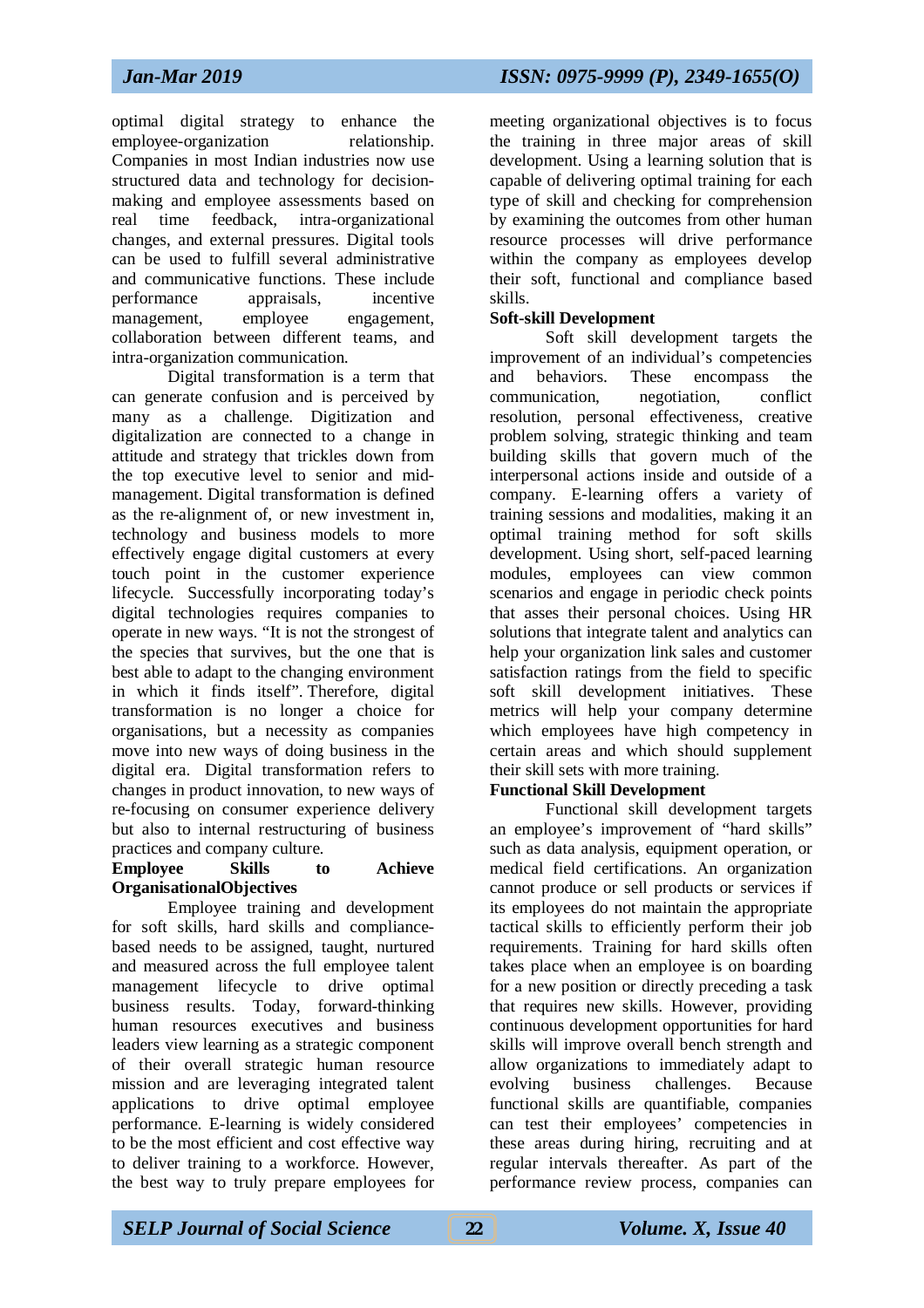compare an employee's knowledge of certain tasks on the job and their comprehension based on testing as recorded in an organization's learning solution.

## **Compliance Development**

Compliance training includes topics ranging from regulatory and industry mandates to workplace safety to sexual harassment. While compliance skills may be rooted in soft or functional skills, compliance requirements tend to be company or industry specific. Several industries find themselves facing particularly detailed and stringent compliance regulations that require sufficient training and training management to prevent breaches of acceptable standards. Implementing a learning management system that supports compliance completion tracking as well as requirements around logging, auditing and validation can help ensure that the company has taken the proper procedures to prevent costly mistakes and breaches of law.

#### **Digitalisation and HR Practices in 21st Century**

## **Digitalization in Recruitment**

The recruitment industry is the oldest industry among the other service industries of the world. Technology has a positive impact on recruitment. Recruitment is the process of<br>attracting potential candidates for the attracting potential candidates for the organizational anticipated vacancies.E-Recruitment provides many digital tools.

# **Types of E- Recruitment**

# **Operational E-Recruitment**

This includes basic transactions characterized by short term applicant relationships global messages and major automation

#### **Relational E-Recruitment**

This is characterized by development of real applicant relationships through better feedback, the personalization of applicant messages and the use of web 2.0 tools, such as social network sites.

#### **Transformational E-Recruitment:**

It is anchored in a global talent management strategy, consisting in identifying the critical positions, and then attracting and retaining individuals who correspond to the established profile Employer branding and reputation could be a solid support.

## **E-METHODS USED IN Recruitment**

**Company's websites:** are their own websites having a link for careers options where candidate can sign in with current openings or submit the resume for better opportunities.

Many companies use this method of recruitment like idea, HCL, Wipro etc. these companies have separate recruiters team for responding towards these activities.

**Commercial Job portals:** are the websites that allows employees to post their job requirement for the fulfilling of their vacancies and candidate post their resume for getting the job opportunities. The job sites in India are ukri.com, Monster.Com, Times job, shine.com etc.

## **Use of Digital Tools in HR Practices: Example from Indian Industry.**

**E-Recruitment in Reliance Company:**  Reliance Company provides e- recruitment which is designed to make the recruitment process more effective and efficient. Reliance values the innovation initiative and entrepreneurship. It gives an opportunity to join them in the process of actualizing your potential. The system works on the following steps:-

## **Basic requirement**

Candidates have to fill their basic information like name, email id, experience in years, qualification and skills.

## **Uploading Resume**

After filling all the necessary details candidates have to upload or submit their resume/ CV.

#### **Screening**

After submission of resume, reliance recruitment team short list the potential candidates to complete the module of the company.

## **Interview**

Reliance team after short listing goes through the process of interview. They provide the facility of video conferencing for the candidates who live outside station. Above example shows there is a need for organizations to have a cost effective, fast and convenient system for the personnel selection. IT tools are the latest tools in hiring the personnel's.

## **Advantages of Digital Marketing**

**Digital workspaces:** It is no more about the time or the location that you work about but about the activities that you are assigned and you are completing. Such workspaces have been enabled by Technology which makes work more effective. Even engagement is now digital, using digital platforms.

#### **Digital Generation:**

Organizations drive management practices,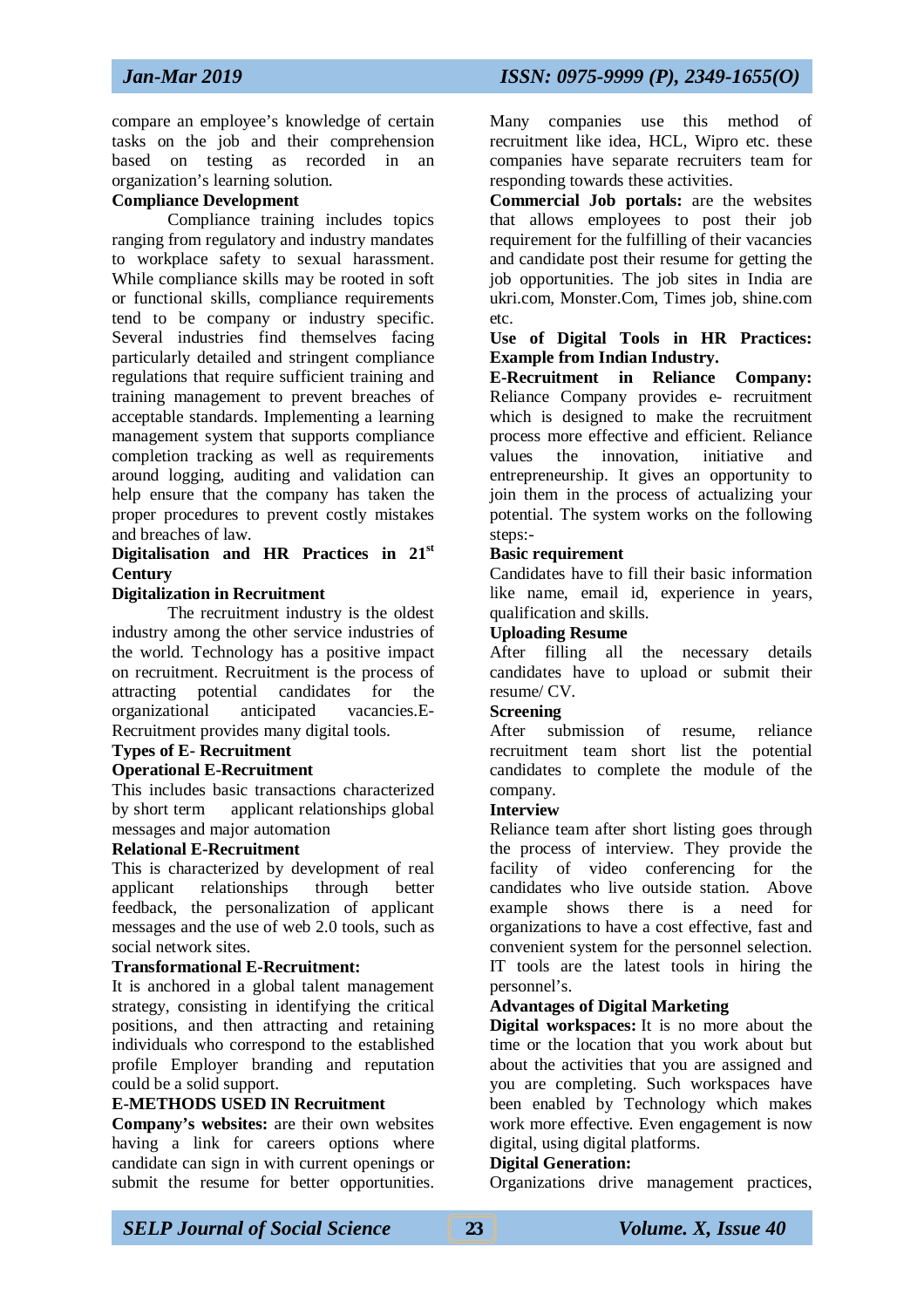cultures and innovation through digital interventions. Even talent practices are digital today thus resulting in the emergence of matrix-based digital network organizations.

## **Digital Human Resource Practices:**

Organizations today are adopting digital tools and apps to ensure delivery of solutions and innovate continuously. The best examples can be seen in form of Talent Analytics and talent development forming a crucial part of the organization lifecycle.

#### **Digital human resource as an engagement tool:**

The workforce today expects itself to be viewed and treated as an end user or consumer and has standard engaging experiences consistent across various checkpoints within the organization. The expectations are that the human resource function should be digitally enabled to achieve the motto of "*always available.*"

#### **Digital human resource culture level:**

All employees want and need transformation, but very few understand the nature of this transformation and the impact on the organization.

**Digital human resource as a talent attraction lever:** Employee values proposition comes in different forms. It's one of the most critical activities is the attraction of talent. The modes of the attraction of talent have changed organizations focus today on digital channels.

#### **Digital human resource lever:**

The Integration of AI, Analytics, Big Data has enabled the human resource teams to provide insightful Data on performance. It enables the possibility of predicting the future and also suggests the impact of these changes on individual and company performance.

#### **Conclusion**

Hence, the increased need of IT tools in human resource replaced the traditional methods by the modern methods. Organizations are trying to reduce their cost and time to achieve profitability.

Organizations are trying to convert their human resource Practices in to E-HR Practices. In the era of globalization, Companies want to expand globally by reaching the people all across the world companies needed end to end visibility in their value chain and enhanced process efficiency throughout the organizations.

Industries in India like Telecom industry such as Reliance and service industry like SBI-,E -Learning Portal ,Bank of Baroda are trying to convert their human resource practices into E-HR practices.

#### **References**

- 1. [www.emraldinsight.com](http://www.emraldinsight.com)
- 2. [www.ijcms.com](http://www.ijcms.com)
- 3. [www.whatishumanresource.com/digitalinhr](http://www.whatishumanresource.com/digitalinhr)
- 4. [www.research.gate.net.in](http://www.research.gate.net.in)
- 5. [www.peoplematters.in](http://www.peoplematters.in)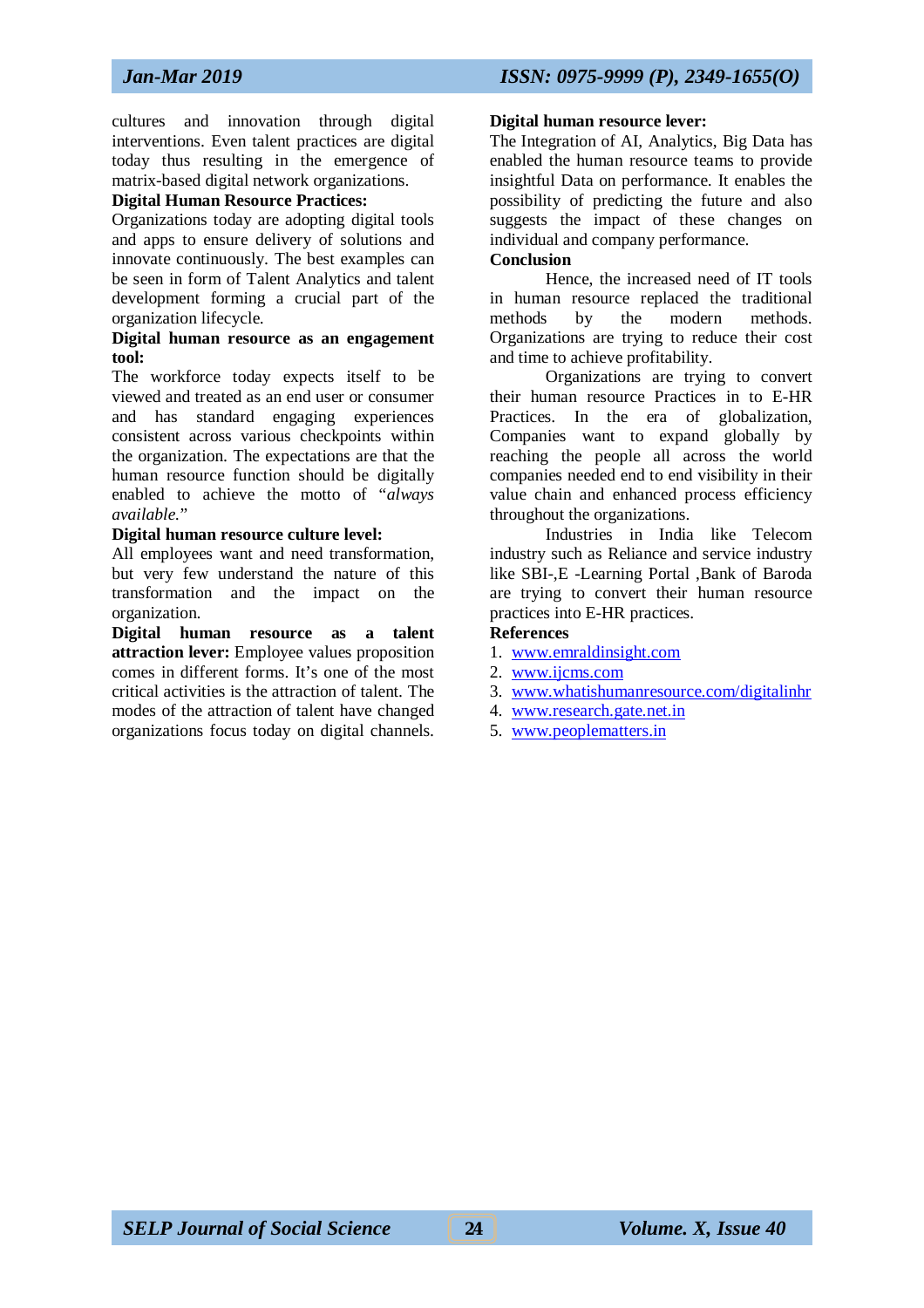# **AN EMPIRICAL STUDY ON DIGITAL INDIA AND ECONOMIC DEVELOPMENT**

## **Dr. S. USHA**

Faculty of Management Studies

## **JOSHUA GUNASEELAN**

II MBA Student Madurai KamarajUniversity College, Madurai

#### *Abstract*

*The Digital India program has been propelled with a point of changing the nation into a carefully enabled society and information economy. The Digital India would guarantee that Government governances are accessible to citizens electronically. It would likewise get open responsibility through commanded conveyance of taxpayer supported organizations' electronically; a Unique ID and e-Pramaan dependent on credible and standard based interoperable and incorporated government applications and information premise. The Digital India drive is a fantasy venture of the Indian Government which was propelled on first July 2015 by Prime Minister NarendraModi to redesign India into an educated economy and carefully engaged society, alongside great governance for nationals with a target of giving participative, straightforward and responsive government. The principle goal of this plan is to make India carefully engaged in innovation. It is likewise guarantee that taxpayer supported organizations are open by the citizens electronically by improving on the web framework just as web availability. Computerized technologies including portable application and distributed computing is causes a critical job in fast improvement for monetary development and carefully enabled Indian native over the world. Hence, the present study has been done with a view to give an empirical research presentation on Digital India and Economic Development.*

*Key Words: Governance, Digital Resources, Cloud Savings, Internet Connectivity, Empowered India.*

#### **Introduction**

Now-a-days world has changed from learning driven to techno driven. And all data which one supposes is accessible in a single tick. A decent administering body additionally requires a decent correspondence stage to speak with the partners productively. The effective method to speak with the nationals of the world's biggest majority rule government

with a populace of 1.2 billion is just conceivable by speaking with everybody on an advanced stage. The Digital India drive is a fantasy venture of the Indian Government to redesign India into a proficient economy and carefully enabled society, with great governance for citizens by bringing synchronization and co-appointment in open responsibility. Along these lines, Digital India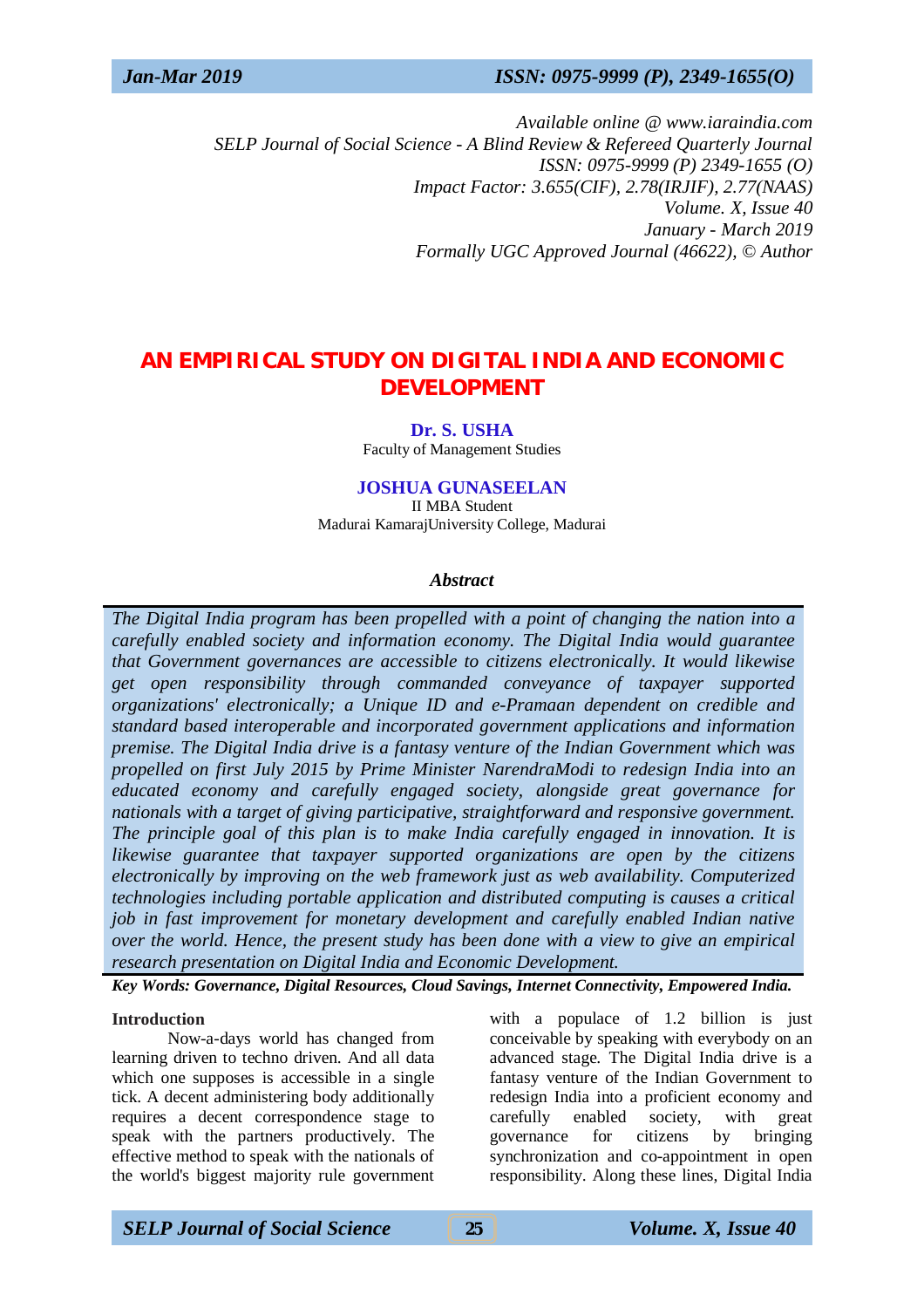is a stage by the Modi government to move and interface Indian Economy to such an information canny world to techno learning wise world. The program propelled on first July 2015 by Prime Minister NarendraModi to make Government governances accessible to individuals carefully and appreciate the advantage of the most up to date data and mechanical advancements.

Computerized India is a fantasy plan of governance of India. The goal is to giving the taxpayer driven organizations to Indian natives carefully and associates provincial zone with web so individuals get advantages of all taxpayer supported organizations and can likewise improve their computerized education. Legislature of India needs to coordinate with regular open by interfacing carefully so they can carefully engaged society. Presently in the present time when people groups live in advanced time, it is to run with innovation as world is going computerized step by step. Individual ought to figure out how to utilization of advanced innovation in day by day life including correspondence, exchange, business and numerous other every day work. With the assistance of Digital innovation people groups can oversee day by day works and offers data in obviously better and easy way. The expression "Advanced India" talks such a great amount about itself. Advanced India crusade is an activity to change India into a carefully engaged nation and information economy.

## **Objectives of the Study**

- 1. To know about the Digital India and its Digitalizing Process.
- 2. To highlights the nine pillars of Digital India for the economic development of India.
- 3. To point out the key projects of Digital India programme and highlights of the progress in Digital India.
- 4. To study the proposed impact of Digital India.

#### **Reviews of Related Literature**

Review of Literature gives the data of research work officially done by the scientists identifying with the theme of study. The business related to the examination may support or strife with present outcomes. Various research papers and articles give an itemized knowledge about the job of advanced India and the ramifications of this task in India. The discoveries from the literature are

displayed underneath:

Jain in his investigation inferred that a few tasks are under different phases of execution which may require some transformational procedure to accomplish wanted destinations.

Sharma made an examination and depicted that in this undertaking each regular citizen has a splendid prospect to change the lives from numerous points of view that were difficult to imagine only a multi year's sense of self. It was presumed that more prospects will open for the young that will support the country's economy.

Kapur and Ramamurti in their examination contend for much more extensive effects, stretching out to businesses, for example, biotech, synthetics, media and amusement, and development all require information benefits that go past the essential meaning of IT-empowered governances, and have all profited by the adjustment in the board approach created first inside the IT area.

## **Digitalizing the Governance of India**

Digital India venture is to convey India to a worldwide stage with support from individuals and organizations. This activity will guarantee that all taxpayer driven organizations and data are accessible anyplace, whenever, on any gadget that are easy to use and verified. This change will accomplish when each native of India will partake in this transformative effect. Digital India activity could help in accomplishing the goals of:

- Education for all
- Information for all
- Broadband for all
- Leadership structure
- Globally industry interest

#### **Vision of Digital India**

Digital India accompanies some vision, underneath referenced few of them:

- Development of rapid secure and solid digital framework: The vision of digital India is giving fast secure web with the goal that all records, endorsements and numerous other critical archives will be made accessible on distributed computing which must be protected also.
- Convey all taxpayer driven organizations through innovation digitally on interest: In this vision every single taxpayer supported organization and data will pass on continuously through web digitally .It will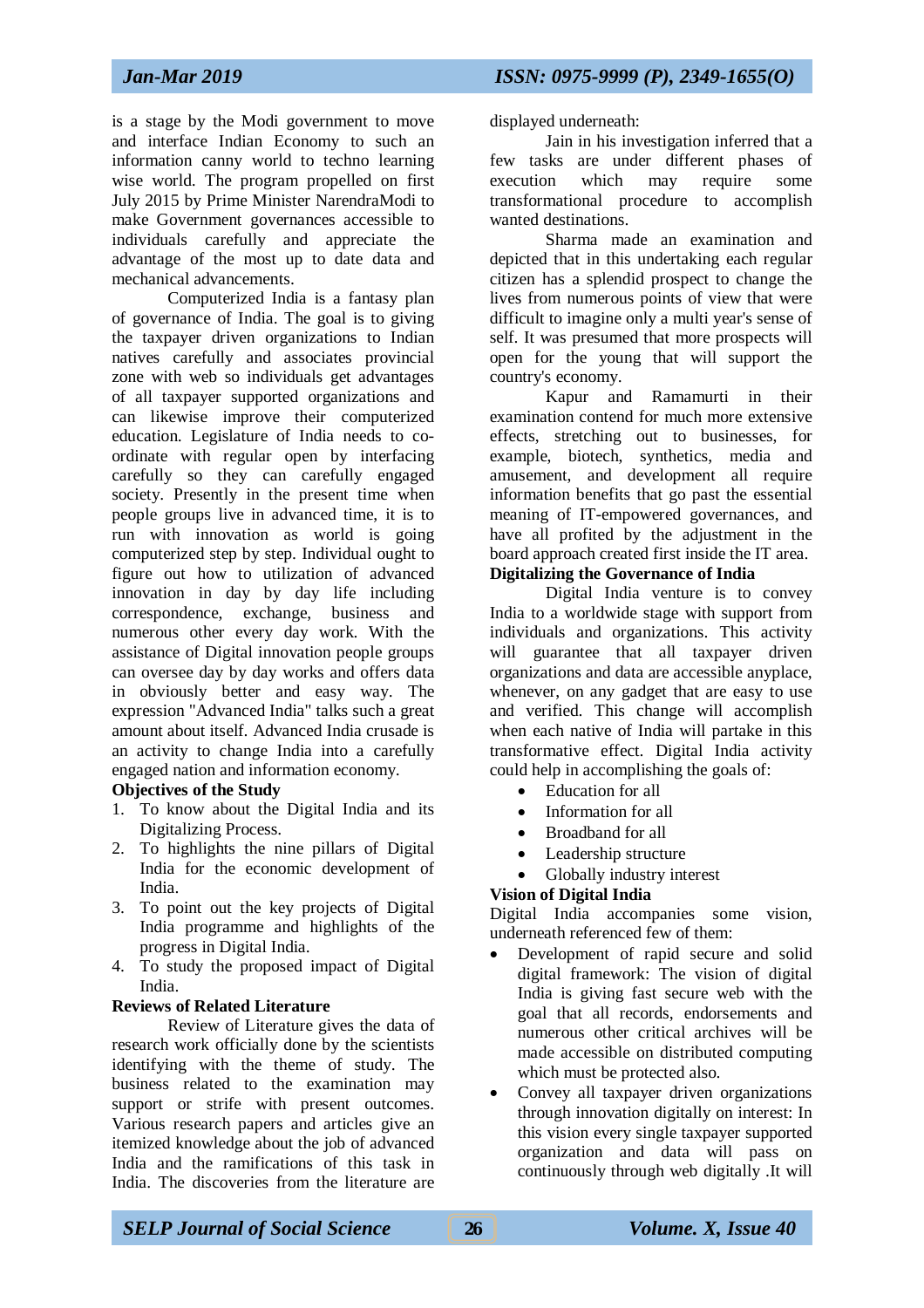likewise go cashless in light of the fact that all exchanges will be additionally digital.

• Global digital education and strengthening: Under this vision all digital innovation will accessible in Indian dialects not just in English and so forth.

## **Nine Pillars of Digital India**

Digital India goes for three push zones of foundation as an utility to each native, governance and governances on interest and computerized strengthening of citizens. It further plans to give push through nine pillars of development zones viz., broadband expressways, all inclusive access to versatile availability, open web get to program, egovernance by changing government through innovation, e-kranti (NeGP 2.0) through electronic conveyance of governances, data for all, gadgets fabricating with an objective of net-zero imports, IT for employments and some early gather programs as delineated in the accompanying outline.

## **FIRST PILLAR – BROADBAND HIGHWAYS**

In the provincial regions, the broadband thruways would be actualized through Department of Telecommunications (DoT); with a capital use of Rs. 32,000/ crores. The rustic broadband roadways mean to cover 250,000 Gram Panchayats of which 50,000 would be shrouded in the main year while 100,000 each future canvassed in the following two years. In the urban zones, spotlight would be on changing tenets towards productive advancement of the separate broadband expressways. This would be accomplished by creating Virtual Network Operators for governance conveyance alongside commanding correspondence foundation in new urban improvement and structures. The National Information Infrastructure would be tried inside a time span of two years by coordinating SWAN, NKN, and NOFN. Executed through DeitY, it would have across the country inclusion at an expense of Rs. 15,686 crores.

#### **SECOND PILLAR – UNIVERSAL ACCESS TO MOBILE CONNECTIVITY**

The progressing programs in the region of access to telephones would be engaged towards expanding system infiltration and inclusion. General access to portable network would be executed through Department of Telecommunications (DoT); with a capital consumption of Rs.16,000/-

crores& inclusion of around 42,300 towns revealed up until this point.

#### **THIRD PILLAR – PUBLIC INTERNET ACCESS PROGRAMME – NATIONAL RURAL INTERNET MISSION**

Here, CSCs would be made suitable through multi-utilitarian end-focuses for governance conveyance through Gram-Panchayats. Actualized through DeitY, it would cost of Rs. 4,750 crores to expand the present reach of 130,000 to 250,000 towns. In long run, the Post Offices would be changed over into Multi-Service Centers. Actualized through division of posts (D/o Posts), it means to cover 150,000 post workplaces inside a range of two years.

#### **FOURTH PILLAR – EGOVERNANCE:**

## **REFORMING GOVERNMENT THROUGH TECHNOLOGY**

Government would take up Business Process Re-designing (BPR) utilizing IT to improve exchanges including structure disentanglement and decrease, online applications and following, creating interface between offices, utilization of online archives like school declarations and voter character cards, incorporation of governances and stages like UIDAI, installment entryway, portable stage and EDI. Further, all databases and data would be made through electronic medium leaving from the current manual mode. Concentrate would likewise be on work process robotization inside government frameworks. Open Grievance Redressal would be mechanized utilizing IT in order to examine information to recognize and resolve steady issues, generally process enhancements. These measures which are basic for change would be executed crosswise over government.

## **FIFTH PILLAR – EKRANTI: ELECTRONIC DELIVERY OF SERVICES**

The NeGP would be redone to cover different components to bring eKranti. This would incorporate encouraging innovation in the regions of arranging, agribusiness, training, wellbeing, money related consideration, equity and security. The innovation for arranging would incorporate GIS based basic leadership and National GIS Mission Mode Project. In the area of agribusiness, advancement of innovation for ranchers would result into ongoing value data, web based requesting of sources of info (for example manures) and online money, advances, help installments alongside improvement of portable managing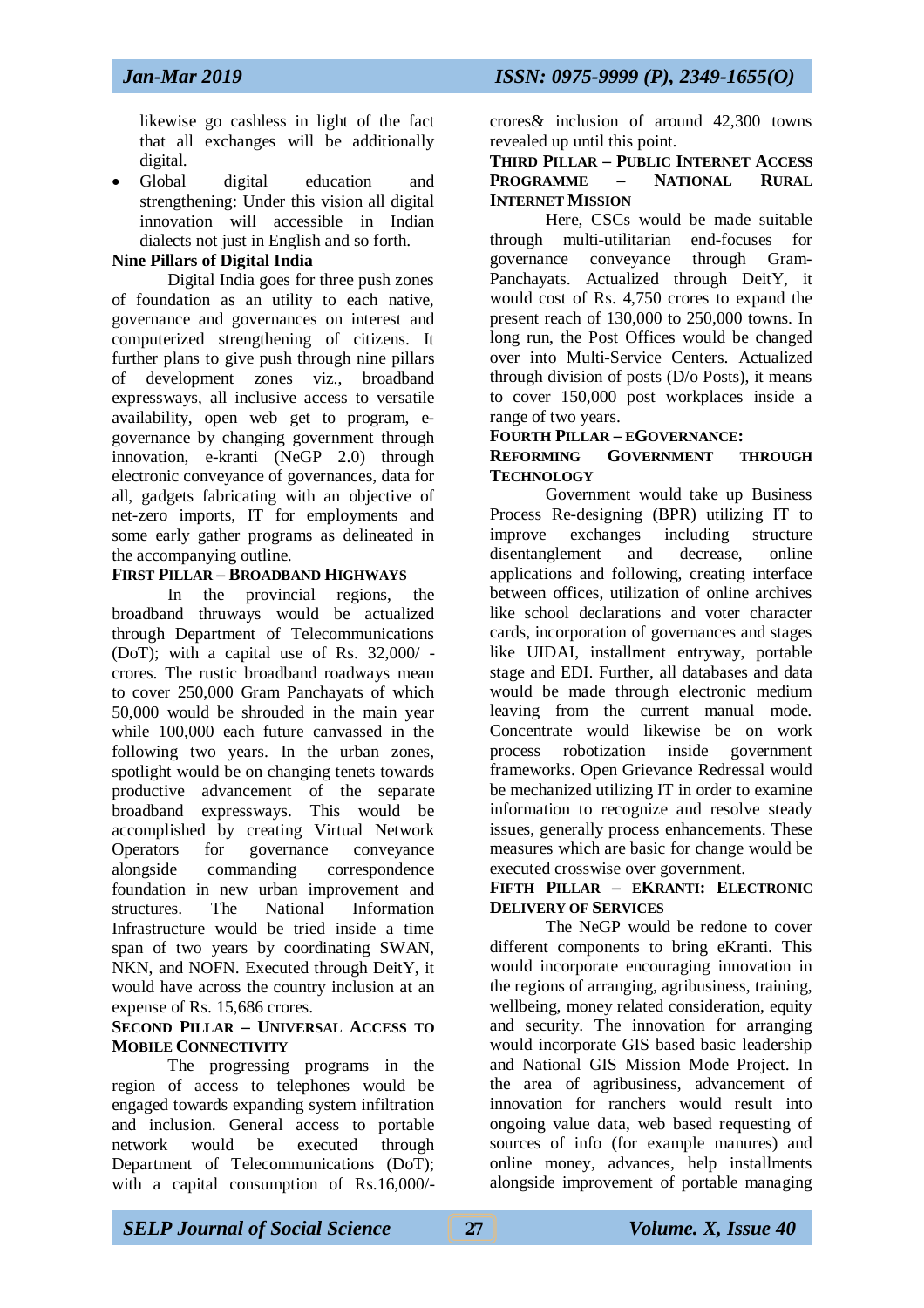an account. In the area of instruction, a portion of the measures that would be taken incorporate associating all schools with broadband, free Wi-Fi in around 250,000 schools, computerized education program and improvement of pilot gigantic online open courses.

Acquiring innovation in the space of wellbeing would incorporate online restorative meeting, online therapeutic records, online drug supply, and container India trade for patient data; to be acknowledged inside a range of next three years. Budgetary incorporation innovation would incorporate Mobile Banking, Micro-ATM program and redoing CSCs/Post Offices. Advancement of innovation for equity would incorporate e-Courts, e-Police, e-Jails and e-Prosecution while, innovation in the space of security would incorporate creating National Cyber Security Co-appointment Center alongside Mobile Emergency Services.

## **SIXTH PILLAR – INFORMATION FOR ALL**

The pillar of 'data to all' would include making data on the web and facilitating sites and reports. This would result into a simple and open access to data by people in general as a rule alongside advancement of open information stages. Not surprisingly, the Government would professional effectively connect through online networking and electronic stages to illuminate citizens. The stage 'MyGov.in' would cultivate 2-route correspondence among subjects and government. Likewise, it would empower sending on the web messages to natives on exceptional events/programs.

## **SEVENTH PILLAR – ELECTRONICS MANUFACTURING: TARGET NET ZERO IMPORTS BY 2020**

In India, the current structure needs fortifying so as to help electronic assembling; the objective being 'NET ZERO Imports' in this area in the days to come. This would be an eager objective which would require composed activity on numerous fronts like tax assessment, motivating forces, economies of scale, and dispense with cost hindrances. The regions under center would incorporate things like FABS, Fab-less plan, Set best boxes, VSATs, Mobiles, Consumer and Medical Electronics, Smart Energy meters, Smart cards and smaller scale ATMs. At present, there are numerous progressing programs in the space of electronic assembling which will be

tweaked with measures, for example, advancement of hatcheries, bunches, and spotlight on aptitude improvement alongside measures, for example, Government acquisition.

## **EIGHTH PILLAR – IT FOR JOBS**

The targets of this pillar is to prepare individuals in littler towns and towns for IT segment employments, setting up of BPO in every one of the North-East State so as to cultivate ICT empowered development, train governance conveyance operators to run reasonable organizations conveying IT governances, and to prepare provincial workforce to take into account their very own necessities and henceforth make a telecom prepared workforce. These activities would be actualized for the most part through DoT and DeitY.

## **NINTH PILLAR – EARLY HARVEST PROGRAMMES**

A portion of the prompt estimates which can be acknowledged before long are shrouded in this pillar of 'early reap programs'. These eventual the measures, for example, making IT stage focused to chose delegates alongside all the Government representatives covering 1.36 Crore mobiles and 22 Lakh messages through advancement of a mass informing application. Different measures would principally incorporate innovative enhancements, for example, Government welcome would now be e-Greetings, execution of biometric participation in all governance workplaces, Wi-Fi in all colleges, verified messages inside government, institutionalized government email structure, open Wi-Fi hotspots, textbooks to be eBooks, SMS based climate data, SMS based fiasco alarms and a national gateway for lost-and discovered children.

## **KEY PROJECTS OF DIGITAL INDIA PROGRAMME**

- Digital Locker System intends to limit the use of physical archives and empower sharing of e-records crosswise over organizations. The sharing of the e-reports will be done through enrolled vaults along these lines guaranteeing the realness of the records on the web.
- MyGov.in has been actualized as a stage for native commitment in governance, through a "Talk about", "Do" and "Spread" approach. The versatile App for MyGov would expedite these highlights to clients a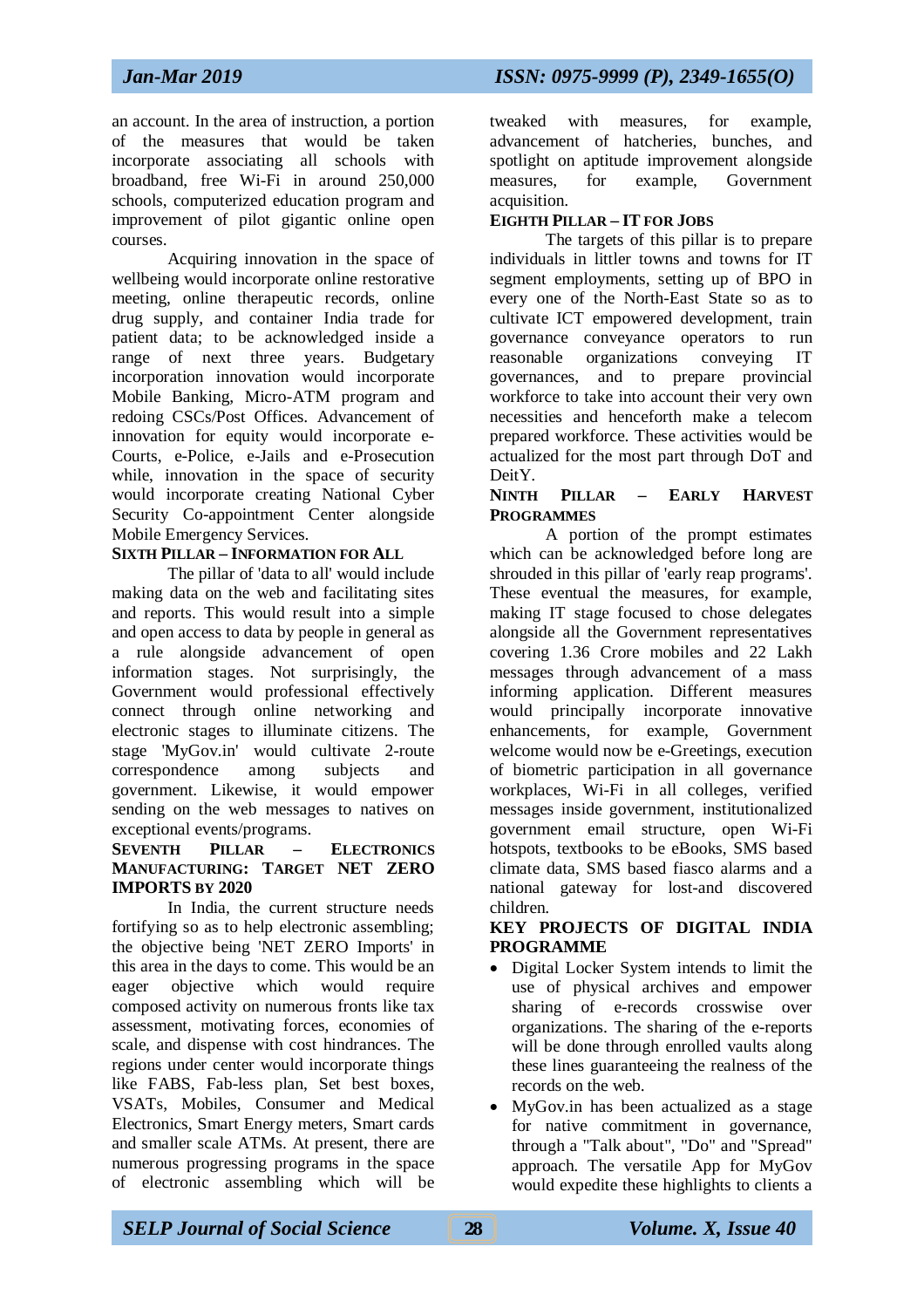cell phone.

- Swachh Bharat Mission (SBM) Mobile application would be utilized by individuals and Government associations for accomplishing the objectives of Swachh Bharat Mission.
- E-Sign system would enable citizens to carefully sign a report web based utilizing Aadhaar confirmation.
- The Online Registration System (ORS) under the eHospital application has been presented. This application gives vital governances, for example, online enlistment, installment of charges and arrangement, online indicative reports, enquiring accessibility of blood online and so on.
- National Scholarships Portal is a one stop answer for start to finish grant process directly from accommodation of understudy application, check, authorization and disbursal to end recipient for every one of the grants given by the Government of India.
- DeitY has embraced an activity to be specific Digitize India Platform (DIP) for vast scale digitization of records in the nation that would encourage productive conveyance of governances to the nationals.
- The Government of India has embraced an activity to be specific Bharat Net, a fast computerized parkway to interface all 2.5 lakh Gram Panchayats of nation. This would be the world's biggest provincial broadband network venture utilizing optical fiber.
- BSNL has presented Next Generation Network (NGN), to supplant multi year old trades, which is an IP based innovation to deal with a wide range of governances like voice, information, interactive media/video and different kinds of parcel exchanged correspondence governances.
- BSNL has embraced huge scale sending of Wi-Fi hotspots all through the nation. The client can hook on the BSNL Wi-Fi arrange through their cell phones.
- To convey national governances electronically and improve the manner in which subjects and specialists execute with one another, it is basic to have universal availability. The legislature additionally understands this need as reflected by

including 'broadband expressways' as one of the mainstays of Digital India. While network is one standard, empowering and giving advancements to encourage conveyance of governances to citizens frames the other.

## **Highlights of the Progress in Digital India**

- More than 12,000 post office branches have been connected digitally and faster payment into a reality for them.
- $\checkmark$  The government likewise plans to make 'advanced town' the nation over, by connecting all plans with innovation. The 'advanced town' would be controlled by LED lighting, sun based vitality, expertise improvement focuses and e-governances like e-instruction and e-wellbeing.
- $\checkmark$  Electronic exchanges identified with egovernance extends in the nation have nearly multiplied in 2015, inferable from the Digital India Program. As per government site electronic exchange total and examination layer (eTaal), 3.53 billion exchanges occurred in 2014, which nearly multiplied in 2015 to 6.95 billion.
- $\checkmark$  The dynamic arrangements and forceful spotlight on 'Make in India' have assumed a huge job in the resurgence of the hardware fabricating division.

## **Proposed Impact of Digital India ECONOMIC IMPACT**

As indicated by analysts, the Digital India plan could support GDP up to \$1 trillion by 2025. It can assume a key job in large scale monetary factors, for example, GDP development, work age, work efficiency, development in number of organizations and income spillages for the Government. According to the World Bank report, a 10% expansion in versatile and broadband infiltration builds the per capita GDP by 0.81% and 1.38% separately in the creating nations. India is the second biggest telecom showcase on the planet with 915 million remote supporters and world's third biggest Internet advertise with right around 259 million broadband clients. There is as yet a gigantic monetary open door in India as the tele-thickness in rustic India is just 45% where over 65% of the populace lives. Future development of media transmission industry regarding number of supporters is required to originate from country territories as urban zones are soaked with a tele-thickness of over 160%.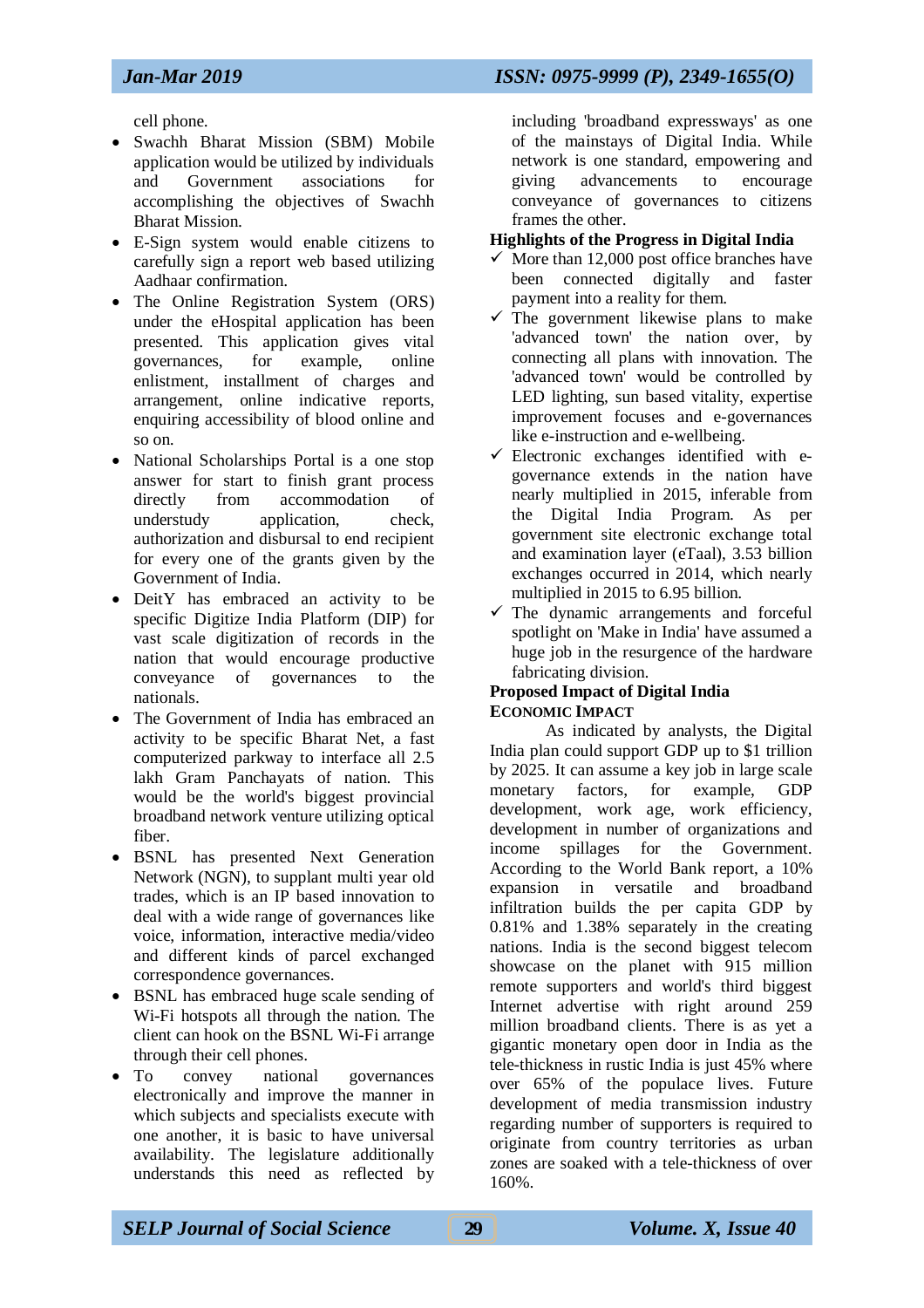### **SOCIAL IMPACT**

Social parts, for example, instruction, human services, and saving money can't connect with the subjects because of blocks and confinements, for example, go between, absence of education, obliviousness, destitution, absence of assets, data and ventures. These difficulties have prompted an imbalanced development in the rustic and urban territories with stamped contrasts in the financial and societal position of the general population in these zones. Current ICT makes it simpler for individuals to acquire access to governances and assets. The entrance of cell phones might be exceptionally helpful as an integral channel to open governance conveyance separated from making of completely new governances which may enormously affect the personal satisfaction of the clients and lead to social modernization. The poor education rate in India is because of inaccessibility of physical foundation in provincial and remote zones. This is the place m-Education governances can assume a critical job by achieving remote masses. As indicated by assessments, the computerized education in India is simply 6.5% and the web entrance is 20.83 out of 100 populace. The computerized India venture will be useful in giving continuous training and mostly address the test of absence of instructors in instruction framework through keen and virtual classrooms. Training to ranchers, fisher men can be given through cell phones. The fast system can give the sufficient framework to online training stages like gigantic open online courses (MOOCs).

Portable and web keeping money can improve the budgetary consideration in the nation and can make win-win circumstance for all gatherings in the esteem chain by making an interoperable biological system and income sharing plans of action. Telecom administrators get extra income streams while the banks can achieve new client bunches bringing about most reduced conceivable expenses. Factors, for example, an expanding populace, poor specialist persistent proportion (1:870), high newborn child death rate, expanding future, less quality doctors and a lion's share of the populace living in remote towns, support and legitimize the requirement for tele drug in the nation. M-wellbeing can advance development and improve the compass of medicinal services governances.

Computerized stages can help ranchers in ability (crop decision, seed assortment), setting (climate, plant assurance, development best practices) and market data (advertise costs, showcase request, coordinations).

## **ENVIRONMENTAL IMPACT**

The significant changes in the innovation space won't just conveyed changes to the monetary framework yet will likewise add to the ecological changes. The cutting edge technologies will help in bringing down the carbon impression by lessening fuel utilization, squander the executives, greener work environments and along these lines prompting a greener biological community. The ICT area helps in productive governance and utilization of rare and non-sustainable assets. Distributed computing innovation limits carbon discharges by improving versatility and adaptability. The vitality utilization can be diminished from 201.8 terawatt hour (TWh) in 2010 to 139.8 TWh in 2020 by higher selection of cloud server farms causing a 28% decrease in carbon impression from 2010 dimensions.

## **Conclusion**

A carefully digitalized India can help in improving social and economic state of individuals through improvement of nonagrarian financial exercises separated from giving access to instruction, wellbeing and money related governances. In any case, it is vital to take note of that ICT alone can't straightforwardly prompt in general improvement of the country. The general development and improvement can be acknowledged through supporting and upgrading components, for example, education, essential framework, by and large business condition, administrative condition, and so on.

Presenting the idea of Digital India is the progression towards a radical and broad change in methods for making another India where natives are carefully engaged and monetarily well. Computerized India venture, will help in development of jobs and furthermore increment financial piece of Indian economy. It is furnishing computerized proficiency and advance with learning of innovation in country just as urban zones. On the off chance that a constant methodology is made in this task with dependability it will totally go before India to change over into the<br>Digital India. Also, the improvement Digital India. Also, the improvement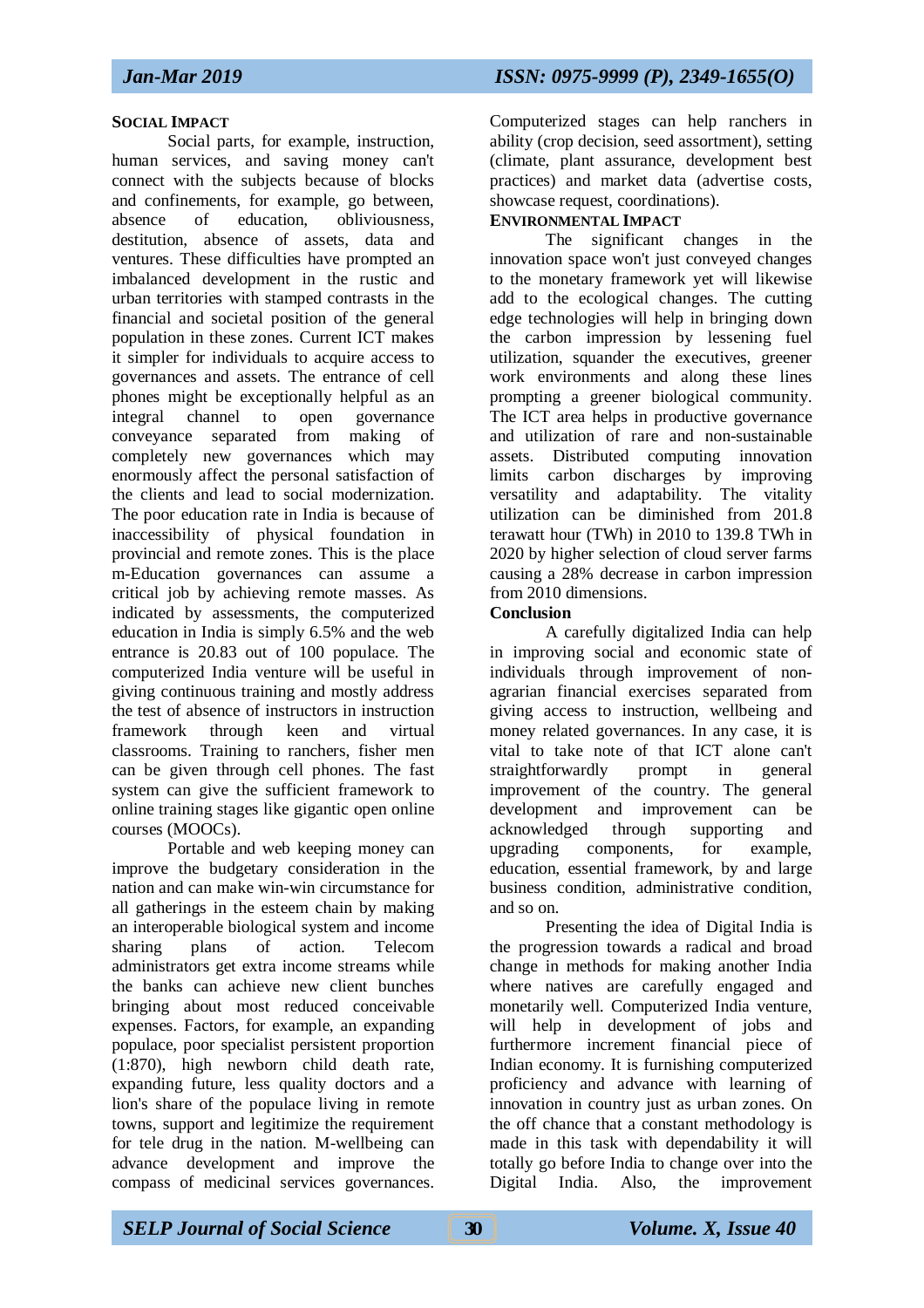accomplished will assist India with becoming a created nation instead of creating nation. **References**

- 1. "Digital India Week: Digital Locker, MyGov.in, and other projects that were unveiled", The Indian Express, 5 July 2015
- 2. "Government School in Remote Bandahalli Village Gets Inspired by make in India", The New Indian Express, 15 March 2016.
- 3. Arjuna Kumar Sahu1, D. M. ( 2015). Digital India: A Study of New-Age e-Entrepreneurship in India. Siddhant, 110- 116.
- 4. ArunaSundararajan, A. U. (2016, December 20). The economic times in collaboration with ERICSSON Presents.
- 5. Bharat Bhagtani, B. B. (2016). Digital India: Green tab knowledge cafe. Developing Indian Economy an Engine

job creation (pp. 322-333). Ahmedabad: Gujarat Technological University.

- 6. Digital India, Power to Empower: Department of Electronics & Information Technology (DeitY) Ministry of Communications and Information Technology, Government of India, Design and Published by: National e-Governance Division 4th Floor, Electronics Niketan, 6 CGO Complex, Lodhi Road, New Delhi 110003, 2015, pp. 1-80.
- 7. DNA Webdesk (28 September 2015), Here's what you need to know about the Digital India initiative, Mumbai: Daily News and Analysis
- 8. Mannathukkaren and Nissim, "The grand delusion of Digital India", The Hindu. Retrieved 2017-02-26.
- 9. Prakash, Amit, "Digital India needs to go local", The Hindu. Retrieved 2017-02-26.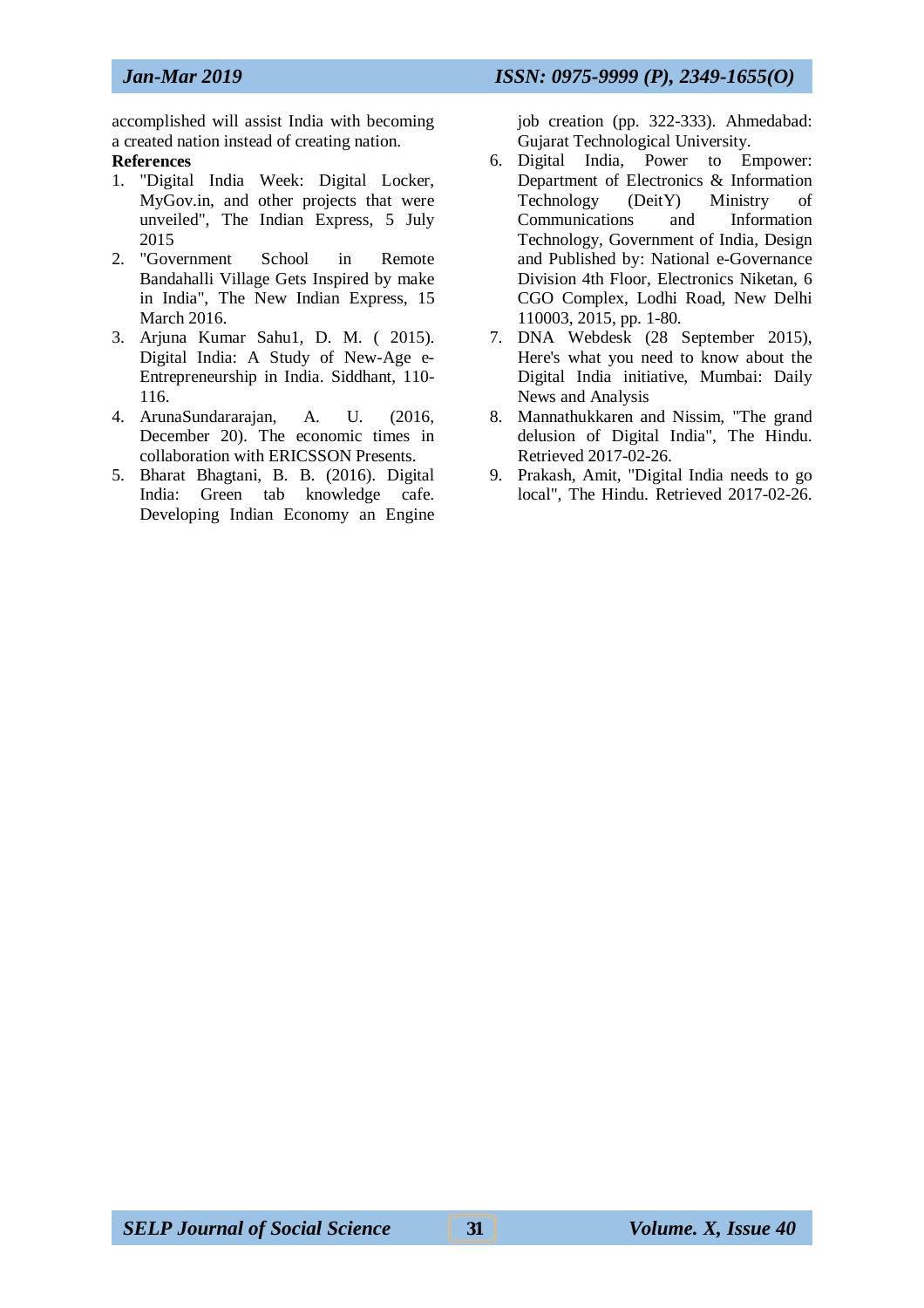# **PERCEPTION AND EFFECT OF MAKE IN INDIA AMONG YOUNGSTERS IN MADURAI REGION**

#### **Dr.R.HEMALATHA**

Lecturer in Business Administration

#### **R.HARITHA**

I BBA Student Madurai KamarajUniversity College, Madurai

## *Abstract*

*Make in India is an initiative launched by the government of India to encourage multinational as well as national companies to manufacture their products in India. It was launched by Prime Minister NarendraModi on 25 September 2014. The government has announced several initiatives to incentivize and support the growth of 25 sectors. Some of these sectors are automobile, chemicals, information technology, textiles, ports, aviation, leather, tourism hospitality, railways, pharmaceuticals and wellness. It also focuses on Indian industry a global recognition. This article should analysis to find out the perception and effect of make in India scheme for youngsters.*

*Key Words: Make in India, Digital India, Young India.*

#### **Introduction**

Make in India is an initiative launched by the government of India to encourage multinational as well as national companies to manufacture their products in India. It was launched by Prime Minister NarendraModi on 25 September 2014. The government has announced several initiatives to incentivize and support the growth of 25 sectors. Some of these sectors are automobile, chemicals, information technology, textiles, ports, aviation, leather, tourism hospitality, railways, pharmaceuticals and wellness. The initiative also aims at high quality standards and minimizing the impact on the environment. The initiative hopes to attract capital and technological investment in India. India is known as one of the strong country at global who compete in International level in all fields. India has optimum, strong and useful environment, optimum human as well as natural resources.

#### **Objective of the Study**

- To study the make in India concept
- To find out the perception and effect of make in India scheme for youngsters
- To give suitable suggestion based on findings

#### **Analysis and Interpertation Demographic Profile of the Respondents**

| Particulars |                  | %  |    |
|-------------|------------------|----|----|
| Gender      | Male             |    | 64 |
|             | Female           | 18 | 36 |
| Education   | $10^{\text{th}}$ |    | 12 |
|             | $12^{\text{th}}$ | 14 | 28 |
|             | <b>UG</b>        | 12 | 24 |
|             | PG               | 18 | 36 |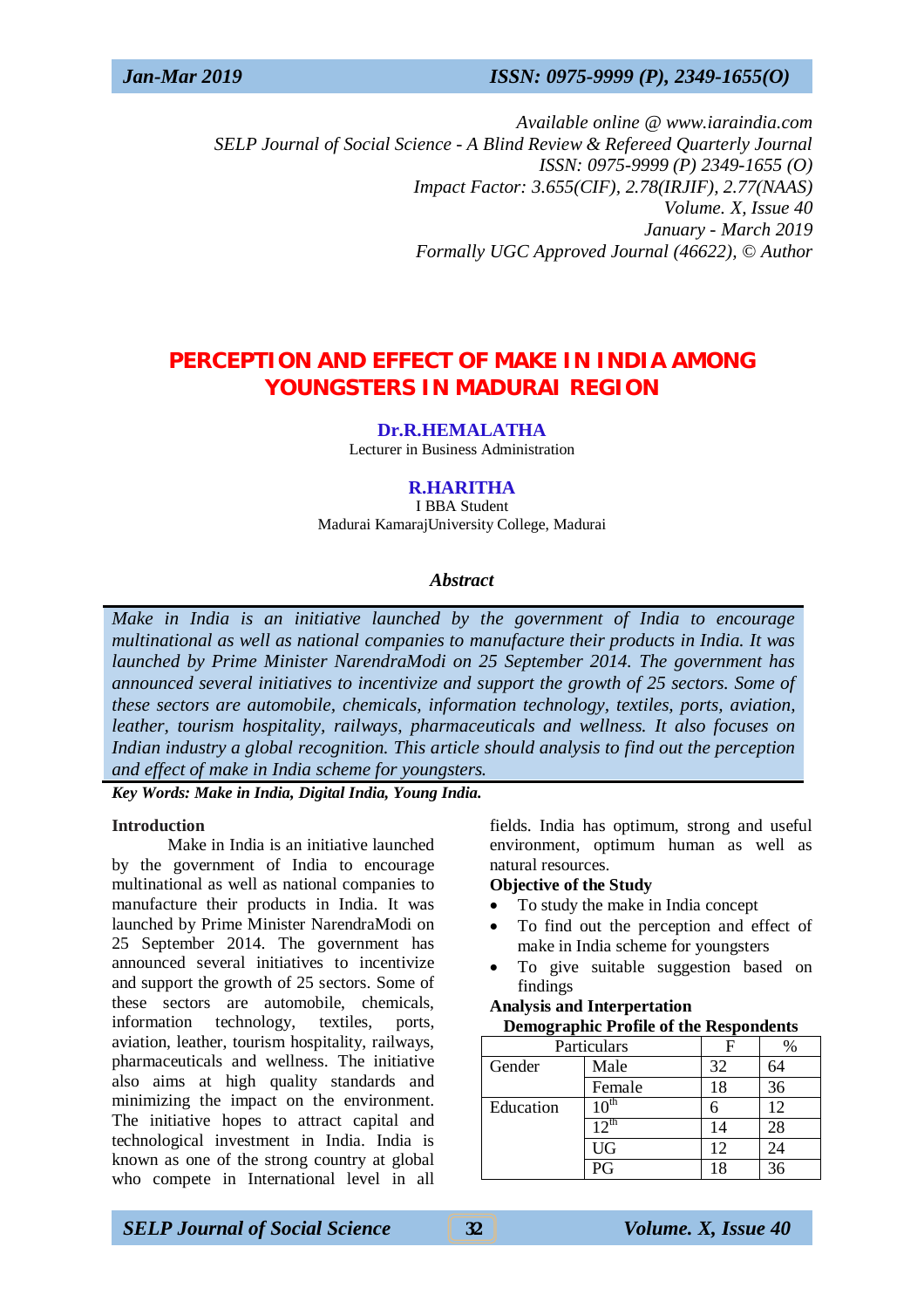| Income | Rs.10000- | 17 | 34 |
|--------|-----------|----|----|
|        | 15000     |    |    |
|        | Rs.15001- | 13 | 26 |
|        | 20000     |    |    |
|        | Above     | 20 | 40 |
|        | Rs.20000  |    |    |

It is evident that, majority of the respondents (64%) are male. Regarding the level of education, majority of the respondents (36%) have studied PG level. About the Income wise classification, most of the

# *Jan-Mar 2019 ISSN: 0975-9999 (P), 2349-1655(O)*

respondents (40%) are having above Rs.20000 in their incomes.

#### **Knowledge of Make in India**

| Particulars |  |
|-------------|--|
| ' es        |  |
|             |  |

Out of 50 respondents, 37 respondents (74%) are having knowledge about Make in India and 13 respondents (26%) are not having knowledge about Make in India.

| <b>Perception about Make in India</b>  |          |         |                |          |          |             |
|----------------------------------------|----------|---------|----------------|----------|----------|-------------|
| Particulars                            | Strongly | Agree   | N <sub>0</sub> | Disagree | Strongly | Total       |
|                                        | agree    |         | opinion        |          | disagree |             |
| Indian<br>Create                       | 12 (24%) | 28(56%) | $5(10\%)$      | 2(4%)    | 3(4%)    | $50(100\%)$ |
| brand                                  |          |         |                |          |          |             |
| Society                                | 16(32%)  | 22(44%) | 7(14%)         | 2(4%)    | 3(6%)    | $50(100\%)$ |
| development                            |          |         |                |          |          |             |
| Global opportunity                     | 10(20%)  | 20(40%) | $5(10\%)$      | 7(14%)   | 8(16%)   | $50(100\%)$ |
| Create job                             | 15(30%)  | 25(50%) | $5(10\%)$      | 3(6%)    | 2(4%)    | $50(100\%)$ |
| <del>. .</del> .<br>$\cdots$<br>$\sim$ |          |         |                |          |          |             |

# **Weighted Arithmetic Mean of Perception about Make in India**

| Particulars      | 0<br>Strongly | Agree | N <sub>o</sub> | Disagree     | Strongly | Total | Rank |
|------------------|---------------|-------|----------------|--------------|----------|-------|------|
|                  | agree         |       | opinion        |              | disagree |       |      |
| Indian<br>Create | 60            | 112   | 15             |              |          | 194   | III  |
| brand            |               |       |                |              |          |       |      |
| Society          | 80            | 88    | 21             |              |          | 196   | П    |
| development      |               |       |                |              |          |       |      |
| Global           | 50            | 80    | 15             | 14           | 8        | 167   | IV   |
| opportunity      |               |       |                |              |          |       |      |
| Create job       | 75            | 100   | 15             | <sub>6</sub> |          | 198   |      |

Source : Computed data Out of 50 respondents, First rank goes to Create job, Second rank goes to society

development, Third rank goes to create an Indian brand and last rank goes to global opportunity.

| Effect of Make in India |  |
|-------------------------|--|

| LIRE VI BIBINE III HRIB                 |            |         |            |             |  |
|-----------------------------------------|------------|---------|------------|-------------|--|
| Particulars                             | High       | Medium  | Low        | Total       |  |
| Major Industries secured                | 35(70%)    | 12(24%) | 3(6%)      | $50(100\%)$ |  |
| Agriculture sector secured              | 27(54%)    | 13(26%) | 10(20%)    | $50(100\%)$ |  |
| Indian economy will made strong         | 29(58%)    | 11(22%) | $10(20\%)$ | $50(100\%)$ |  |
| Foreign investment increase             | $25(50\%)$ | 13(26%) | 12(24%)    | $50(100\%)$ |  |
| Export trade increase                   | 24(48%)    | 13(26%) | 13(26%)    | $50(100\%)$ |  |
| Banking transaction increase by digital | 22(44%)    | 13(26%) | 15(30%)    | $50(100\%)$ |  |

## **Weighted Arithmetic Mean of Effect of Make in India**

| <u> 11 cashteen i fi fehmevic 11feam of Emece of 11fanie mi filana</u> |      |        |     |       |      |
|------------------------------------------------------------------------|------|--------|-----|-------|------|
| Particulars                                                            | High | Medium | Low | Total | Rank |
| Major Industries secured                                               | 105  | 24     |     | 132   |      |
| Agriculture sector secured                                             | 81   | 26     | 10  | 117   | Ш    |
| Indian economy will made strong                                        | 87   | 22     | 10  | 119   |      |
| Foreign investment increase                                            | 75   | 26     | 12  | 113   | IV   |
| Export trade increase                                                  | 72   | 26     | 13  | 111   |      |
| Banking transaction increase by digital                                | 66   | 26     |     | 105   | VI   |

It is clearly indicates that, first rank goes to major industries are secured, second rank goes to Indian economy will made in strong, third rank goes to agriculture sector

secured, fourth rank goes to foreign investment increase, fifth rank goes to export trade increase and last rank goes to banking transaction increase by digital.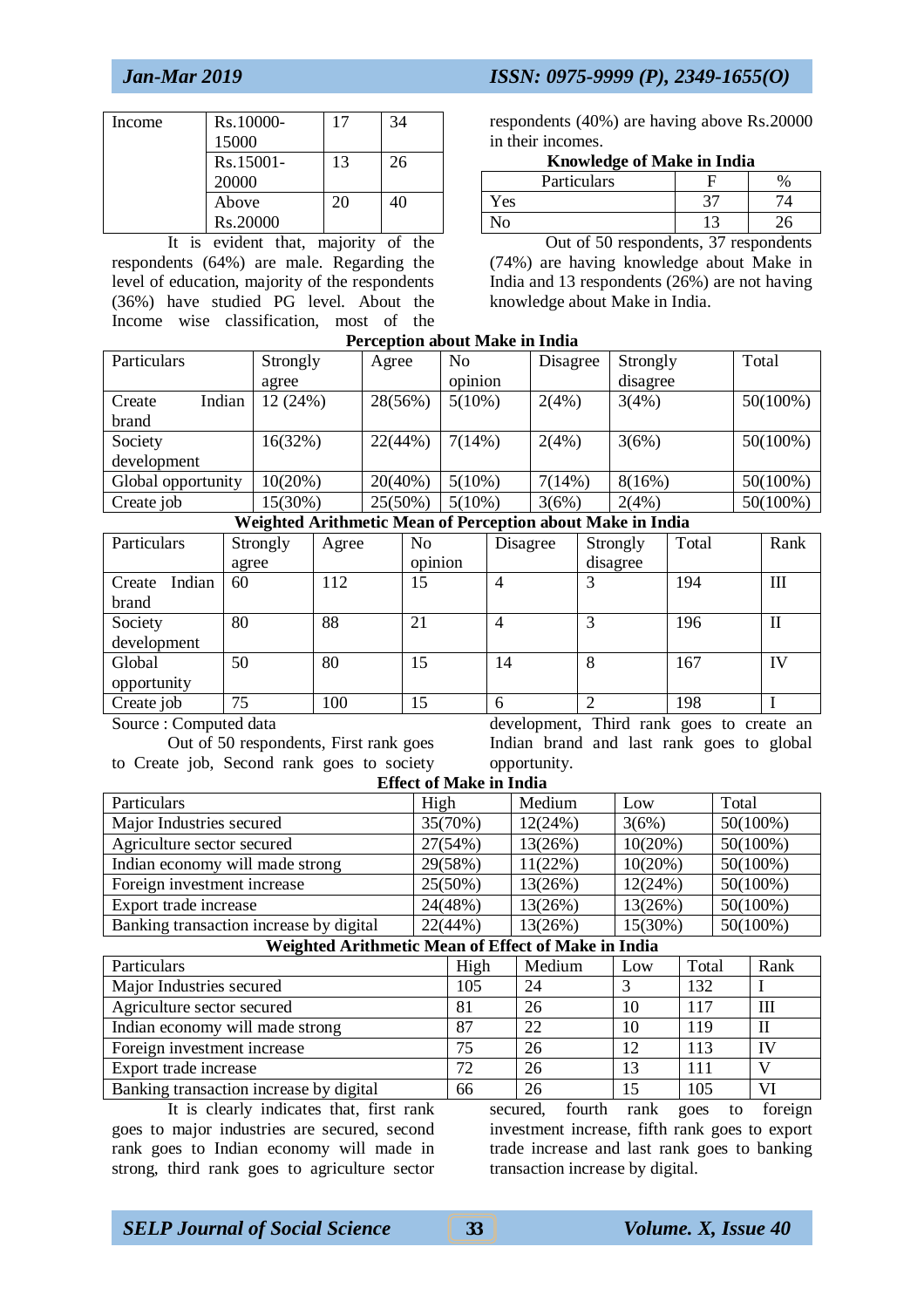# *Jan-Mar 2019 ISSN: 0975-9999 (P), 2349-1655(O)*

### **Findings of the Study**

- It is evident that, majority of the respondents (64%) are male.
- Regarding the level of education, majority of the respondents (36%) have studied PG level.
- About the Income wise classification, most of the respondents (40%) are having above Rs.20000 in their incomes.
- Majority of the respondents (74%) are having knowledge about Make in India.
- First rank goes to Create job, Second rank goes to society development, Third rank goes to create an Indian brand and last rank goes to global opportunity.
- First rank goes to major industries are secured, second rank goes to Indian economy will made in strong, third rank goes to agriculture sector secured, fourth rank goes to foreign investment increase, fifth rank goes to export trade increase and last rank goes to banking transaction increase by digital.

## **Suggestion of the Study**

- They should improve the growth and development of the country.
- They should develop the innovative methods of different sectors.
- They have an opportunity for improve the job creation.

## **Conclusion**

The youngsters are accept and confident that globally with strong economy along with our Indian brand through Make in India. They are to create a strong opportunities for us and to develop the country. Central government is successfully introduced the Make in India was benefited for the youngsters.

## **Reference**

- 1. HTTP://WWW.thehindubusinessline.com
- 2. <http://en.wikipedia.org>
- 3. Sharif Mohd, impact of make in India on international contemporary research journal in management and social science, ISSN:2394-7691, Vol.2, Issue 2, March 2016.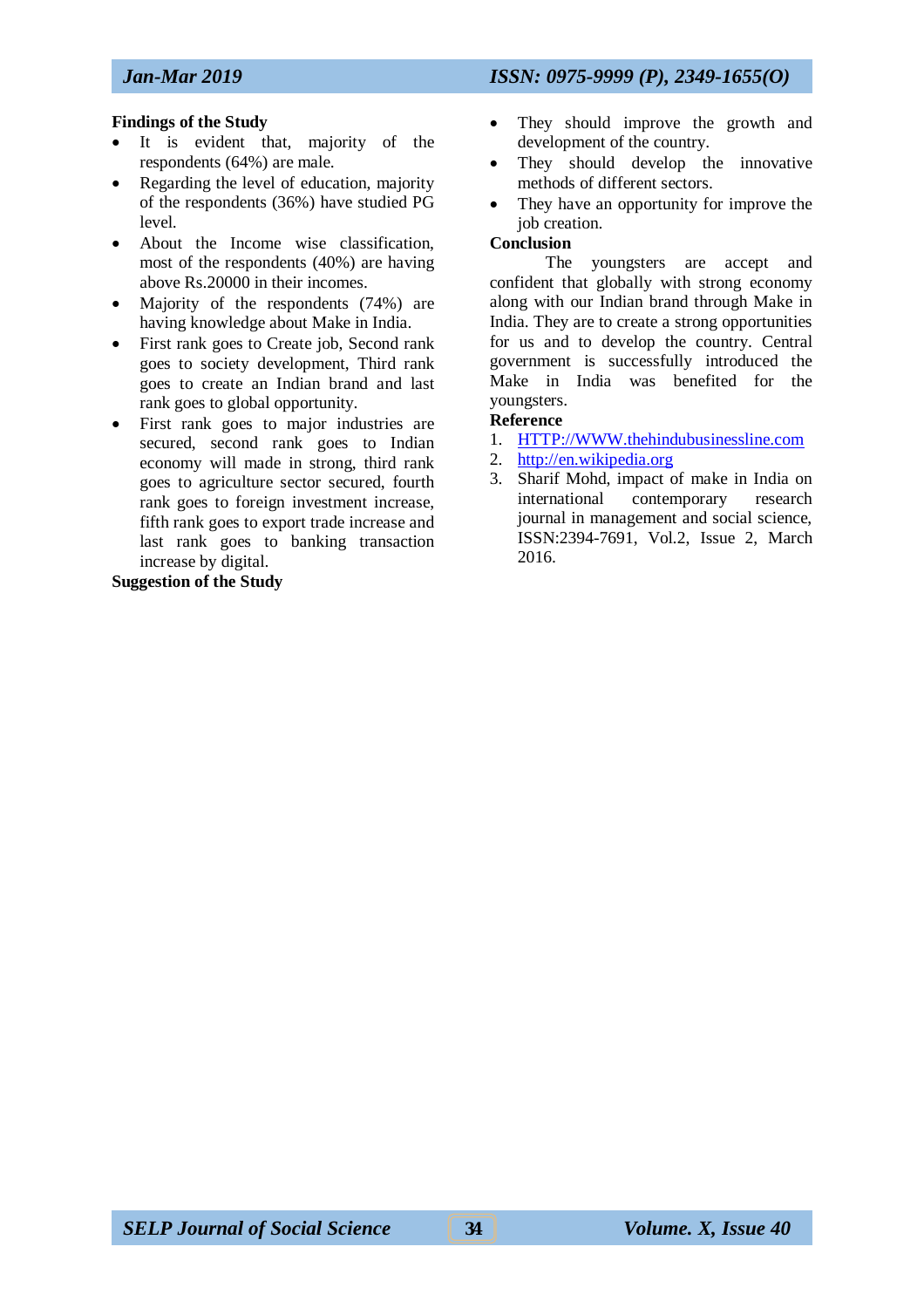# **CONSEQUENCE OF MAKE IN INDIA - IS THE LION MOVING BACKWARD**

#### **Dr. J. IMMANUEL NALLATHAMBI**

Assistant Professor in Commerce Nazareth Margoschis College Pillaiyanmanai, Nazareth, Thoothkudi (Dt)

#### *Abstract*

*The Make in India initiative was launched by Prime Minister in September 2014 as part of a wider set of nation-building initiatives. Devised to transform India into a global design and manufacturing hub, Make in India was a timely response to a critical situation: by 2013, the much-hyped emerging markets bubble had burst, and India's growth rate had fallen to its lowest level in a decade. The promise of the BRICS Nations (Brazil, Russia, India, China and South Africa) had faded, and India was tagged as one of the so-called 'Fragile Five'. Global investors debated whether the world's largest democracy was a risk or an opportunity. India's 1.2 billion citizens questioned whether India was too big to succeed or too big to fail. India was on the brink of severe economic failure. This article will examine the drivers transforming the world of work, as well the role of social attitudes in driving the uptake of flexible working.*

*Key Words: Make in India, Impact of Make in India.*

#### **Introduction**

Make in India, launched in 2014, was one of the flagship programs of the Indian Government. The program will celebrate its fourth anniversary this year. However, is the initiative falling shortly after four years? During its launch, Prime Minister quoted the initiative as the "lion step" towards promoting the manufacturing sector and generating millions of jobs. Is the lion really moving forward? Can we achieve 25% of the GDP by 2020 and create 100 million jobs through this program? Here is glance on the overall program-the successes and the disappointments

#### **Make in India**

NarendraModi, Prime Minister of India, with the view to revitalizing the country's

manufacturing sector announced his plan to launch Make in India in September 2014. The centerpiece of the program was the National Manufacturing Policy, the purpose of which is to make India a global manufacturing hub. The primary objective of the program is to:

- Make India a manufacturing hub
- Increase manufacturing's share in the country's GDP from 16% to 25% by 2022.

# Create 100 million jobs

## **Hits of Make in India**

- Make in India opened new doors for investment. Relaxation of Foreign Direct Investment (FDI) norms improved the investor perception, and the industry observed a surge in automotive and electronics manufacturing investments.
- The liberalization of FDI policy allowed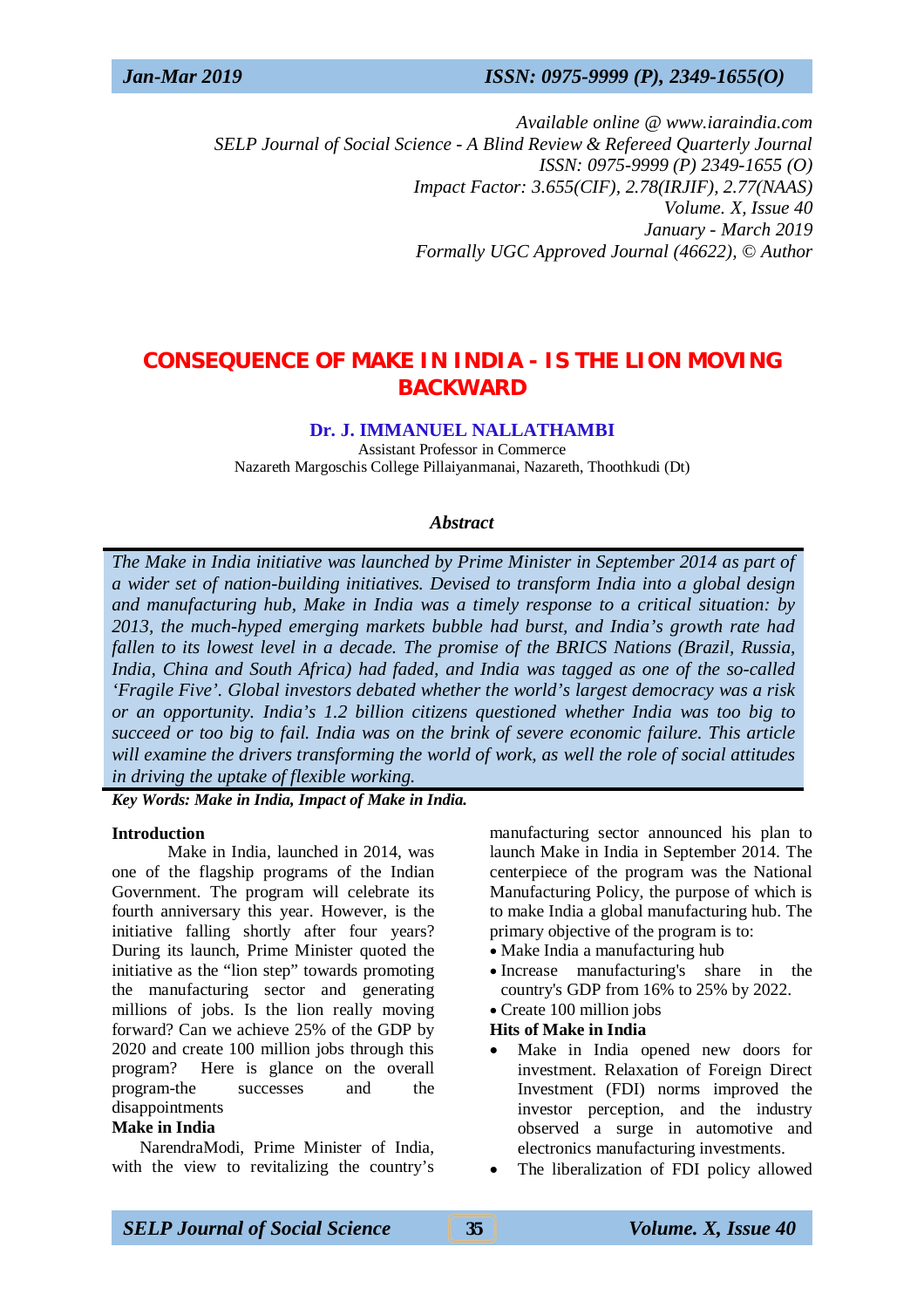for over 50 percent of the investments in 25 sectors. The FDI inflow grew by 20 percent each in 2014-15 and 2015-16.

- However, in 2016-17, the country attracted the highest ever FDI inflow of 60 billion USD. In 2017-18, the nation saw the FDI equity inflow of worth \$33.75 in the first half of this fiscal, and the country is poised to see FDI inflows in 2017-18 surpassing even the record \$60 billion it received in the last financial year.
- According to the data published by Department of Industrial Policy & Promotion (DIPP) in December 2016, highlighted that the industrial activity rose by 29 percent. Much of this growth was concentrated in three states- Karnataka, Madhya Pradesh, and Maharashtra.
- India jumped up 30 notches in the top 100 rankings on the World Bank's ease of doing business' index.
- We see the Government's Skill India initiative working to bridge this gap in partnership with private players. Public-Private Partnership is the most effective tool to empower such movements

#### **The Misses**

- The country's Gross Domestic Product (GDP) growth rate has plunged from a high of 9.2 percent in the third quarter of 2016 to 5.7 percent in the third quarter of 2017. Economist attributes this mainly to the government's demonetization drive and poor implementation of the new Goods and Service Tax (GST).
- As per the economic survey (2015-16), the rate of unemployment has increased from 3.8 percent (2011-12) to 5 percent (2015- 16). Additionally, in 2015 only 1.35 lakh jobs were added in eight labor-intensive sectors, compared to 9.3 lakh jobs that were added in 2011-12.
- From July 2014 to December 2016, in the eight major sectors i.e. manufacturing, trade, construction, education, health, IT, transportation, and accommodation and restaurants, only 6,41,000 jobs were created.
- In comparison, these same sectors added a total of 128 lakh jobs from July 2011 to DeIn comparison, these same sectors added a total of 128 lakh jobs from July 2011 to Dec 2013. The Economic Survey 2016-17 indicated a shift in the pattern of

*Jan-Mar 2019 ISSN: 0975-9999 (P), 2349-1655(O)*

employment from permanent jobs to casual and contract jobs. This temporary nature of work has adversely affected the wages, employment stability and social security of the workers.

 According to reports, the unemployment rate in the country rose from 3.39% in July 2017 to 6.23% in March 2018 and is projected to reach 6.75% in April 2018, according to the CMIE data.

Experts believe unavailability of skills is a major hindrance in creating employment. According to the National Institute of Public Finance and Policy, only about two percent of Indian workers have qualified for certificates documenting their mastery of professional skills compared with about 70 percent of workers in Europe and 80-90 percent in East Asian countries like Japan and South Korea.

Hence, the real challenge is not employment but employability. As mentioned in the World Economic Outlook and the Economic Survey, a single-minded approach to increasing country's manufacturing base might not yield the results. Hence, there is a need to align Skill India and Make-in-India which can create a significant impact on the industry and the economy.

#### **Conclusion**

While the Modi government has taken successful action in some areas, notably in cutting red tape, India jumped 30 places in the World Bank's Ease of Doing Business rankings to break into the top 100 nations. However, according to reports and economists, manufacturing in India's economic output has tapered in the wake of demonetization and the confused launch of a goods and services tax (GST). While manufacturing has emerged as one of the fastest growing sectors in India but with services sector picking up in the early 2000s, manufacturing saw a slump in its contribution to overall GDP.

#### **References**

- 1. <http://www.makeinindia.com/about>
- 2. <https://www.peoplematters.in/article/jobs/is> -the-lion-moving-backward-hits-andmisses-of-make-in-india-program-18308
- 3. [https://en.wikipedia.org/wiki/Makein\\_India](https://en.wikipedia.org/wiki/Makein_India)
- 4. <http://pib.nic.in/newsite/PrintRelease.aspx?> relid=116091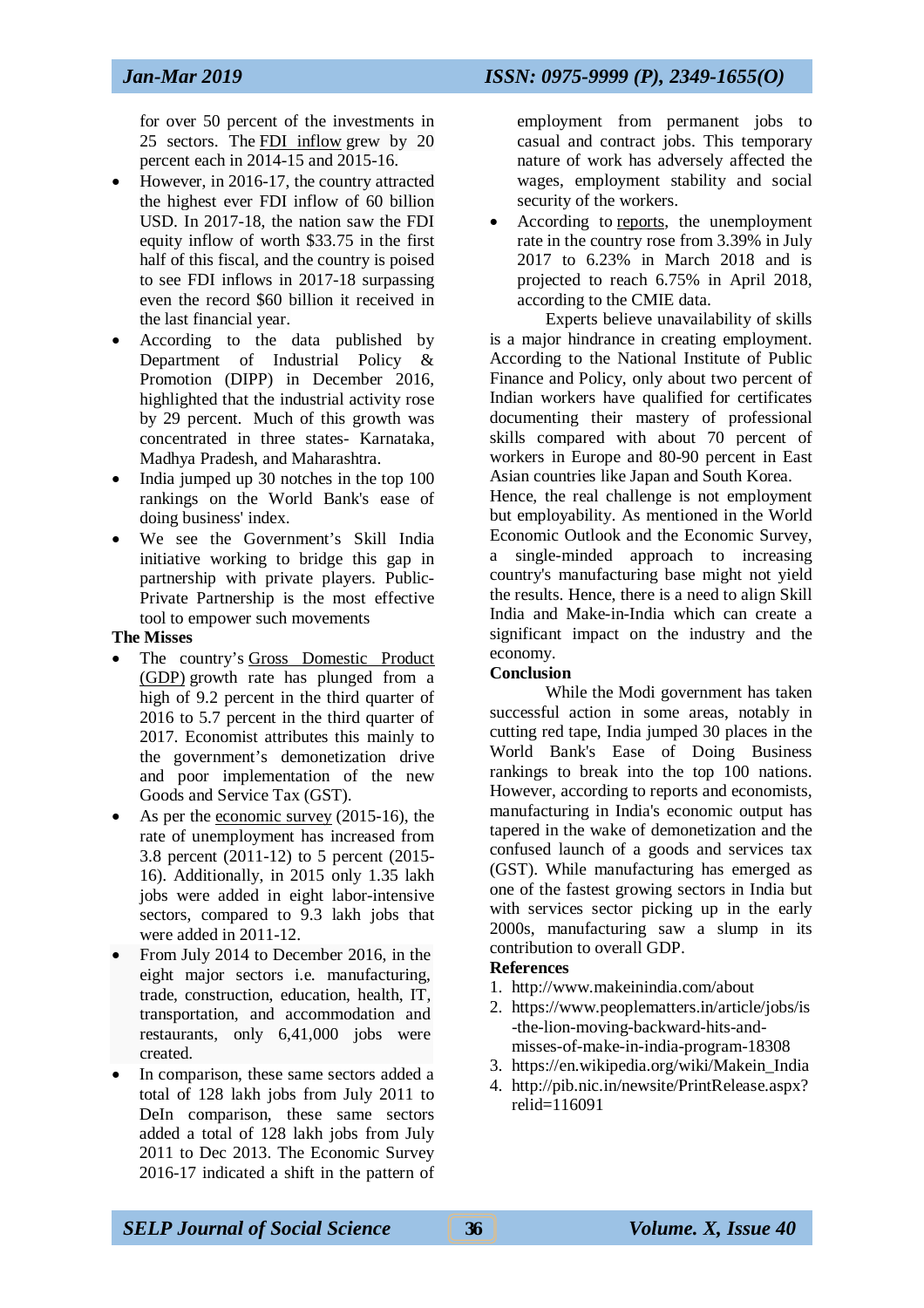# **GLOBALISATION AND ITS IMPACT ON SMALL SCALE INDUSTRIES IN INDIA**

#### **Dr.S.MUTHUKARUPPAN**

Assistant Professor in Commerce Madurai Kamaraj University College, Madurai

#### *Abstract*

*The development of SSIs has been one of the major planks of India's economic development strategy since independence. Today, SSI sector occupies a place of strategic importance in the Indian economic structure due to its considerable contribution in terms of output, exports and employment. Globalization has led to an 'Unequal Competition'- a competition between 'giant MNC's and dwarf Indian enterprises'. The small scale sector is a vital constituent of overall industrial sector of the country. The small scale sector forms a dominant part of Indian industry and contributing to a significant proportion of production, exports and employment. Therefore, this paper reveals the positive and negative impact of globalization on Indian Small Scale Industries.*

*Key Words: Globalisation, Small Scale Industries, Positive impactfor SSI.*

#### **Introduction**

Globalization may be defined as the process of integrating various economies of the world without creating any hindrances in the free flow of goods and services, technology, capital and even labour or human capital. Therefore, it signifies internationalization plus liberalization, through which the world has become a small global village.

There are many instruments by which globalization is being promoted and enhanced. But the most important instruments influencing this process are the multinational corporations and the new revolution of information technology. Multinational corporations are main instruments of globalization. They possess huge capitals and assets. As profit maximizers, they establish their factors in many developing countries where cheap workers and raw materials are found. Because of their size and their contributions to national economies in terms of taxes and employments, they influence decision-making processes in those countries. Their activities usually leave serious effects on many host economies; they even sometime create civil unrests. This is because these companies control not only markets, but also peoples (Wooldridge and Micklethwait, 2000). New Information Technology, which is a product of the industrial revolution, is another instrument of globalization. Its aspects, in particular the Internet and multimedia, remarkably contribute to the spread of globalization due to their rapidity, easiness and availability. In spite of its huge benefits, the revolution is still possessed and controlled by some advanced nations, which might use it as a means of cultural influence and informational hegemony.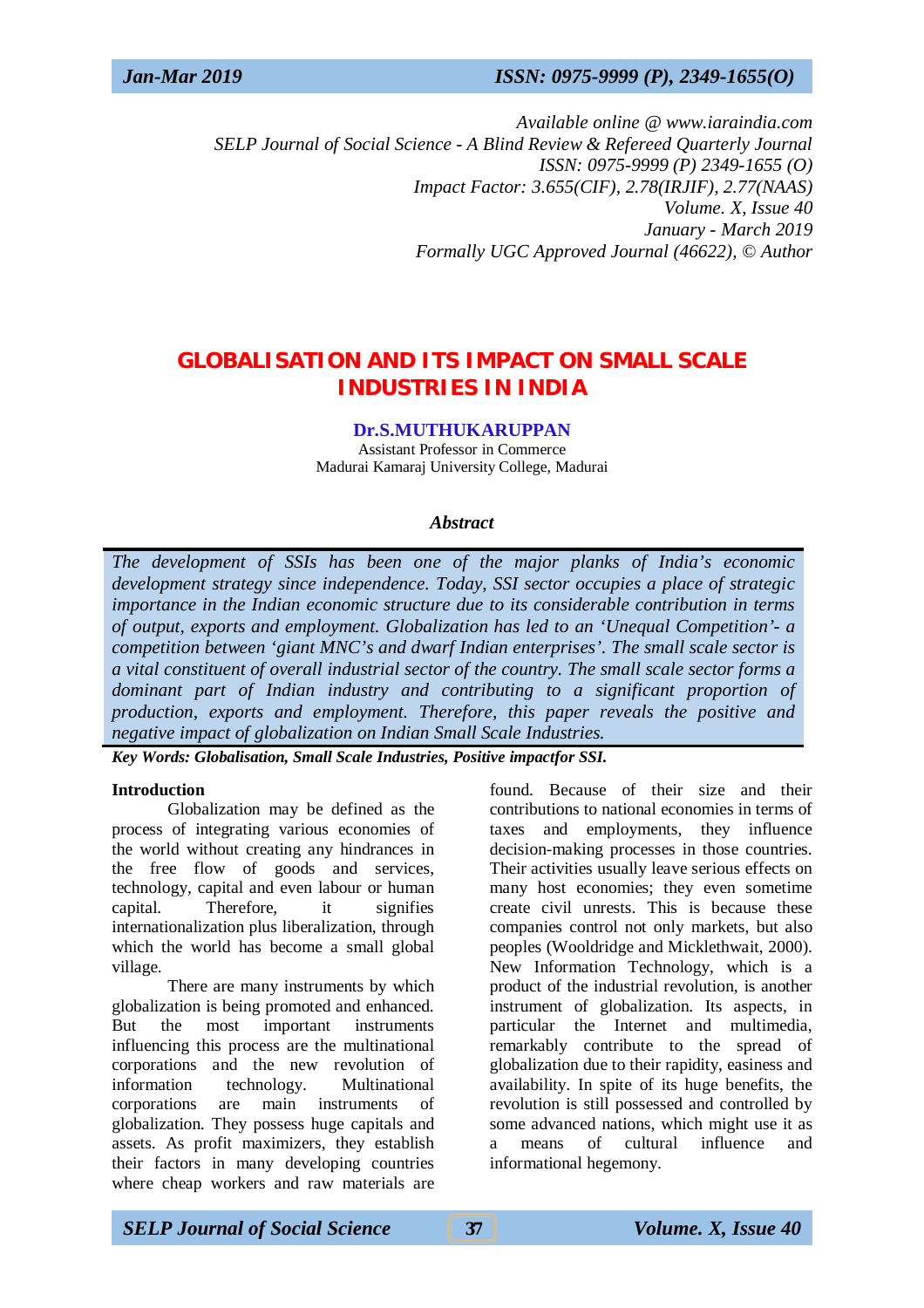In this paper, official definitions of a small enterprise pursued from time to time by the Government of India under the Industries Development & Regulation (IDR) Act, 1951 are followed. Currently, a small enterprise is defined as one having original investment in plant & machinery, whether held on ownership terms or on lease/hire purchase basis, not exceeding Rs 10 million (Planning Commission, 2001).

**Small Industry in National Income, Exports And Employment (in %)**

| $\frac{1}{2}$ |                    |                |                |  |  |
|---------------|--------------------|----------------|----------------|--|--|
| Year          | National<br>Income | <b>Exports</b> | Employm<br>ent |  |  |
| 1980-81       | 9.2                | 24.5           | 31.0           |  |  |
| 1990-91       | 11.0               | 29.7           | 47.6           |  |  |
| 2000-01       | 7.8                | 30.9           | 66.4           |  |  |

Source: Government of India 1998 and 2002, RBI 2001 and EPW Research foundation 2002.

It is observed from the table that Small industries play an important role in National income, Exports and Employment. Through this paper, there is an attempt to explain clearly the impact (merits and demerits) of globalization on the Indian Small Scale Industries.

### **Positive impacts**

Invasion of foreign investment and technology. The SSIs in India suffer from outdated technology and sub-optimal scale of operation. Many foreign companies have ed up with Indian SSIs and helped them to use better technology, managerial skill etc. Thus, a proper collaboration between the small and large companies can help small firms to develop technology base through Research & development activities, contribution from the technological institutes, universities etc.

## **Opportunities to enter the world markets:**

Globalization has opened up the economy and integrated it with the world economy. The SSIs enjoy the benefits of selling their products and services to the world market rather than being confined into domestic market. The free economy ushers inaccessibility to bigger markets, greater linkages for SMEs with larger companies and marketing outfits, improved manufacturing techniques and processes.

#### **Expanding the areas of business**

SSIs have been able to identity many uncommon but highly promising business areas like outsourcing, medical transcription, clinical research trials, sub-contracting, ancillarization and many new technologies like biotechnology, nanotechnology etc which are attractive for the new generation SSI entrepreneurs.

## **Free flow of capital**

In a liberalized economy, banks would try to find out new avenues of giving credits to increase their profitability. Thus, supply of funds may be easier. Development in money market would initiate development in capital market

## **Less procedural problem**

As the economy is mainly market driven; there is less Govt. intervention, red tapes, less control on import and export etc. The SSIs would be allowed to work in a free environment.

## **Increased Customer Satisfaction**

As the domestic market gets competitive, small and medium firms try to satisfy the consumers in every possible way. They try to produce products as per the needs and preferences of the consumers *anti* satisfy

#### the customers in best possible way.<br>**Opportunities** for generation **Opportunities for generation of employment**

Being labour-intensive in nature, the SSIs make significant contribution in<br>employment generation and expanding employment generation and expanding industrial network in rural areas. This sector nurtures the traditional skills and knowledge based small and cottage industries. The workers inherit and transfer skills from generation to generation. The handicrafts and other products produced by this sector have good demand in market The SSIs have been a good source of employment generation.

#### **Regional disparity Removal**

People from remote areas have the tendency to migrate to urban areas in search of jobs. This creates excessive pressure on urban areas and initiates social and personal problems. This problem can be addressed by sethng up a network of micro, small and medium enterprises in economically backward areas. SSI sector can take care of local needs, improve economic condition of the area and most importantly, can bring a qualitative change in the economy of the country.

#### **High performance level of SSIs**

Before globalization, the SSI sector was a highly protected sector. Suddenly, after Globalization they discover that many of such protective measures were withdrawn and they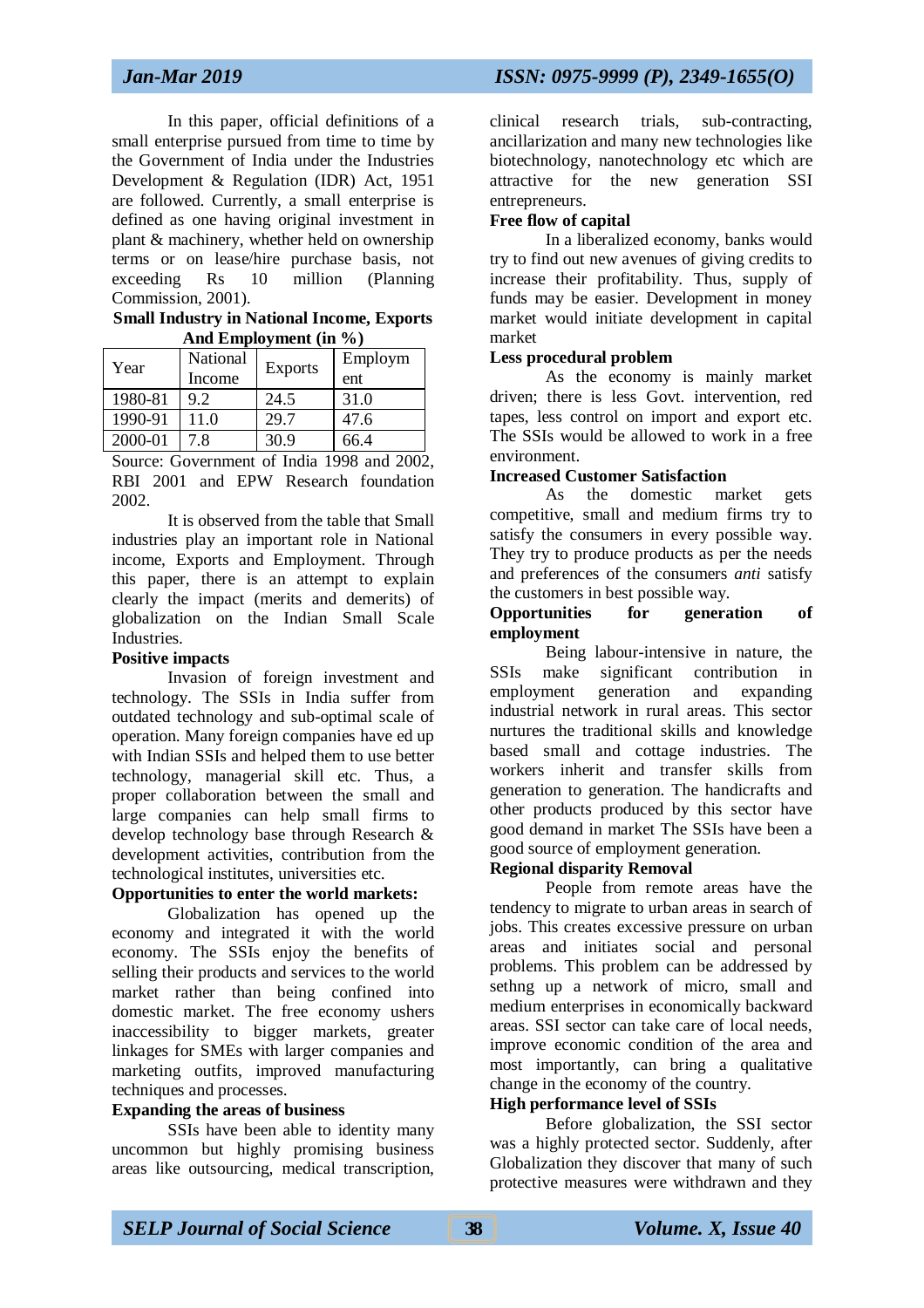have to fight for their existence. This competitiveness in domestic and global market may bring out superior performance.

## **Contribution on quantity of export**

The products produced by SSI sector (like sports goods, readymade garments, and woolen Garments and knitwear, plastic products, processed food and leather products, handicrafts etc) have an excellent foreign market. As per the results of fourth SSI census (2006-07), this sector has registered an export earning of Rs. 202017 crores in 2007-08.

#### **Good industrial relations**

The SSIs are less prone to industrial disputes. However, the truth behind the scene is the workers the small sectors are mostly from unorganized sector and cannot raise their voice collectively. Thus, apparently, they share harmonious relation with the firm owners.

## **Negative impacts**

Though there are many benefits derived from the process of Globalisation, it has resulted in some serious constraints on the growth of SSIs in India High level competition. The SSIs face ruthless competition from the large domestic firms and multinationals armed with improved technology, managerial ability, skilled workers, marketing skills, better product quality, and wide range of products. The small firms find it difficult to maintain their existence as the cases of merger and acquisition are continuously increasing.

#### **Problems related to finance**

Financing has always been a major problem for the small and medium industries in India. The SSIs mostly depend on internal sources of finance (personal savings, loan from relatives, and loan from local money lenders) than that of institutional financing by banks and other financing institutions.

## **Poor Technology Base**

There exists considerable heterogeneity among the SSIs in India. A small percentage of firms operate with sophisticated technology base whereas majority of firms use outdated technology. They suffer from low productivity and poor product quality. Due to their small size, they cannot enjoy large-scale production economies.

#### **Delayed payments**

The small firms find it difficult to recover their dues from the large firms and even from Government Departments due to complex payment procedure and corruption. Due to lack of funds, they cannot employ credit collection machineries (like factoring services). The large firms force them to offer long credit period and even pay advance to ensure timely supply of materials

## **Inadequate infrastructure facility**

Infrastructural lacking includes inadequate power supply, transportation, water supply etc. Small firms cannot bear the cost of setting up independent power supply unit. They have to depend on irregular power supply from the electricity boards. Inadequate transportation system increases cost of production. The SSIs producing beverages, tobacco products, medicines etc face the problem of inadequate water supply. As per the study conducted by Keshab Das and Sebastian Morris (2001), out of 1063 surveyed firms, 716 firms (more than sixty-seven percent) confessed that they have serious infrastructural problems.

## **Shortage of Skilled workers**

Though India has no shortage of human resource, most of them are unskilled workers. Large firms pay higher remuneration and employ skilled workers. The SSIs have to operate with unskilled or semi-skilled workers. Thus, the SSIs suffer from low managerial capabilities.

### **Problems of Marketing and Distribution**

Marketing is probably the most neglected and less explored problem for Micro and Small firms. Most of them do not have any well formulated marketing strategy, market research programmes, innovative advertisement techniques etc. Most of the SSIs do not have adequate monetary support to develop marketing section and many are not aware of modern low-cost marketing techniques (blogging, sending mails, developing web site for the company).

## **Gradually withdrawal of Reservation Policy**

Reservation Policy, introduced in 1967 emphasized that some products 'Mould be earmarked for exclusive production by the small enterprises and Non-SSI units can undertake manufacture of reserved items only if they undertake 50 percent export obligations. Withdrawal of reservation policy allowed MNCs and large domestic firms to produce reserved items without any restrictions and increased the degree of competition for the small firms.

## **Outflow of wealth**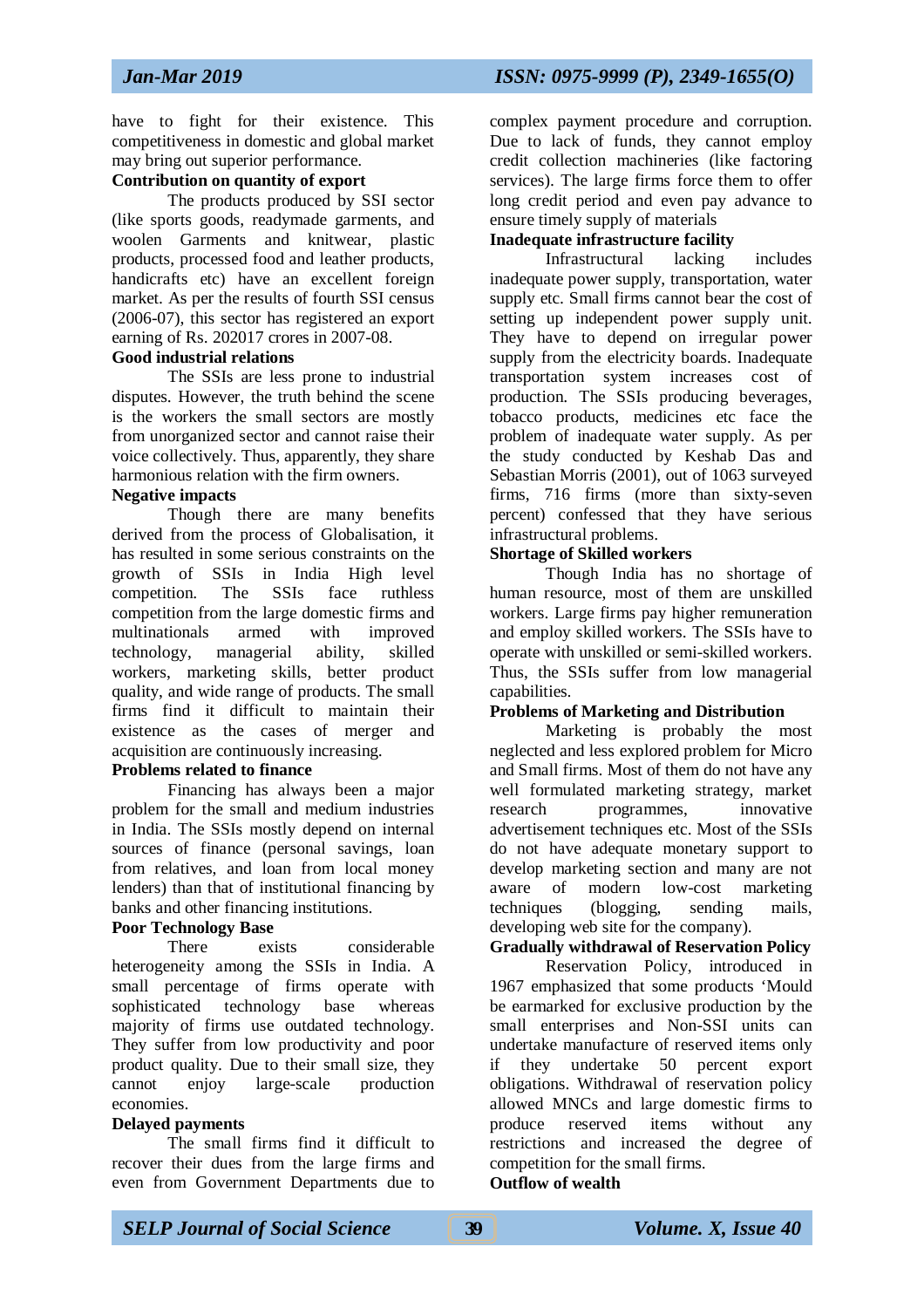Globalization process seems to favour the developed countries and the multinationals more than that of developing countries and the SSIs. The MNCs use domestic wealth, infrastructure, and local unskilled workers at a lower cost and repatriate huge profits to their own countries.

## **Negligence of social welfare**

The MNCs are more willing to produce consumei goods to maximize their profit. The qualitative services like health, education etc which require huge investment but generate less and time taking return on investment, would be neglected.

#### **Conclusion**

Small industry in India finds itself in an intensely competitive environment since 1991, Thanks to globalization, domestic economic liberalization and dilution of sector specific protective measures. As a result, its growth in terms of units, employment, output and exports has come down. This has resulted in less impressive growth in its contribution to national income and exports though not in terms of employment in the 90s. Lack of reliable and stable economic infrastructure, reduced growth of credit inflow and technological obsolescence, which together would have led to inferior quality and low productivity are the major banes of small industry in India.

But at the same time, international and national policy changes have thrown open new opportunities and markets to Indian small industry. Technological upgradation and in house technological innovations and promotion of inter-firm linkages need to be encouraged consciously and consistently. Financial infrastructure need to be broadened and adequate inflow of credit to the sector be ensured taking into consideration the growing investment demand including the requirements of technological transformation. Small industry should be allowed to come up oniy in designated industrial areas for better monitoring and periodic surveys through DlCs should enable policy corrections from time to time. A technologically vibrant; internationally competitive small industry should be encouraged to emerge, to make a sustainable contribution to national income, employment and exports.

## **References**

- 1. AbidHussain (Chairman) (1997): Report of the Expert Committee on Small Enterprises, New Delhi, January.
- 2. AnanthaSwamy, M K (2003): "Incentives and Support for Technological Upgradationof SMEs", in Seminar on Technology Upgradation of SMEs, Background Paper, Kanara Chamber of Commerce, Mangalore, January.
- 3. Morris, S.; R. Basant; K. Das; K. Ramachandran; and A. Koshy (2001) The Growth and Transformation of Small Firms in India. New Delhi: Oxford University Press.
- 4. SSI Development Act 2006, Ministry of the District Industry Centers (DIC) SSI, Government of India.
- 5. LahiriRajib , Financing Micro, Small And Medium Enterprises (SSIS) In India During Post Liberalization Period: A Study On Traditional .And Unconventional Approaches of Financing : Indian Streams Research journal, Vol.2, Issue 8(Sept.; 2012)
- 6. Menon, R and P M Raghunandan (2003): "Factory Workers Turn Auto Drivers,
- 7. Time for Government to Wake Up", City Express, Indian Express, Bangalore, July 10.
- 8. Sandesara, J.C. (1993) "Modern Small Industry, 1972 and 1987-88: Aspects of Growth and Structural Change." Economic and Political Weekly, Vol.28 No.6.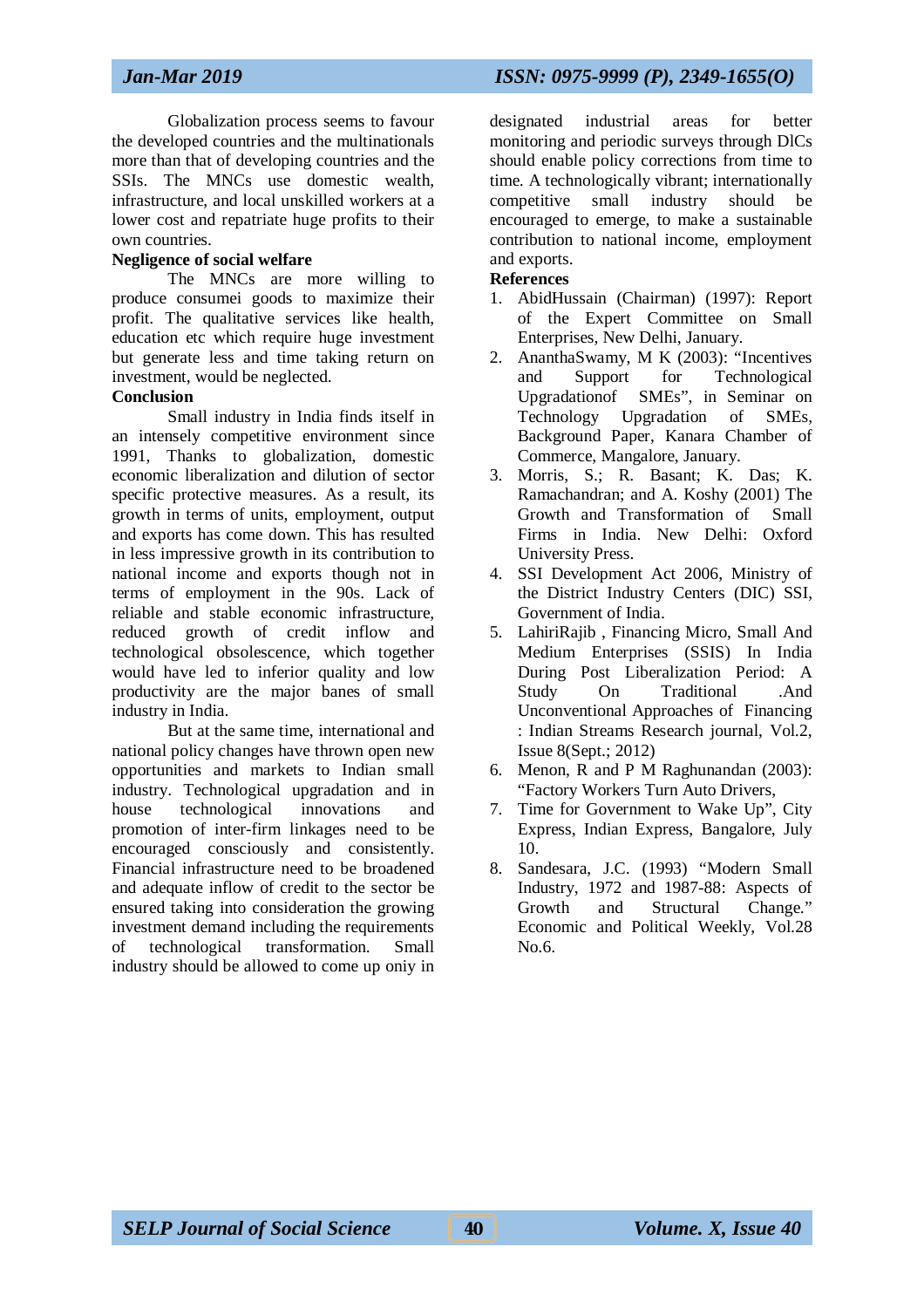# **MAKE IN INDIA: A GATEWAY FOR INDIA AS ECONOMIC SUPER POWER - A PRIMER**

**Dr.J.SARAVANESH** Assistant Professor in Computer Science

Madurai Kamaraj University College, Madurai

### *Abstract*

*Make in India is a revolutionary and visionary initiative to boost the growth of manufacturing industry. Growth of any country is gauged by the booming economy budding in the country. India is one of the world's fastest rising economies, the tenth largest in the world by notable GDP and the third largest by purchasing power parity (PPP). Make in India is a chief innovative national programme of the Government of India designed to assist investment, cultivate innovation, enhance skill development, guard intellectual property and build best in class manufacturing infrastructure in the country. The primary objective of this initiative is to attract investments from across the globe and fortify India's manufacturing sector. The Make in India programme is vital for the economic growth of India as it intends at make use of the existing Indian talent base, creating supplementary employment opportunities and empower secondary and tertiary sector. This paper reviews the vision mission and possibilities of this revolutionary initiative.*

*Key Words: Economic Growth, development, Vision, Pros and Cons.*

#### **Introduction**

Prime Minister NarendraModi launched the Make in India initiative on September 25, 2014, with the primary goal of making India a global manufacturing hub, by encouraging both multinational as well as domestic companies to manufacture their products within the country. Led by the Department of Industrial Policy and Promotion, the initiative aims to raise the contribution of the manufacturing sector to 25% of the Gross Domestic Product (GDP) by the year 2025 from its current 16%. Make in India has introduced multiple new initiatives, promoting foreign direct investment, implementing intellectual property rights and

developing the manufacturing sector. It targets 25 sectors of the economy which range from automobile to Information Technology (IT) & Business Process Management (BPM), the details of each can be viewed on the official site ([www.makeinindia.com\).](http://www.makeinindia.com).) It also seeks to facilitate job creation, foster innovation, enhance skill development and protect intellectual property. The logo of 'Make in India' – a lion made of gear wheels – itself reflects the integral role of manufacturing in government's vision and national development.

It is being led by the Department of Industrial Policy and Promotion (DIPP), Ministry of Commerce and Industry,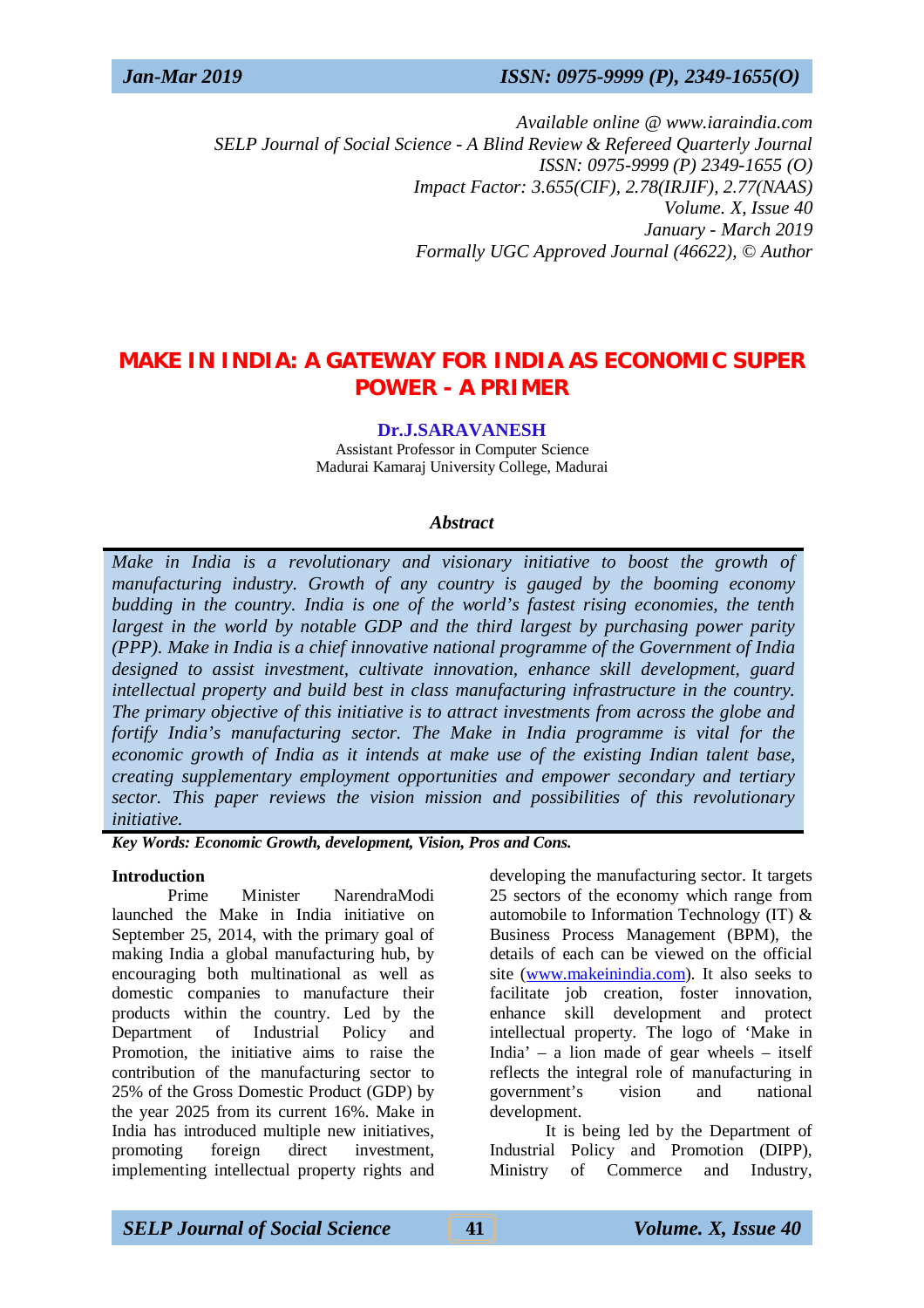Government of India. The programme also aims at improving India's rank on the Ease of Doing Business index by eliminating the unnecessary laws and regulations, making bureaucratic processes easier, making the government more transparent, responsive and accountable. India needs to identify the steps being taken to give more financial powers to states, increased investment on infrastructure, emphasis on manufacturing which enables to open the door for investment. This Make in India campaign guides the foreign investors, prompt response, assistance to foreign investors and provide relevant information and proactive approach.

**Initiation of Make in India**<br>The visionary scheme is The visionary scheme is well supported by Ministry of Commerce, Government of India, various small scale and medium industry consortiums , Subsets of RBI Make in India will bring a drastic change in the fields like automobiles, aviation, biotechnology, defense, media, thermal power, oil, gas and manufacturing sectors.

- 1. **New Processes**: The government is introducing several reforms to create possibilities for getting Foreign Direct Investment (FDI) and foster business partnerships. Some initiatives have already been undertaken to alleviate the business environment from outdated policies and regulations. This reform is also aligned with parameters of World Bank's 'Ease of Doing Business' index to improve India's ranking on it.
- 2. **New Infrastructure**: Infrastructure is integral to the growth of any industry. The government intends to develop industrial corridors and build smart cities with stateof-the-art technology and high-speed communication. Innovation and research activities are supported by a fast-paced registration system and improved infrastructure for Intellectual Property Rights (IPR) registrations. Along with the development of infrastructure, the training for the skilled workforce for the sectors is also being addressed.
- 3. **New Sectors**: 'Make in India' has identified 25 sectors to promote with the detailed information being shared through an interactive web-portal.<sup>1</sup> The Government has allowed 100% FDI in Railway<sup>2</sup>and removed restrictions in Construction. $3$  It has also recently

increased the cap of FDI to 100% in Defense and Pharmaceutical.<sup>4</sup>

4. **New Mindset**: Government in India has always been seen as a regulator and not a facilitator. This initiative intends to change this by bringing a paradigm shift in the way Government interacts with various industries. It will focus on acting as a partner in the economic development of the country alongside the corporate sector.

Since the launch of Make in India in September 2014, FDI inflows of USD 77 billion including a equity inflows of USD 56 billion has been received for the period October 2014 to March 2016. This represents about a 44% increase in FDI Equity inflows over the same corresponding period. 'Zero defect zero effect' is a key phrase which has come to be associated with the Make in India campaign. In the words of Prime Minister NarendraModi, "Let's think about making our product which has 'zero defect'… and 'zero effect' so that the manufacturing does not have an adverse effect on our environment".<sup>5</sup> Thus, sustainable development in the country is being made possible by imposing high-quality manufacturing standards while minimising environmental and ecological impact. Within the short span of time, there are many instances of the initiative's success. In December 2015, Micromax announced that it would put up three new manufacturing units in Rajasthan, Telangana and Andhra Pradesh. Japan announced it would set up a USD 12 billion fund for Make in India-related projects, called the "Japan-India Make-in-India Special Finance Facility" after the Japanese Prime Minister Shinzo Abe's visit to the country. Huawei opened a new Research and Development (R&D) campus in Bengaluru and is in the process of setting up a telecom hardware manufacturing plant in Chennai. France-based LH Aviation signed a Memorandum of Understanding (MoU) with OIS Advanced Technologies to set up a manufacturing facility in India for producing drones. Foxconn announced it would invest USD 5 billion over five years for R&D and creating a hi-tech semiconductor manufacturing facility in Maharashtra. Samsung said it would manufacture the Samsung Z1 in its plant in Noida while General Motors declared that it would invest USD 1 billion to begin producing automobiles in the capital state. And this is only the tip of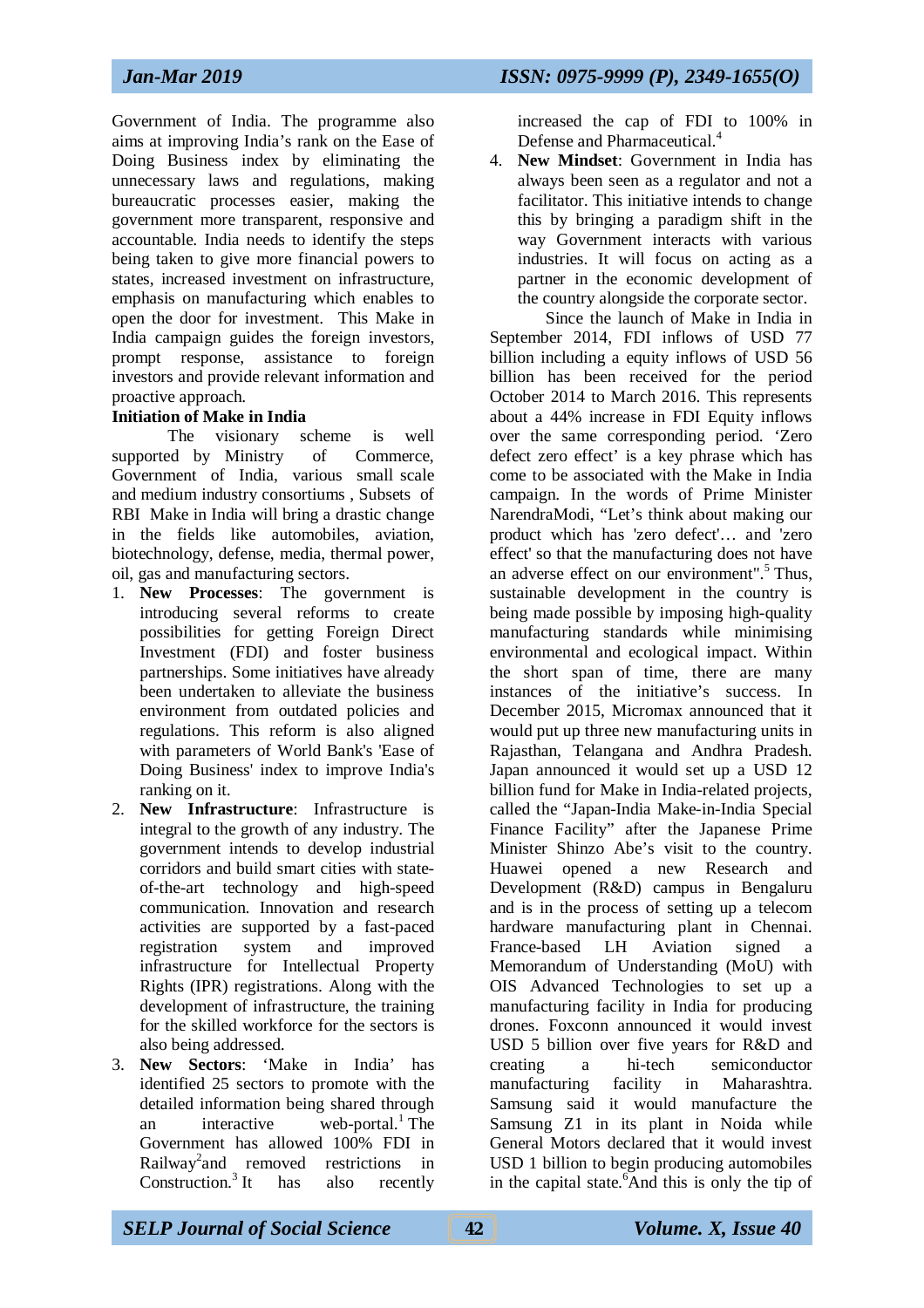the iceberg as there are many more proposals in the pipeline. "Come make in India. Sell anywhere, make in India." Prime Minister NarendraModi said while introducing his vision to the public. And it seems that the world is more than ready to embrace this vision, which is already set on a path to become a reality.

|  |  |  |  | Pros and Cons of Make in India Campaign |
|--|--|--|--|-----------------------------------------|
|--|--|--|--|-----------------------------------------|

| <b>Automobiles</b>                                        | Automobile<br><b>Components</b>                   | . .<br><b>Aviation</b>                   |
|-----------------------------------------------------------|---------------------------------------------------|------------------------------------------|
| <b>Biotechnology</b>                                      | <b>Chemicals</b>                                  | Construction                             |
| <b>Defense</b><br>Manufacturing<br><b>Food Processing</b> | Electronic<br><b>Systems</b><br><b>IT and BPM</b> | Electrical<br>Machinery<br>Railways      |
| Media and<br>Entertainment                                | <b>Mining</b>                                     | Leather                                  |
| Oil and Gas<br><b>Pharmaceuticals</b>                     | <b>Ports and Shipping</b>                         | <b>Wellness</b>                          |
| <b>Renewable Energy</b>                                   | Roads and<br>highways                             | Space and<br><b>Astronomy</b>            |
| <b>Thermal Power</b>                                      | <b>Textiles and</b><br><b>Garments</b>            | <b>Tourism and</b><br><b>Hospitality</b> |

Creates a policy framework to ease foreign investment, ease of business and management of intellectualproperty. This helps industries to establish their manufacturing bases in India. In turn, this helps create employment in India. Industries tend to develop a support ecosystem around them, thus empowering small businesses. Exports from such industries help in contributing to our foreign exchange reserve. Most importantly, such an initiative helps bring critical knowledge about manufacturing and production into the Indian population.This initiative, by Prime-minister Mr.NarendraModi is literally inviting the rich and semi-rich countries to step in India and invest their money for the future of India. It's like inviting the countries to set up their companies in India and manufacture in theterritory of our country. Now, this initiative has a great impact on the economy of our country.

Obviously, if the big companies will setup their branches here, it will directly affect the GDP of India. The supreme objectives of Make inIndia are as follow: The main focus of Make in India Campaign is mainly on 25 sectors. Almost every sector is capital-intensive and demands a lot of skill. So, with the more and more investment in these sectors, the main focus will be on increasing employment and the use of advanced technology.

## **Pros of Make in India Campaign:**

- As Prime Minister NarendraModi emphasized on the development of labour intensive manufacturing sector. So, this campaign will generate a lot of employment opportunities in Manufacturing, number expected to be around100 million jobs by 2022.
- This campaign will help in achieving objectives of National Manufacturing policy i.e to increase the share of manufacturing sector in GDP from current 15- 16% to 25% till 2022.
- Employment will increase people's purchasing power which ultimately helps in poverty eradication and expansion of consumer base for companies.
- The model of "look east and link west" policy wills strength the industrial linkages as well as bilateral ties with many countries.
- Export- oriented growth model will improve India's Balance of Payment and help in accumulating foreign exchange reserves (which is very important given the volatility in the global economy with multiple rounds ofQuantitative Easing announced by major economies).
- Government has decided to formulate an auto response mechanism and issues pertaining to procedural clearings will be resolved at different levels in a given time frame, which is a positive step in makingindustrial friendly environment.
- Foreign investment will bring technical expertise and creative skills along with foreign capital. The concomitant credit rating upgrade will further woo investors.
- FIIs play a dominant role (relative to FDI) in the Indian markets. However, FIIs are highly volatile in nature and a sudden exodus of hot money from India can effect a nosedive in the bellwether indices. Make in Indiawill give an unprecedented boost to FDI flows, bringing India back to the global investment radar.

#### **Cons of Make in India Campaign:**

The negative impact and the probabilities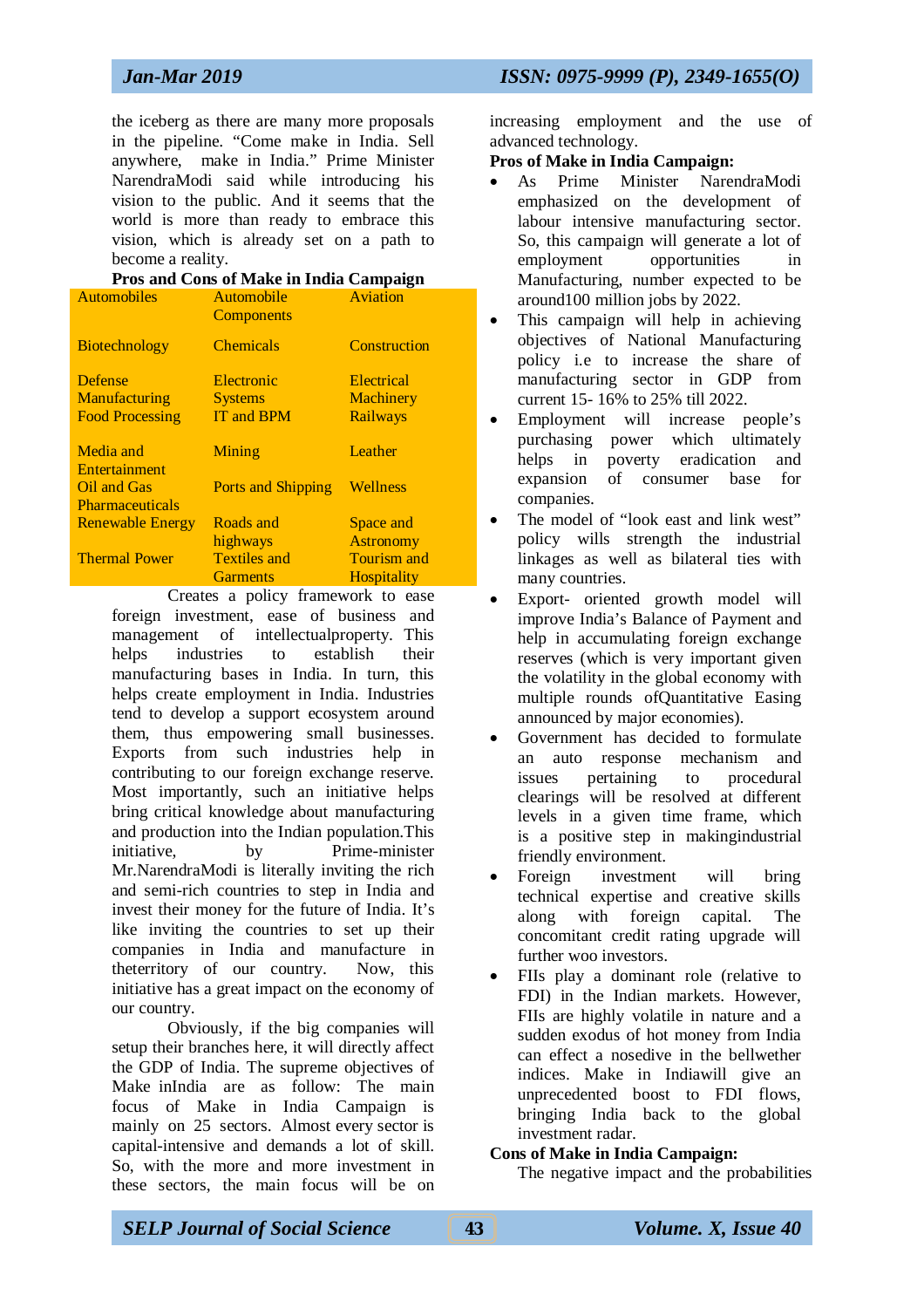of failure of this campaign cannot be ignored. There are some constraints and limitations to this campaign as well. The main thing is that the focus is on the manufacturing sector, and the population of India is majorly middle-class or lower middle-class. So, the products manufactured by the foreign companies will be entirely for the upper section of the society. Hence, it is possible that the goals and aspirations of Make in India may not find much success. Make in India initiative is an honest attempt to revive the fortunes of Industry / Manufacturing sector. The notable factors must be viewed with the following,

- From a theoretical perspective, Make in India will tend violate the theory of comparative advantage. If it is not economically feasible to manufacture a commodity in India, it is best to import the same from a country which enjoys comparative advantage in its production.
- Make in India will lead to an unsustainable focus on export promotion measures. One such measure is artificially undervaluing the rupee. This will have devastating consequences for the import bill.
- A relative neglect of the world economic scenario may not augur well for Make in India. With the US and Japan economies yet to recover from their economic crises and with the EU floundering, one needs to be wary about the demand side of Make in India. The clairvoyance of the incumbent RBI governor to Make for India should be put to good use.
- India has a myriad of infrastructural bottlenecks and to overcome these it needs

to invest \$ 1 trillion during  $12^{th}$  year plan. Generating such a huge capital will be a daunting task.

- Another contentious issue is of environmental clearance, which has been surfaced in many projects especially related to mining sector.
- Uncertainty in tax regime (highlighted by Vodafone case ) and delay in implementation of GST is also a matter of concern for industries.
- Manufacturing sector demands highly skilled labour whereas India lacks highly skilled labour force.

• Complex processes have proved to be hurdles in getting procedural and regulatory clearness especially for new entrepreneurs. This also reflects in World Bank's "Ease of Doing Business" report which ranked India at134 out of 189 countries in 2013. However, the step taken by NDA Government under the leadership of PrimeMinister NarendraModi has helped India to improve this rank by few notches to current 130.

## **Conclusion**

This paper covers overview of the Make in India campaign, sectors covered, Initiatives taken by companies, growth cycles, challenges, opportunities and foreign investment in Indian manufacturing. It can be wrapped up that, in spite of the fact that "Make in India" though arrived at a right time, its implementation remains a big challenge. The proposal of making in India will boost manufacturing the electronic manufacturing market in the country. This in turn will focus on electronic manufacturing and plans to set up electronic clusters across various towns and cities. The large investment in manufacturing will bring in more capacity creation in the country. The tax reliefs given to start ups and MSME's will boost sustainable employment and the quality of startups in the design led manufacturing sector. Make in India mission is a long term scheme which will realize the dream of transforming India into manufacturing hub and thereby helping India reach a economic super power.

## **REFERENCES**

- 1. Dr. K. V. Ramana (April-June, 2015.) "Make in India Illusion or Possible Reality Project?" International
- 2. Navya. G.S., andRamagopal. S. (2015). Make in India – A major initiative of Indian government is the timing right? Southern Economist, 54 (12), 45-48.
- 3. S. Soundhariya "Make in India Scheme for transforming India" Global Journal for Research Analysis, September, 2015.
- 4. Dr. PuneetAneja "Make in India: New Paradigm for Socio - Economic Growth in India", PARIPEX –Indian Journal of research, April, 2016
- 5. K. Kalaivani (April 2015) "A Study on the Impact of Make in India on HRM Practices – An overview". Indian Journal of applied research, Volume 5 Issue 4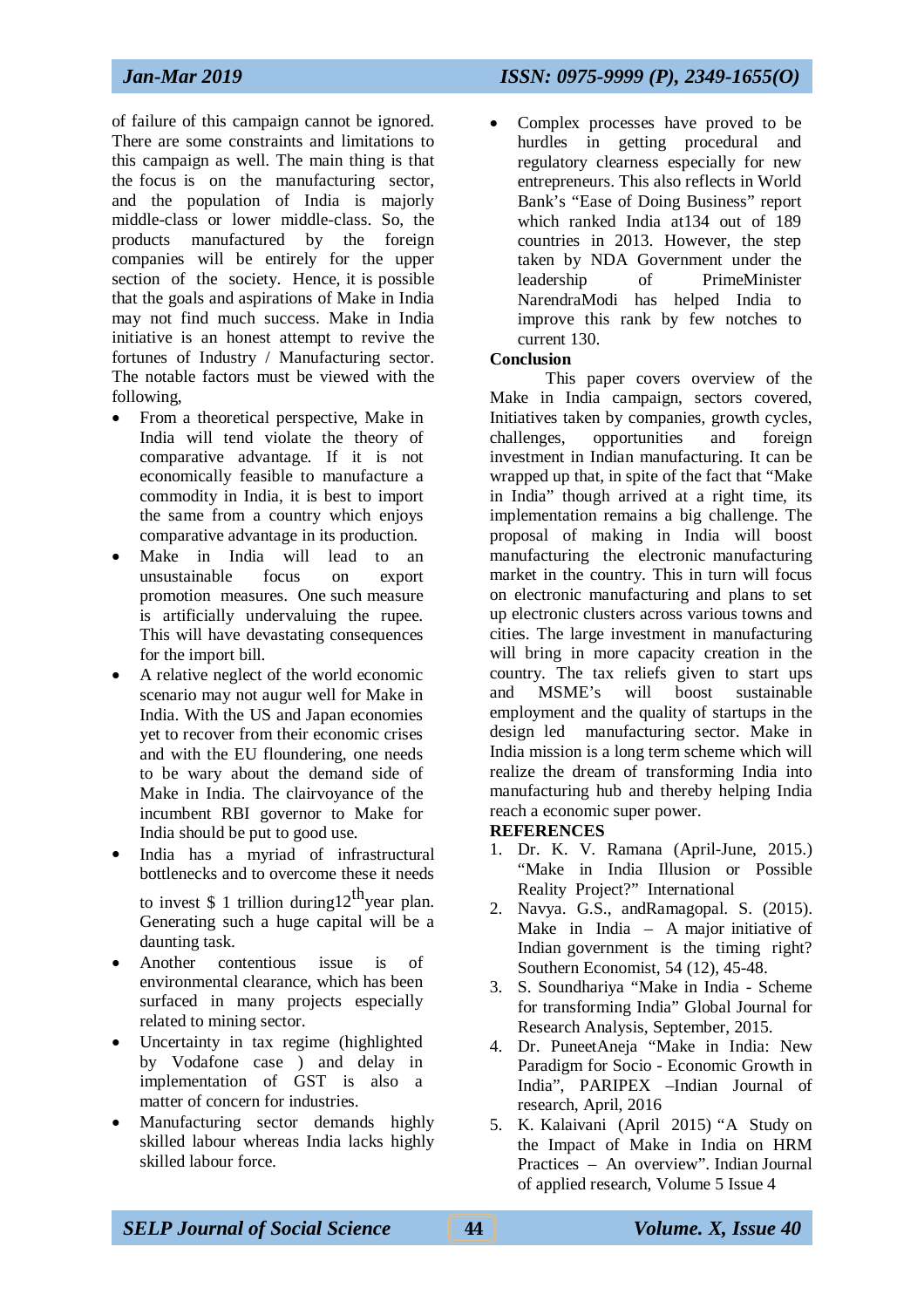# **ROLE OF DIGITAL MARKETING IN INDIA**

**G.VIJAYALAKSHMI**

Assistant Professor in Commerce Sourashtra College for Women, Madurai

## *Abstract*

*Digital marketing is rising in India with fast pace. Man Indian companies are using digital marketing for competitive advantage. Success of marketing campaign cannot be solely achieved by digital marketing only Rather for success of any marketing campaign it should fully harness the capabilities of various marketing techniques available within both the traditional and modern marketing. Start ups who use digital marketing many time got failed. This study shows precautions to be taken for effective implementation of digital marketing to reap tremendous potential to increase in sales.*

*Key Words: Digital marketing, social network, ecommerce online retail, startup and commandments.*

#### **Introduction**

Digital Marketing is any form of marketing products or services, which involves electronic devices. It can be both online and offline. According to institute of direct marketing "the use of internet and related digital information and communication technologies to achieve marketing objectives."

According to CAM Foundation "Digital marketing is a broad discipline, bringing together all forms of marketing that operates through electronic devices-online, onmobile, on-screen. Over the years, digital marketing has developed enormously, and it continues to do so"

Search Engine marketing or Pay per Click Advertising, Social Media Marketing, Content Marketing, Mobile Marketing, Web Analytics, Marketing Automation, Content Writing & Rate Optimization are the popular and most-demanded areas in digital marketing.

It is the creative use of management information system(MIS) and technology which supports customers interaction with emarketers. Marketers need to us technology and information and intuition to set brands and grab opportunities. E-Commerce has unleashed the revolution which is changing the way of doing business. In 1997 U.S. govt. allowed use of internet by commercial organisation. This gave impetus to new way of conducting trade and commerce.

In 2015 e-commerce activities get boost up with rapid expansion, multiplicity of campaign, deals based user acquisition and more. This shift in e-commerce become more noticeable with higher focus on consumer knowledge and retention, improvement in experience, and depth of assortment across an ever wider range of categories. E-commerce players are focusing on retention on existing customers and acquisition of new users. To enhance loyalty of customers towards ecommerce as a category they are differentiating in leveraging data and assortment trends to finally move towards one to one marketing principle. Customers are rewarded for their loyalty with better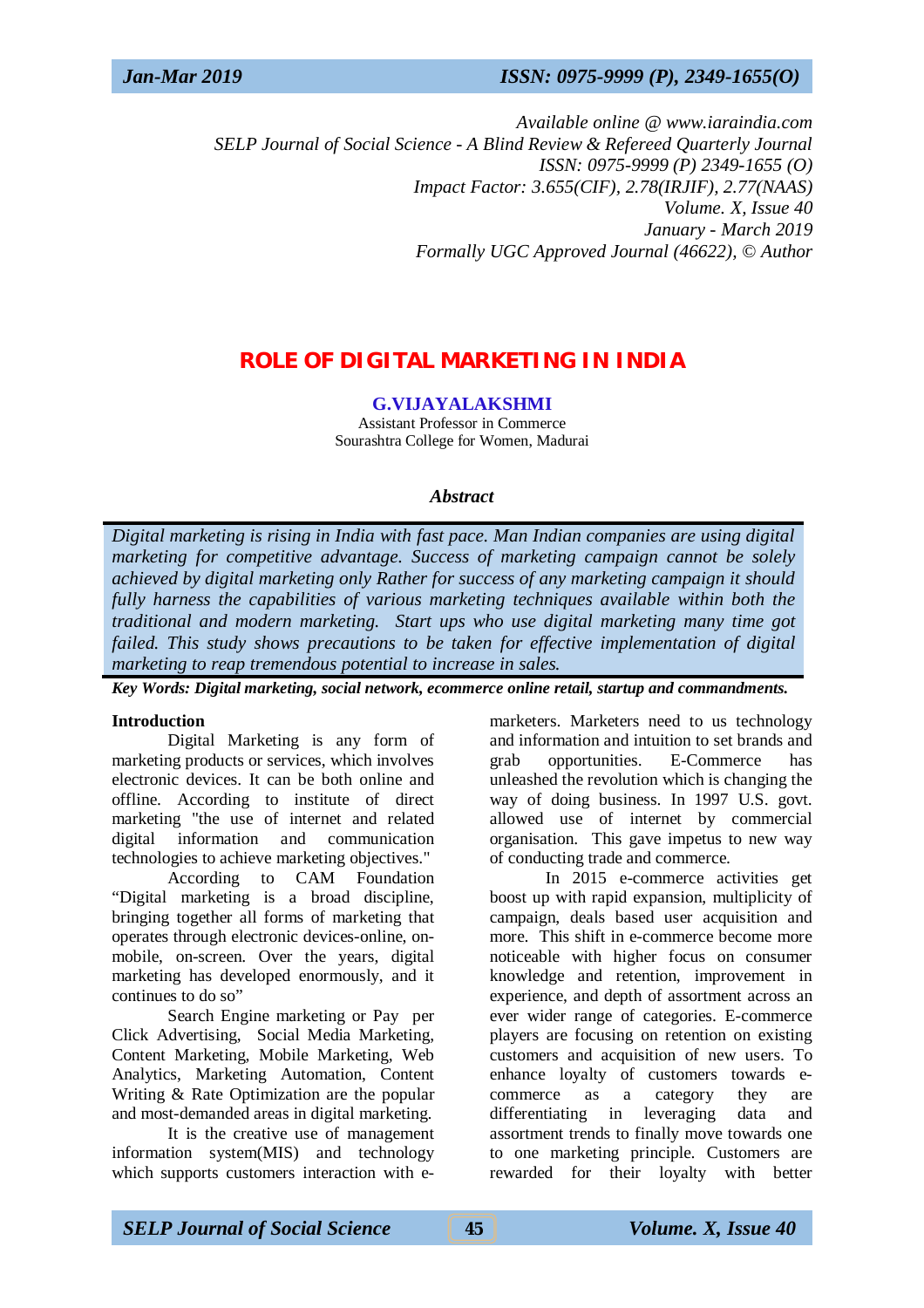experience across delivery, pricing, exclusive offer and return policies Early e-commerce trialists and adopters have clearly understood and experienced the immense benefit of ecommerce. Therefore companies are scaling down mass media advertising description of ecommerce targeted early trialists and adopters. Main digital platform such as Google, Face book, Twitter, You Tube etc. are rolling out more advertiser friendly products that are allowing smaller as well large players to market with high efficiency to early adopters. This is resulting in increase in digital marketing spending. Due to innovation of digital media coupled e-commerce players system is moving from application download and visit metrics to user metrics instead.

 Investment made so far to generate early adopters of e-commerce are rotating into targeting late adopters through regional and vernacular offline media. Advertisers have finally accepted that there will be end of long form of advertisement and branded content will rise. Digital video- advertising even started issuing advisories asking consumers to keep edit length short. Brand are experimenting, to large extent, with expressing themselves through digital and youth content. This has driven wider choices of content, sharper entertainment propositions, and increase in the smart phone viewership dividend. Sustained advertiser investment depends on how fast the emerging digital content industry adopts scientific measurement tool. Innovations in the core products are generating big impact on user acquisition and retention due to digital store and service experience. The players who are delivering gaining more consumer friendly products and service improvement are gaining more.

## **Digital Marketing in India**

 Digital landscape is changing in India. India has all the potential to be a world leader in digital communication. More and more people by every passing year are joining the internet both from urban and rural fronts. increased possession of digital devices, falling prices of digital devices and data plans, increased connectivity, improved internet compatibility of various digital devices, felt need for internet and increased awareness, are leading the digital revolution in India which have not only put the digital industry in the fastest growing business league, but are also impacting the consumer behaviour.

 Indian internet user base reached 40 crores (400 million) in the year December, 2015 (Sharma, 2015). India now stands at number two just after China in terms of number of internet users. The rate at which new internet users are adding to the existing pool was also the fastest for India. There were 15.6 crores (156 million) internet users in the year 2012 which reached to 30 crores (300 million) in the year 2014. Another 10 crores (100 million) users were added in just one year and number reached to 40 crores in the year 2015 as per Department of Electronics and Information Technology India (DeitY India, 2015). The number is further expected to cross 50 crores (500 million) mark by the end of year 2016 (PTI, 2015). Fig. 1.2 is depicting the no. of internet users in India since the year 1998 till 2015. The sharp growth can be attributed to decreased prices of internet enabled smart phones. People from rural India are contributing the most towards the increased internet user base; whereby they are accessing internet through their smartphones (DeitY India, 2015).

## **Purpose of the Study**

 It was observed from the past studies and recent reports that digital marketing is digital devices and data plans are increasing and customers are making use of digital marketing communication in buying decision making. Digital statistics of India, including the number of internet users, mobile devices ownership and subscription, mobile internet users and social networking sites subscription are also experiencing a steep increase. Marketers are increasing their marketing budget on digital platforms to promote their goods and services. So, taking a review of the state of affairs and past researches, it was thought appropriate to assess the impact of digital marketing communication in Indian passenger product market on the consumer buying decision process. Myriad digital channels are available in the market offering instant, cost effective and relevant information to the customers throughout their buying decision making journey. The purpose of the study was to know the impact of digital marketing communication on the entire product buying decision process. The study also aimed to identify the channels through which customers got access to digital information across various stages of product buying decision process. The study intended to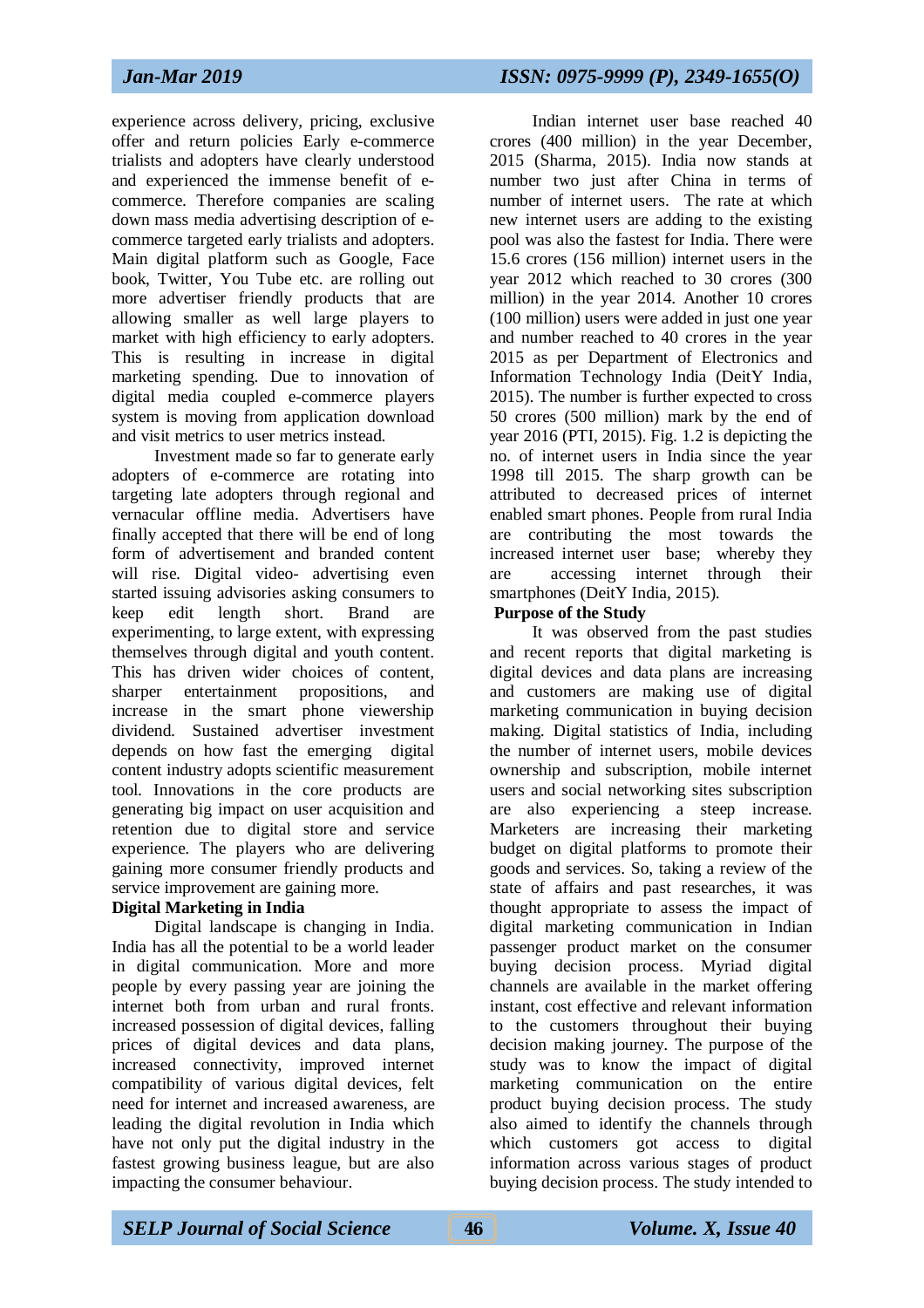understand the most preferred digital channels of communication and demographic profiles of the customers using digital marketing communication in their buying decision process. The study also proposed to reveal the attitude, general difficulties faced by customers, influence of other important people and factors related to oneself, technology and resources towards usage of digital marketing communication while buying a product.

## **Statement of the Problem**

 It has been shown that the most common reasons for which customers switch over to the competitors is the insufficient communication with the customers (Merisavo et al. 2007). Modern digital technologies enable active and affordable interaction with the customers which enables the customers to produce valuable content both for himself and the company (Immonen and Joensuu, 2009). Marketers also find digital marketing communication substantially less costly than its traditional counterpart as well as interactive, measurable and individual in nature. The present study deals with Indian passenger product market, the fifth largest in the world which is expected to be third largest in the world by the year 2016 in terms of vehicle sales (Information Handling Services Automotive, 2013). There is a huge demand for the said product in Indian market and vast potential exists for strong penetration level with the backing of factors like size of the population in India, increasing purchasing power of people and exporting opportunities abroad (Booz and Company, 2011). Indian automobile sector has emerged as the one of the top digital media spender in past few years. An empirical academic study which focuses on digital marketing communication and its impact on consumer buying decision process would reveal the meaningful insights for the marketers like the preferred digital channels used by customers, the impact of digital marketing communication on various stages of consumer buying decision making process and potential deterrent and motivators of digital consumer behaviour. The study would also reveal the key demographical traits and their association with particular digital channel of communication that would further help marketers understanding the buying decision process of their prospects when buying is planned and facilitated by technology usage. **Review of Literature**

Lee, Dolen, and Kolik (2013) did an exploratory research based on survey of secondary data captured from blogs, with the background of controversy on obesity issues and the role of social media in responsible food business. The study pertains to tracking press-releases of specific companies, as put up in their web-sites and analysing the online blog posts immediately following those press releases, as retrieved via Google Blog Search. The study was conducted considering the content and the level of fit between the CSR initiatives and the organisation.

Kaur, Sharma, Kaur and Sharma (2015) in a research focussed on the objectives of exploring the perception regarding Social Media and Employer Attractiveness among employees of Indian SME firms in Indian IT industry. They went on to analyse the impact of Social Media on Employer Branding in order to propose strategies for using the Social Media for the same.

#### **Scope of the Study**

 In digital marketing facilities are for-off. So the village people formed digital marketing to fulfil their improvement on technology needs. The researcher has attempted to study the role of digital marketing in India.

## **Objectivities**

- To study the functioning of digital marketing.
- To study the role of digital market in India.
- To analyse the buying motive towards the functioning of the digital marketing in India.
- To Review the role of digital marketing in India.
- To present finding conclusion and offer suggestions based on the findings of the study.

#### **Methodology and data collection**

 This study consists of both the primary and secondary data.

## **Primary Data**

 Primary data will be collected through a well structured interview schedule after a project as through pilot study. Based on the experience in the pilot study and discussion with the guide the interview schedule will be thoroughly revised to suit to collect the primary data from the respondents.

## **Secondary Data**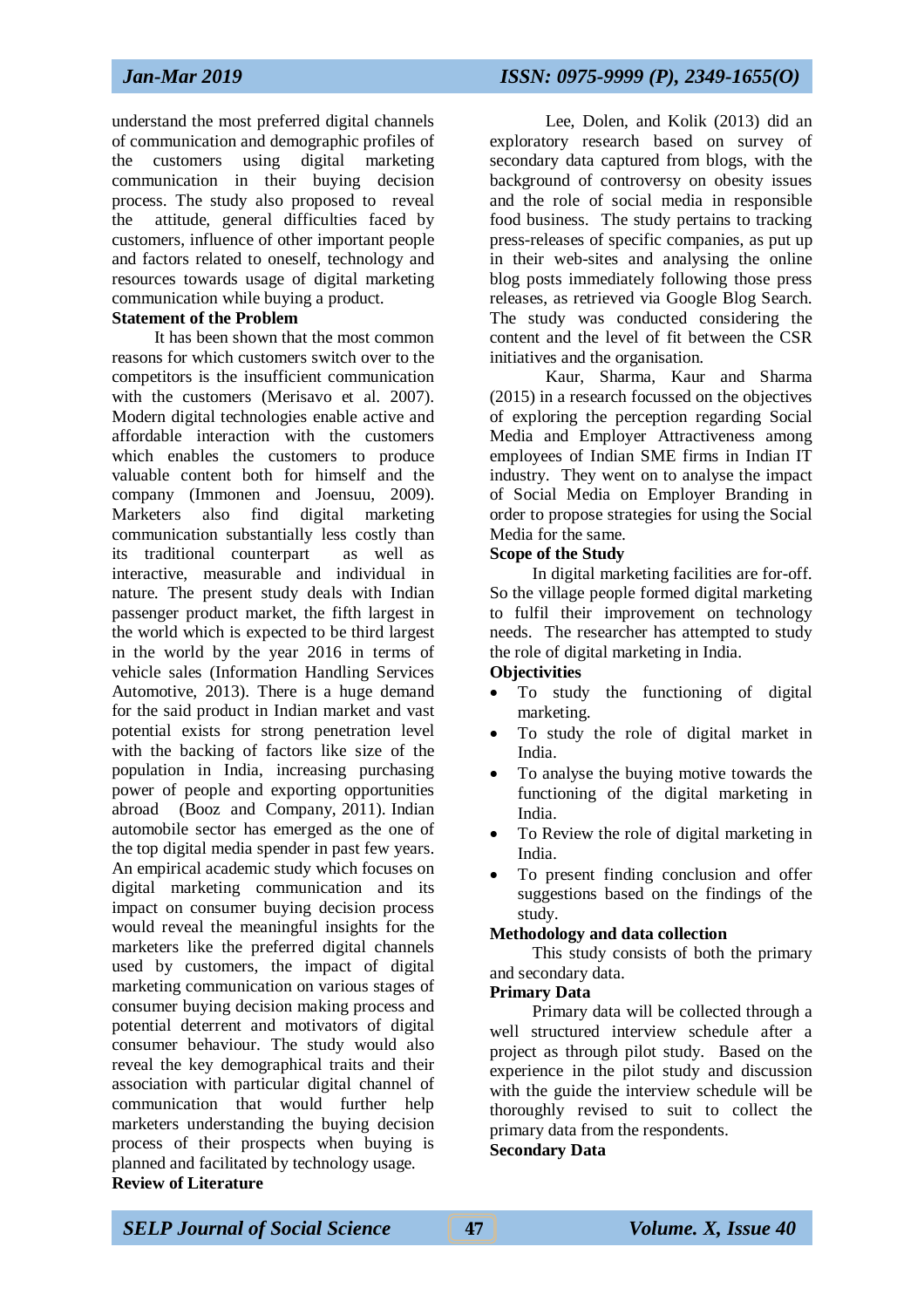Besides online sources the secondary data will be collected through journals, books, magazines and past studies related to this study.

## **Sampling Design**

 To collect primary data, 30 respondents will be selected based on Proportionate random sampling method from the selected Digital Marketing in India.

## **Tools for Analysis**

 The following tools where used to analyse the collecting data. Thus the sample frame is as given in Table.

# **Overall Experience wise**

### **Table Overall Experience**

| Code  | Category  | Frequency | Percent |
|-------|-----------|-----------|---------|
|       | You Tube  | 82        | 17.5    |
| 2     | Twitter   | 35        | 7.4     |
| 3     | Facebook  | 153       | 32.6    |
|       | LinkedIn  | 32        | 6.8     |
| 5     | Whats App | 154       | 32.8    |
| 6     | Others    | 14        | 2.9     |
| Total |           | 470       | 100.0   |

Source : Primary Data

## **Findings of the Study**

- The study aimed to describe the demographic profile of consumers using digital channels of communication, the most preferred digital channels of communication, marketing communication on consumer buying decision making process
- Most of the respondent join digital marketing because of technology improvement in India.
- Majority of the respondent size of Ideal digital marketing 12 to 15 members.

## **Suggestions**

- The study concluded that digital marketing communication affects the product buying decision process.
- It was found in the study that respondents used many digital platforms and digital channels to get information in each and every stage of product buying decision process.
- Respondents leveraged the potential digital media to gain information about various product brands and dealers, evaluating the product brands, making the selection 180 and purchase decision and expressing their post-purchase feelings.

#### **Conclusion**

 Digital marketing communication has number of characteristics that make it the preferred communication alternative of modern era. The impact of digital marketing communication has been significant in categories like electronics, fashion, online music and games and many others. India, with the increasing number of internet users, rural population joining the digital revolution, decreasing data prices, internet enabled cheap priced devices and overall enthusiasm around digital platforms, technology and devices; has put itself one of the leading countries on global platform in terms of digital statistics. Indian passenger product market has been one of the largest digital spenders for last decade and consumers are resorting to digital platforms for completing important activities before buying a product. It is concluded from the study that digital marketing communication is affecting the consumer buying decision process while buying a product. According to the study, website emerged as the most used digital channel of communication while buying a product followed by social networking sites, smart phones communication has eased the evaluation process by facilitating easy comparison which also helped respondents making an informed decision. Respondents also altered their selection in terms of dealers, brands and models after researching online about the vehicle. Respondents paid greater attention to other rather the while making a product buying decision. Respondents also appreciated the use of digital communication while buying a product.

 Respondents however, were hesitant in making online payment for booking of the product. The study also detailed the reasons for use of various digital channels in product buying decision process. The study revealed the important customer segments that are most likely to use digital channels of communication while buying a product. Respondents had positive attitude towards digital marketing characteristics due to inherent features of the latter. Respondents expressed their trust for digital marketing make use of digital communication due to its technical nature and lack of knowledge about digital technologies. Theory of Planned Behaviour (Decomposed) model was used to predict the intentions to use digital marketing communication while buying a product. The model was successful in explaining the usage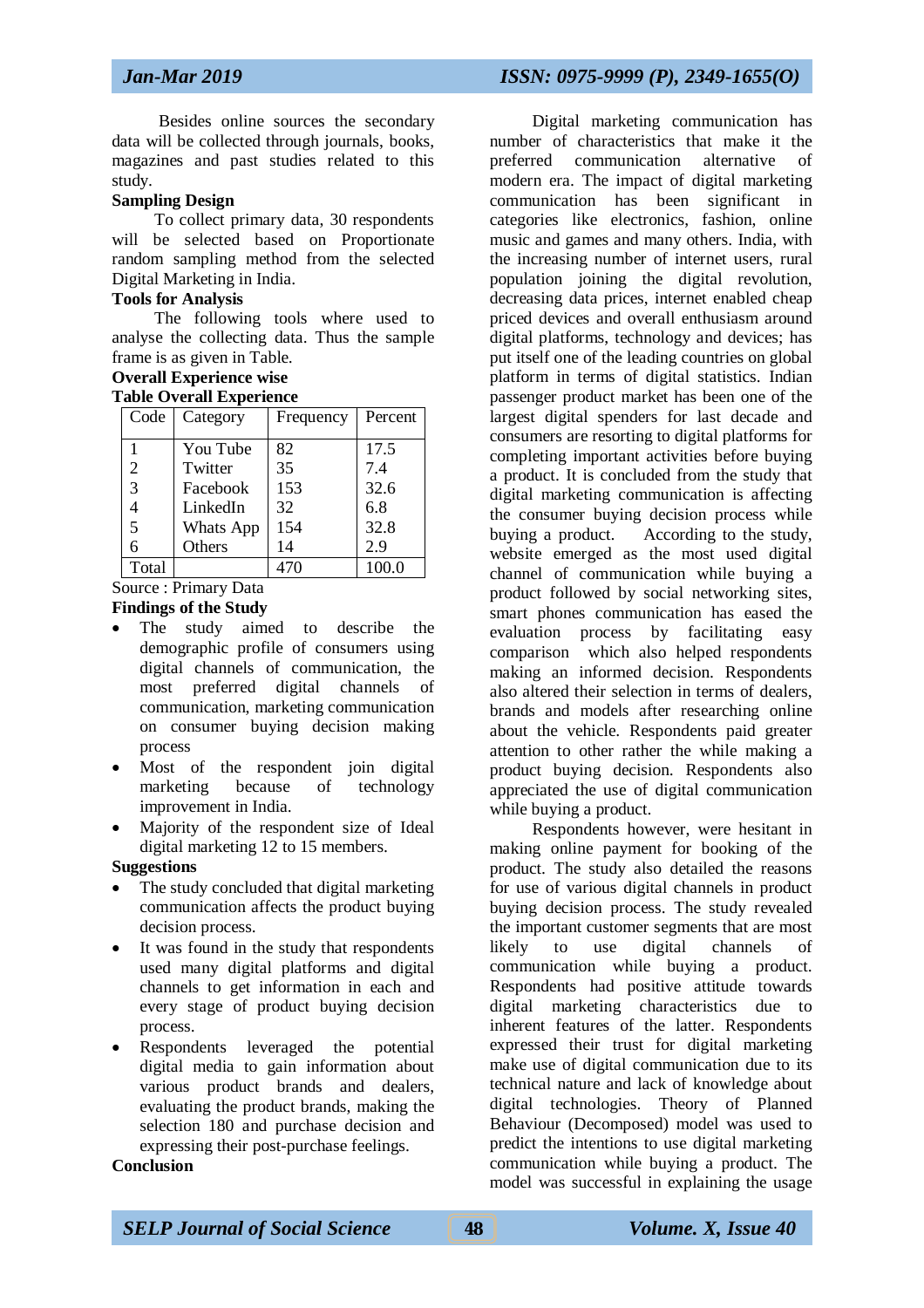intentions and explained 63% variation in the intentions to use digital marketing communication while buying a product. Perceived usefulness, perceived ease of use and compatibility affected the attitude while buying a product. Compatibility identified in the study that friends, family and online friends affected the subjective norms and eventually the usage intentions. Self-efficacy, which dealt with being comfortable with the technology and ability of an individual to use digital technologies witho, affected the perceived behavioural control which ultimately affected the usage intentions. Usage intentions were also found affecting the actual usage of digital marketing communication while buying a product.

#### **Reference**

- 1. Accenture Global Automotive Report (2015). Would You Buy A Product Online?
- 2. Retrieved from <http://www.pcquest.com> /would-you-buy-a-product-onlineAdage India (2016). Maruti Innovates on Digital to Promote New Baleno:
- 3. Adage India Bureau. Retrieved from <http://www.adageindia.in/marketing/cmo->
- 4. strategy/maruti-innovates-on-digital-topromote-newbaleno/articleshow/50458645.cms
- 5. <http://>[www.bulletin.rbi.org.in](http://www.bulletin.rbi.org.in)
- 6. http:// [www.infoplease.com](http://www.infoplease.com)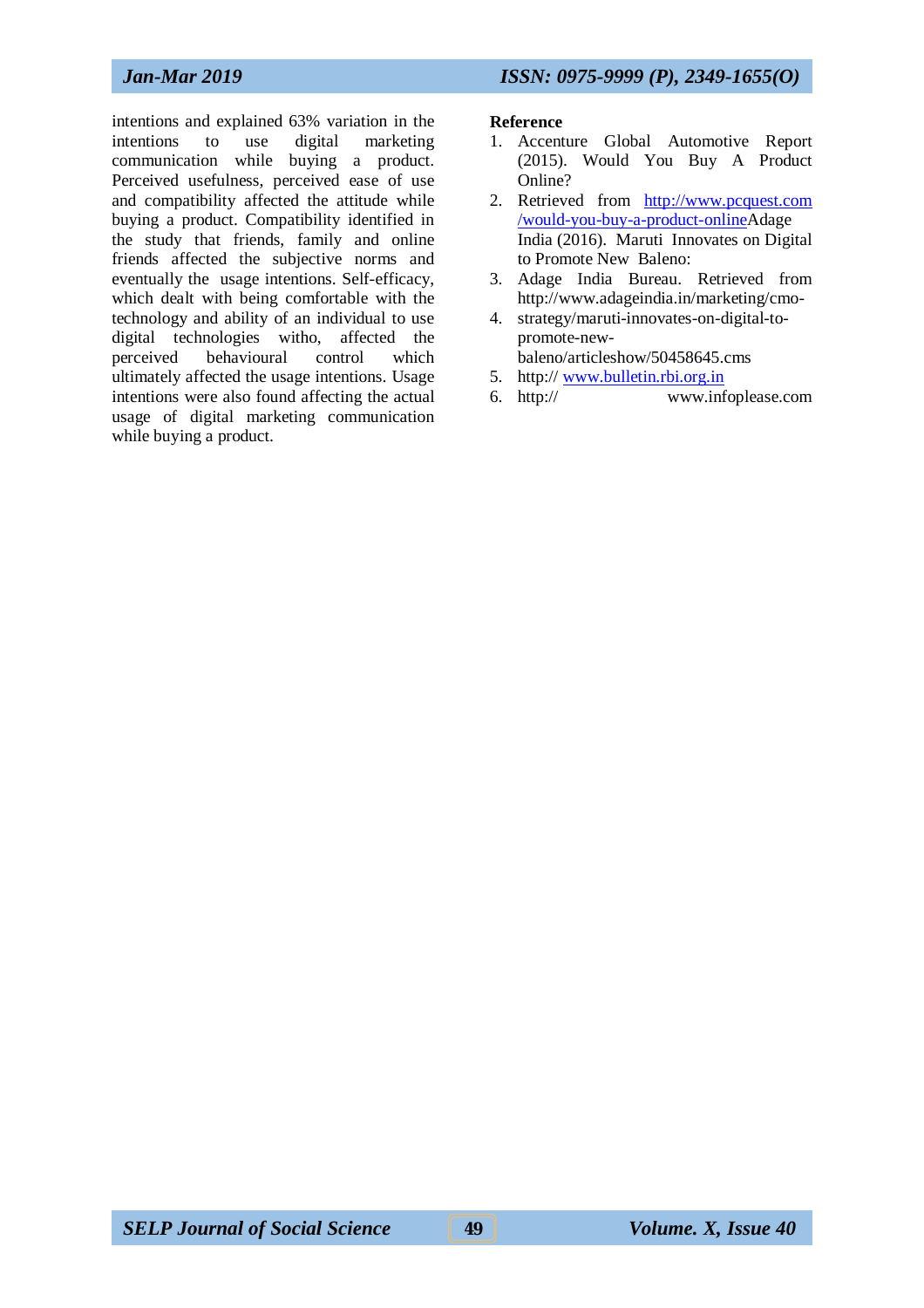# **GROWTH OF E-BANKING: CHALLENGES AND OPPORTUNITIES IN INDIA**

## **S.RANJITH**

Assistant Professor in Commerce PasumponMuthuramalingaThevar College,Usilampatti

### *Abstract*

*E-Banking plays on important role in the current banking functions in India. E- Banking system is very safe and secured, compare to traditional banking system. E- Banking ensure quality banking operations to traditional banking. E- Banking is a service which is available anyone and everyone who is bank account holder.it provides the customers to easily access the website using their user name and password, and carry on with the transaction even if the bank is closed. The objective of the paper is to examine growth of E-Banking, E- Banking challenges and opportunities in India. The paper also highlights the E- Banking products, services and challenges faced by Indian banks adopting the new technology.*

*Key Words: Growthof E-Banking, Benefits, Challenges, Opportunities.*

#### **Introduction**

E- Banking is also called internet banking, online banking and modern banking. Banking in India has been through a long journey. Customers expect new and effective techniques and services. E- Banking provides enormous benefits to customers like, online accessibility of bank account, online fund transfer facility, online bill paying facility etc. now all banks have started with the concept of multi channels, like ATMs, credit and debit cards, mobile banking and internet banking, etc. the main challenges that E-Banking faced is the security difference, lack of knowledge of end user about internet banking, sometimes failure of bank transaction, user interface, etc.

#### **Review of Literature**

Trivedi& Patel (2013) analysed the problems faced by customers while using ebanking facilities in India. It observed that most of the customers know about the ebanking services offered by their bank. The study found that there is a significant difference amongst different problems identified while using e-banking services. It also found that some problems affect more and some problems affect less in use of banking services. It concluded that all the reasons are not equally responsible for not using e-banking services.

Haq& Khan (2013) analysed the challenges and opportunities in the Indian Banking sector. The study showed that only 28 per cent banking clients were using internet banking after evaluating the population characteristics. It found that there was no significant relationship in between age and use of cyber banking. It also depicted that there is no relation in between gender and the adoption of internet banking. It observed that qualification in terms of education and income of the respondents were playing the role in the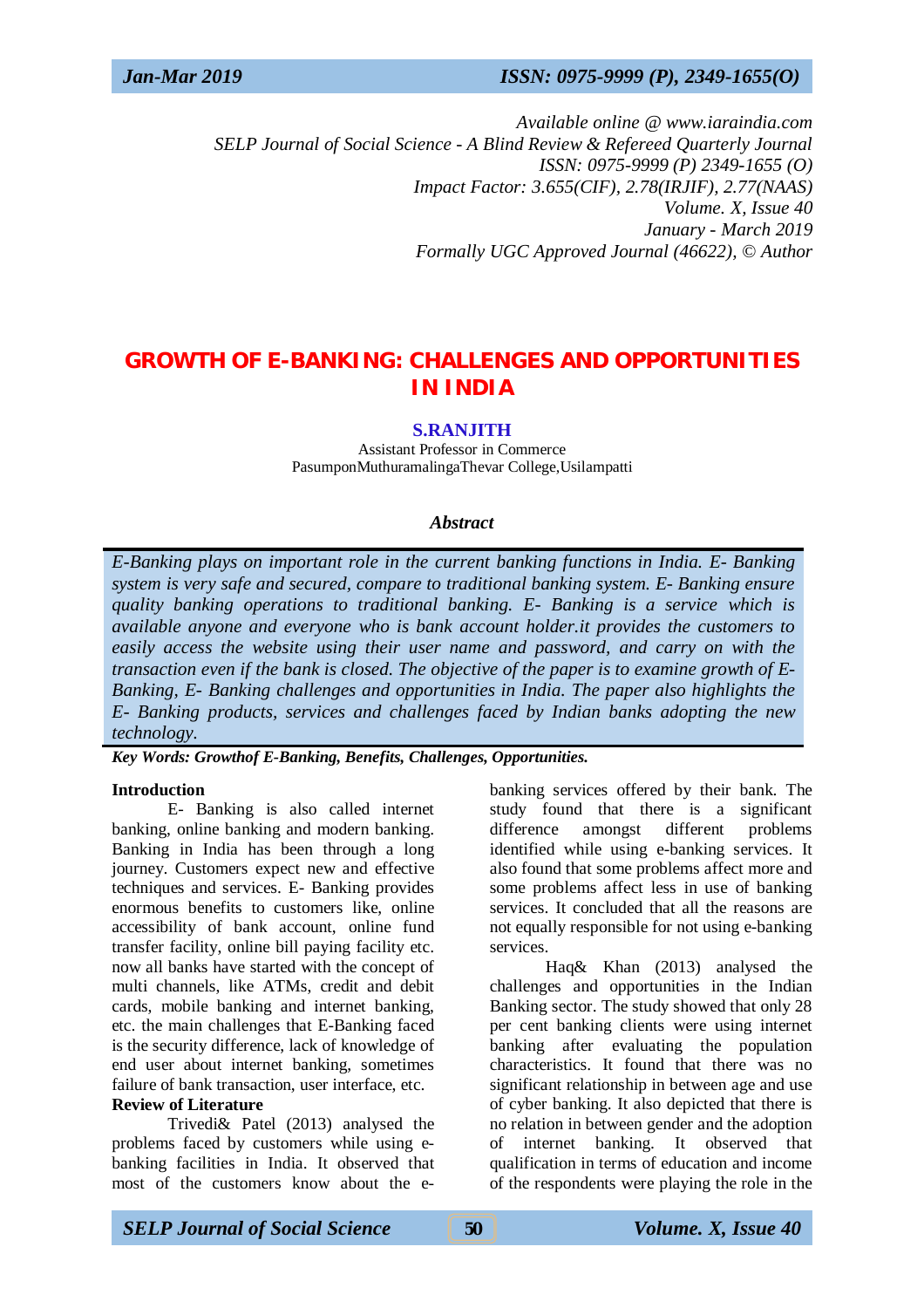acceptance of online banking. The study suggested that it is the need of time that financial literacy of the users should be increased through various programs which should be run by banks to increase the awareness of internet banking.

VijayakumarRajarathinam and charndra Kumar Mangalam(2013), has indicate that users were influenced by factors such as quick direct access, ease of use, anytime anywhere banking, status symbol, safety and security. The influence of the factors varied from the type of users. Consumers have different levels of competency in internet banking usage. The higher the consumers felt about their competency in handling internet banking, higher was their frequency in usage of internet banking. Moderate and novice of internet banking users had relatively lesser levels of usage satisfaction.

## **Objectives**

 To identify the various e- banking services and products adopted by India

- To study the challenges faced in E-Banking
- To study the opportunities available in E-Banking
- To find the benefits of E- Banking

#### **Methodology**

This study is descriptive in nature. Secondary data collection techniques was implemented. The data used in this study has been collected from different websites, articles, and journals.

#### **E-Banking**

ICICI was the first bank to initiate the internet banking revolution in India as early as 1997 under the brand name 'Infinity'. ICICI bank kicked off online banking way back in 1996. But even for the internet as a whole, 1996 to 1998 marked the adoption phase, while usage increased only in 1999 due to lower ISP online charges, increased PC penetration and a tech – friendly atmosphere. The provision of banking services through electronical channels and the customer can access the data without any time and geographical limitation.

| <b>Difference</b>   | <b>Traditional banking</b>                                                                                          | E-banking                                                                                                            |
|---------------------|---------------------------------------------------------------------------------------------------------------------|----------------------------------------------------------------------------------------------------------------------|
| Physical            | Banking institutions exist physically for                                                                           | E- Banking do not have physical                                                                                      |
| presence            | offering services to the customers.                                                                                 | presence as service are provide online.                                                                              |
| Customer<br>service | In traditional bank, the employees<br>and<br>clerical staff of the bank can attend only<br>few customers at a time. | In e- banking, the customers to not have<br>to stand in queues to carry out certain<br>bank transaction.             |
| Cost                | Physical presence implies a lot of operating<br>and fixed cost.                                                     | Such cost are eliminated as a bank do<br>not have physical presence.                                                 |
| Time                | It consumes a lot of time as customers<br>have to visit banks personally.                                           | It does not consume time as customers<br>do not have to visit banks personally.                                      |
| $24*7$ facility     | People have visit banks only during the<br>working time.                                                            | E-Banking is available at any time, any<br>place and it provides 24 hours access.                                    |
| Security<br>threats | Traditional bank does not encounter E-<br>security threats.                                                         | Security is one of the problem faced by<br>customers in accessing account through<br>internet.                       |
| Expensive           | Customers have to spent money for visiting<br>banks                                                                 | relatively<br>cost effective<br>It<br>is<br><b>as</b><br>customers do not have to spent money<br>for visiting banks. |

#### **Traditional Banking Vs E-Banking**

## **Challenges of E-Banking**

India is the IT and Tech services outsourcing hotspot of the world it is surprising that Internet banking has not really taken off. Despite the advent of a very techsavvy and vast consumer class in recent years, a mix of industry issues and unique challenges continue to thwart the expansion of net banking in India. Technology challenges, IT practices, certain cultural issues, industry

lethargy, and workplace constraints have affected widespread acceptance of Internet Banking. As the major objective of our study is to focus on the challenges that e-banking is facing in India at present, we shall now look into the major disadvantage of e-banking in India.

### **Low Broadband Internet Penetration**

India has one of the lowest broadband connectivity penetration rates in Asia as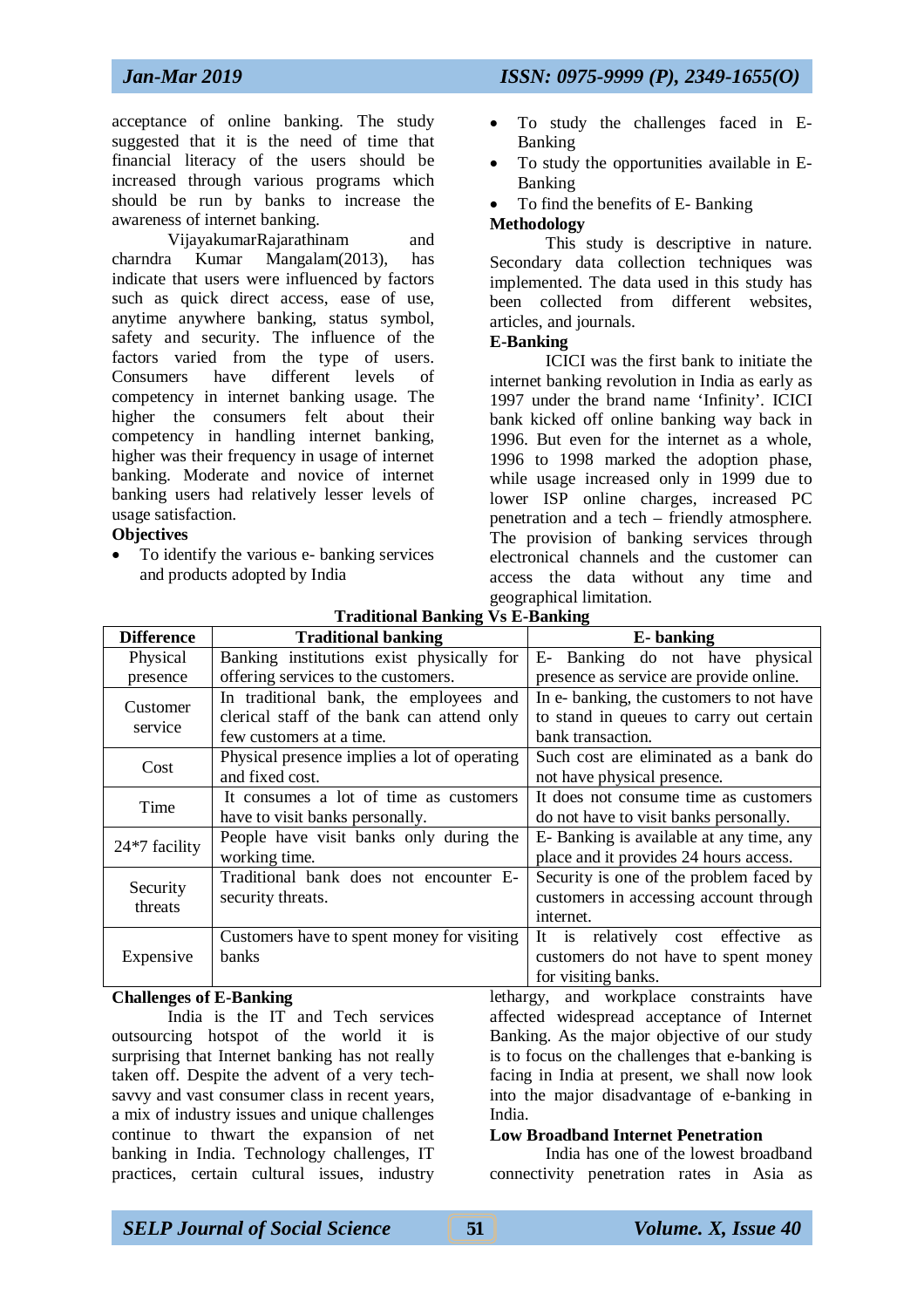compared to Japan, Taiwan, Korea and Singapore. While the bigger cities such as Mumbai, Delhi, Chennai and Bangalore have relatively better broadband penetration rates, PC users in smaller cities and towns still use dial-up options to connect to the Internet. Slow connectivity speeds often dampen the online banking experience for many customers eager to use such services.

## **Banks Ambivalent Commitment Levels**

Internet banking did take off in India at the turn of the millennium but soon faltered due to lack of takers. In the middle of this decade, multinational and domestic private banks started offering net banking services as a competitive differentiator. Only recently state-owned and public sector banks have started doing likewise. However, banks' ambivalent commitment levels and their reluctance to allocate huge budgets for net banking branding initiatives, as well as a lack of industry advocacy efforts, have resulted in poor acceptance levels of Internet banking by customers.

#### **Customers' Preference for Traditional Branches**

There are thousands of highly active traditional bank branches in India's crowded cities and major towns. Office workers take longer lunch breaks to finish banking activities and transactions at these branches rather than conduct them online. Most customers prefer the personal touch and customized service offered by staff in brick-and-mortar bank branches. Many Indians are also averse to calling call centres and banks' customer contact lines to address issues related to online bank accounts.

#### **Fear of Online Threats/Scams**

Ubiquitous and prevalent online threats about hackers, identity theft, stolen passwords, viruses, worms and spy ware tend to make customers wary just like in any other country. Conservative India bank customers used to years of saving in an erstwhile mixedsocialist economy are always fearful of losing hard-earned savings in online scans. These customers are also not sure about the efficacy of banks' websites and their commitment to allocate funds for reliable encryption mechanisms and robust back-end technologies and systems.

#### **Impersonal**

Transacting on the internet can be very impersonal. In other words, you only do business with the use of computer. No individual to receive and check your money or correct some wrong information that you might have written on a certain form. And so for people comfortable dealing with real people who provide personalized services and using paper and money, internet banking is not ideal.

## **Difficult for first timers**

For a first time user, navigating through a website of an internet bank may be hard and may take some time. Opening an account could also take time as some sites ask for numerous personal details including a photo identification which can inconvenience the potential customer. Because of this complexity, they may be discouraged to use this internet banking service. Tutorials and live customer support may be provided, though, to help the client in his or her needed tasks so it's best to take the time to know the virtual environment.

## **Security fraud**

Many peoples shy away from internet banking because of the security threat. They can't help but worry about this aspect what with news on fraudulent bank transaction that pop up every now and then. However, this should not be a problem as banks that provide internet banking services prioritize security above anything else. Since they value their customers, they always use the most advanced security technology in protecting their websites.

#### **Regulations and legalities**

Internet bank make it possible for banks and their customers to do business from anywhere in the world. This greatly increases the banks potential client base. Nevertheless, according to Schechter of all business, the global approach to banking that internet banking permit makes it extremely difficult for regulatory authorities to enforce finance law.

#### **Reputations**

Schechter asserts that problems such as governance and security have the potential to make a bank look bad to clients. Additionally, the more a banks relies on internet banking, the more the bank may gain an impersonal feel. Both of these problems may discourage clients from choosing a bank that relies on internet banking, regardless of how convenient internet banking may be.

**Opportunities of E-Banking**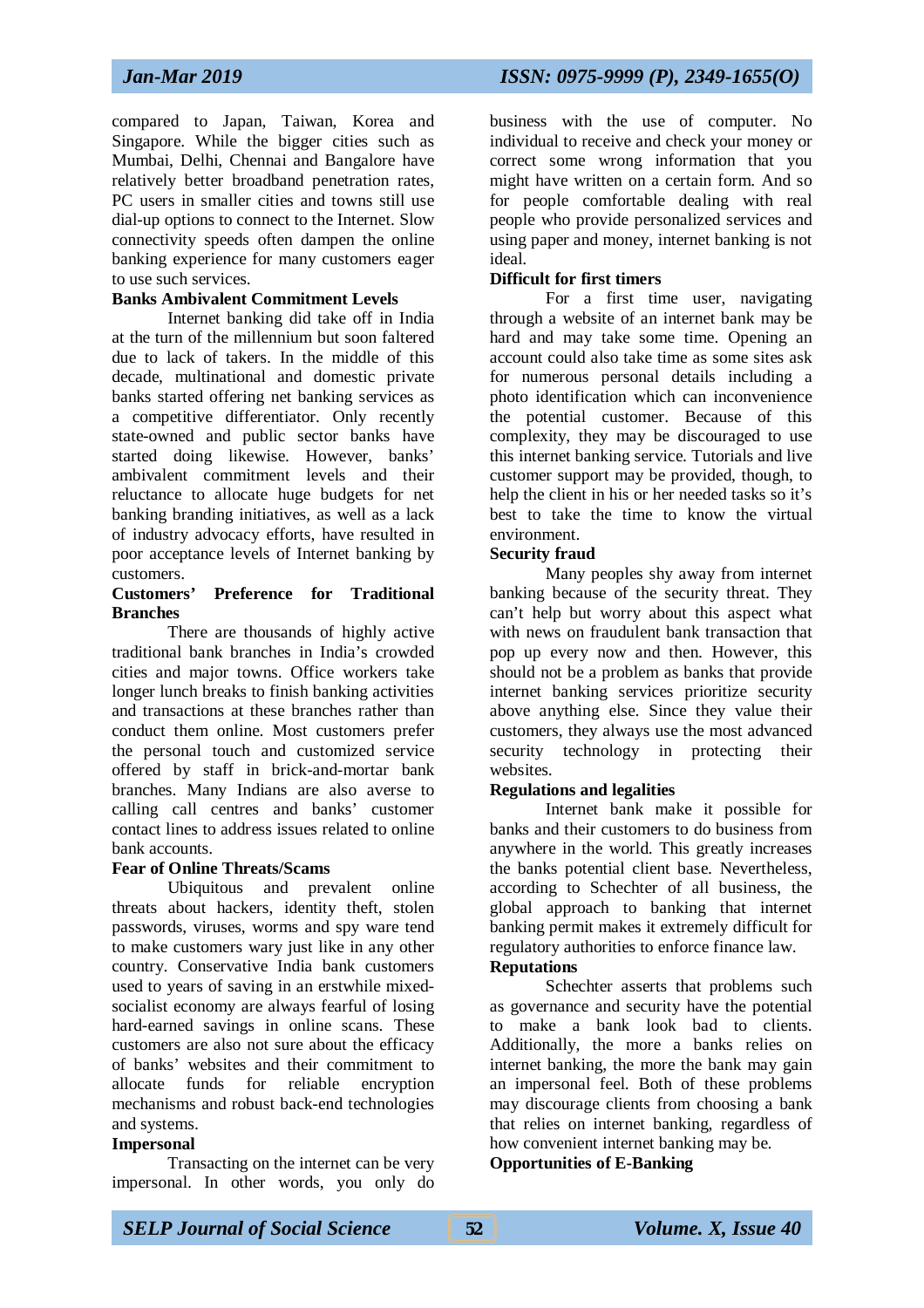Despite of various challenges that are prevailing in context with e- banking in India, the following opportunities are motivating the marketers for implementing e- banking

## **Multi-channel**

Banks can offer so many channels to access their banking and other services such as ATM, mobile banking, video banking etc., to increase the banking business.

## **Internet banking**

It is clear that online finance will pick up there will be increasing convergence in terms of product offering bank services, share trading, insurance, loan, based on the data warehousing and datamining technologies. Anytime anywhere banking will become common and will have to upscale, such up scaling could include banks launching separately internet banking services apart from traditional banking services.

#### **Retailing lending**

Recently banks have adopted customer segmentation which has helped in customizing their product folios well. Thus retail lending has become a focus area particularly in respect of financing of customer durables, housing, automobiles etc., retail lending has also helped in risks dispersal and enhancing the earning of banking with better recovery rates.

## **Completive advantage**

The benefit of adopting e-banking

provides competitive advantages to the banks over other players. The implementation of ebanking is beneficial for bank in many ways as it reduce cost to bank, improves customer relation increase the geographical reach oh the bank etc., the benefits of e-banking have become opportunities for the bank to manage their banking business in a better way.

## **Initiatives taken by government agencies for financial literacy**

Financial literacy and education play a crucial role in financial inclusion, and inclusive growth. A study report that there is significant impact of financial literacy on use of internet banking, if customers are not financially educated they will simply avoid using new online services and not change their traditional way of banking, thus banks will not be able to convert users into their new online banking strategies. Various government institutions like RBI, SEBI, IRDA and various other marker players have taken number of initiative on financial education. They have prepared a school curriculum along with various topic included internet banking, banking products and services, net banking to educate school students, college students, working executives, middle income group, home makers, retired personnel, self-help groups etc.



#### **Conclusion**

E- Banking service must be convenient, uncomplicated, quick access, easy available and user friendly. Most of the bank providing E- Banking facilities, which are beneficial to both i.e. banks and the customers.

*SELP Journal of Social Science* **53** *Volume. X, Issue 40*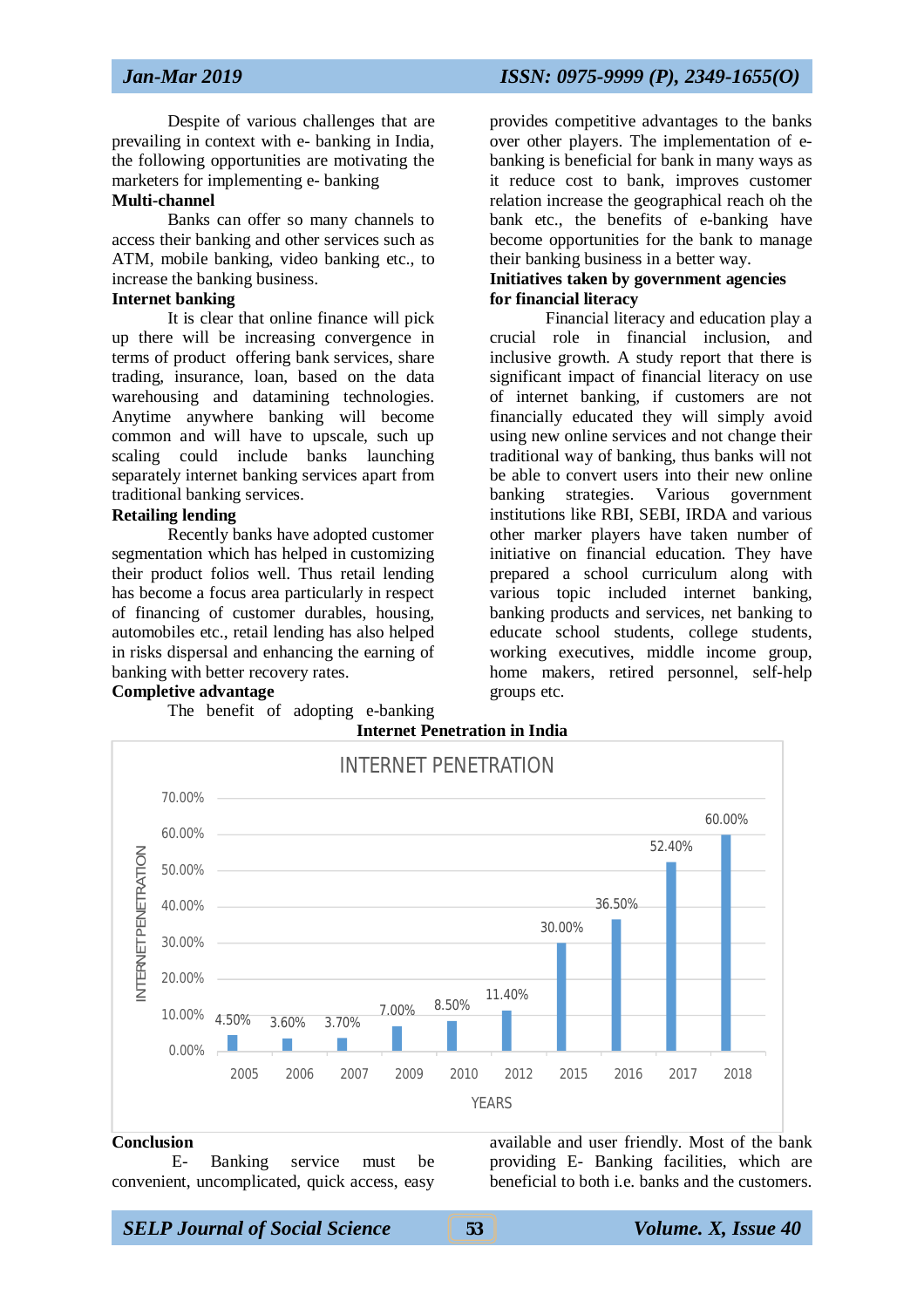Though there are many challenges and hurdles in the smooth implementation of E- Banking system in India but at the same time Ebanking is having a bright future. E-banks must try to expand as soon as possible. Because most of the cases customers uses E-Banking facility to pay bill, shopping etc., the young generation has already adapted to this change and perceive this changing banking system more as a convenience mode than a challenge.

## **Reference**

- 1. Kumara Nadhi," E- Banking in India: Challenges and opportunities", International Journal of science technology & Management, Vol.NO.5, IssuesNo.08 (2016):pp809-815.
- 2. ICICI Bank Website, "ICICI bank launches "Pocket by ICICI bank"",

Accessed January 25, 2015, <http://www.icicibank.com/aboutus/article/i> cicibank-launches-pockets-byicicibank.html

- 3. Ingle A and Pardeshi R, "Internet Banking in India: Challenges and Opportunities", IBMRD's Journal of Management and Research, Vol. 1, (2012): pp. 13-18.
- 4. Karimzadeh M and Alam D, "Electronic banking challenges in India: An empirical investigation", Interdisciplinary Journal of Contemporary Research in Business, Vol. 4 No. 2, 2012): pp. 31-45.
- 5. Singh P, "An exploratory study on internet banking uses in semi urban areas in India", International Journal of Scientific and Research Publications, Vol. 3, No. 8,  $(2013):$  pp.  $1-5.$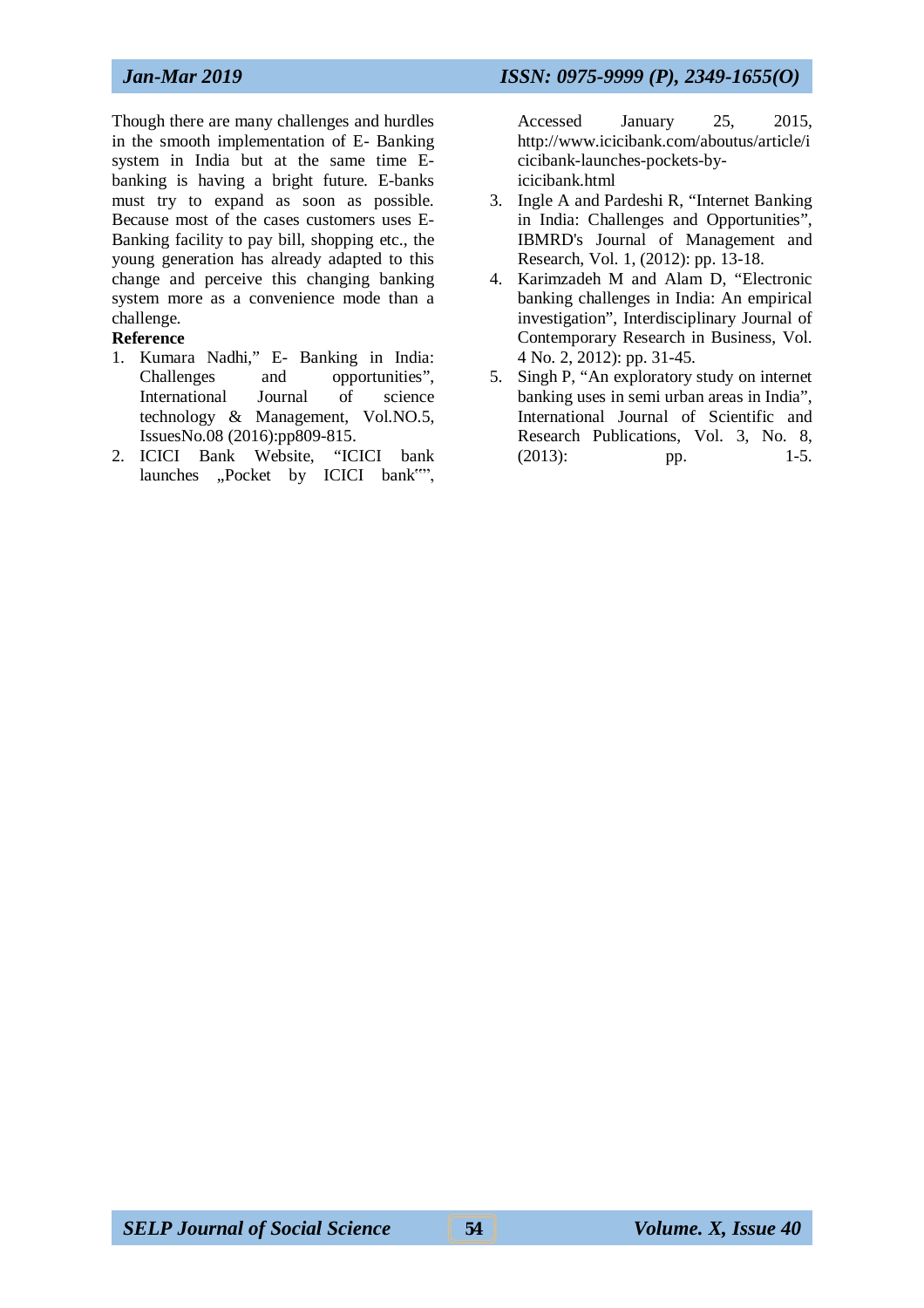# **E-PAYMENT SYSTEM IN RURAL INDIA: ISSUES AND CHALLENGES**

#### **GHANA SHYAM KAFLEY**

Research Scholar in Commerce

#### **Dr. M. CHANDRASEKARAN**

Assistant Professor in Commerce N.M.S.S. VellaichamyNadar College, Madurai

#### *Abstract*

*E-payment system in city has developed rapidly in India but in rural areas it is still not accepted by the people. India is moving towards digital era but the people in rural areas are lacking behind. There are several issues and challenges which are hindering in the way of digital India. In this paper study has been done in the present scenario of e-payment systems in rural areas. Future the issues and challenges has been study in this paper.*

*Key Words: Digital India, Smart City, Internet Banking, Mobile Banking.*

#### **Introduction**

E-payment system refers to all the financial transaction which is done through the electronic medium is known as e-payment without the involvement of any physical cash or cheques. It is an online based payment system since it is done through internet. In epayment system one can transfers funds to another without the use of cash irrespective of time and location. With the advancement in technology and growing popularity of internet buying and selling of goods through online has been growth tremendously over the past decade as a result of this e-payment system have become the need of an hour.

Majority of people living in the villages are unaware of this system. They are lacking in the technological skills which is most necessary when it comes to e-payment system. The concept of smart city has been lunched but the concept of "Smart Villages" should give utmost priority. It will not only

make rural people smart but it will add to the economic development of the country. Still many of the rural people are untouched through the banking sector. With the advancement in services of banking sector various easy methods of payment have been developed like RTGS, NEFT, Mobile Banking and Internet Banking but in rural areas majority of people are unaware of this system.

#### **Objective**

- 1. To study the present scenario of epayment systems in rural areas.
- 2. To find out the issue and challenges faced by e-payment system in rural areas.

#### **Review of Literature**

**S. Md. Shakir Ali, Md. Wasim Akhtar and S. K. Safiuddin**  $(2017)^1$  **in their** article titled "Digital Payments for Rural India - Challenges and Opportunities" stated that sustained development and economic growth, transparency, corporate governance and cashless economy can only be achieved when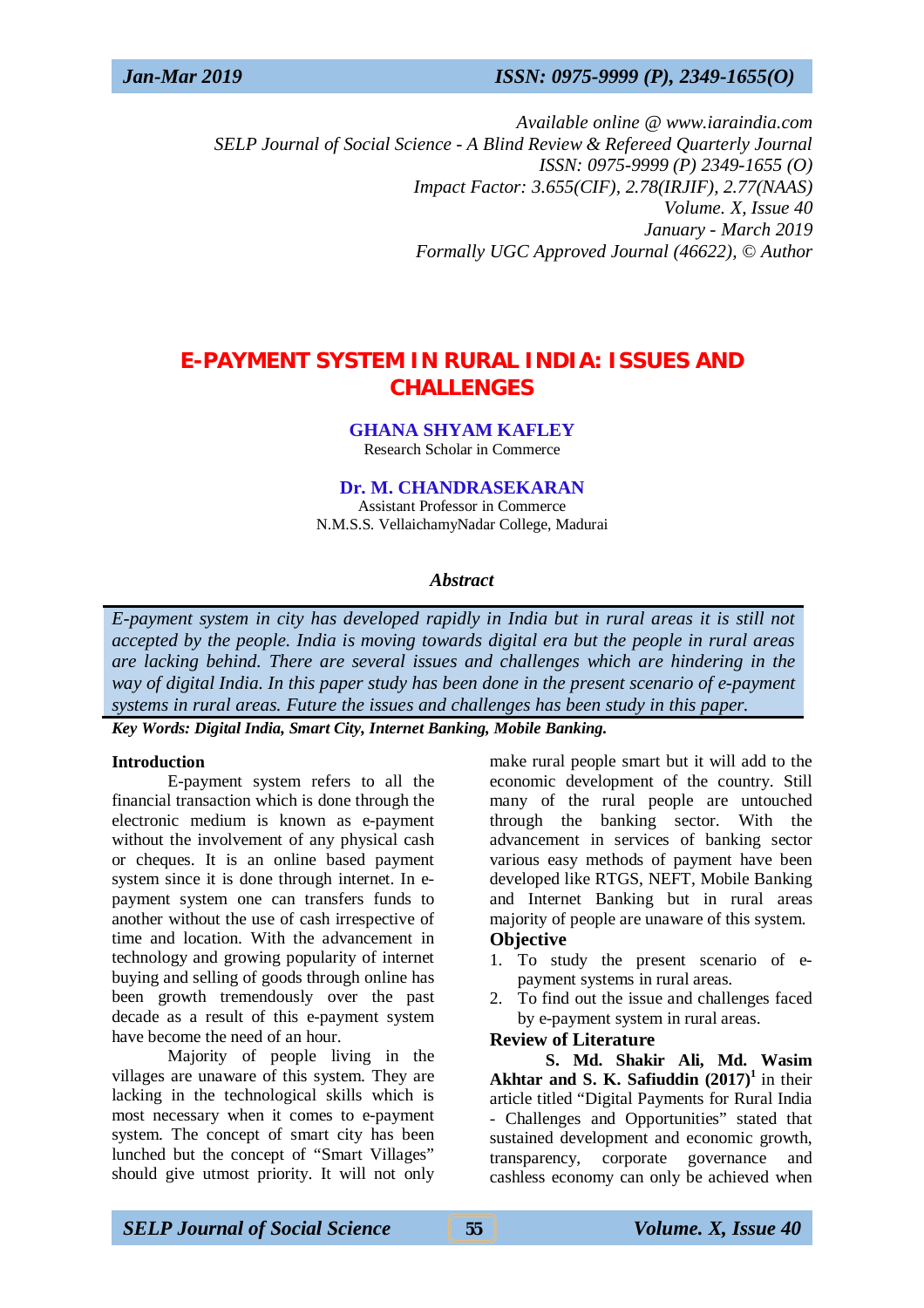rural India too embracing the digital payments and digital transactions.

**Zahoor Ahmad Shah (2017)<sup>2</sup>**in his article titled "Digital Payment System: Problems and Prospects" stated that achieving a 100% cashless society will not be possible in near future, but one can towards becoming mostly cashless, cash continue to play an important role for discrete transactions, especially in the most remote areas and informal sector.

## **Research Methodology**

This study is based on the secondary data. Data has been collected from various journals and websites have

been consulted in order to make the study an effective one.

## **Present Scenario of E-Payment Systems in Rural Areas**

According to the census report  $2011<sup>3</sup>$ nearly 70 percent of the country total population live in rural area. Majority of the people are living in the rural areas still they have to depend on the money lenders for their banking activities. Most of them are unbanked people and they are still unaware about the changes in payment system. The main reason behind this is they are lacking behind in technological skill.

The following table shows the level of comfort using different banking services in rural area

| Type of Banking<br>Services | Can use it<br>Independently | Can use it with the<br>help of any family<br>member/friend | Afraid of/not<br>verycomfortable<br>using it | Don't know/<br>refused to answer |
|-----------------------------|-----------------------------|------------------------------------------------------------|----------------------------------------------|----------------------------------|
| <b>ATM/Micro ATM</b>        | 73.4                        | 22.3                                                       | 1.8                                          | 2.5                              |
| Mobile Banking              | 39.1                        | 55.5                                                       | 1.7                                          | 3.7                              |
| <b>Internet Banking</b>     | 51.8                        | 35.0                                                       | 2.3                                          | 10.9                             |

**Level of Comfort Using Different Banking Services in Rural Area**

Source: NABARD All India Rural Financial Inclusion Survey 2016-17

From the above Table 1 it shows the 73.3 percent of people can use ATM/ Micro ATM independently without the help of other, 22.3 percent of people can use ATM/ Micro ATM with the help of family members or friend, 1.8 percent are still afraid/are not comfortable of using ATM and 2.5 percent are unaware of such services.

In terms of mobile Banking only 39.1 percent can use it independently, 55.5 percent can use with the help of family members or friends, 1.7 percent are still afraid/not very comfortable of using mobile Banking and 3.7 percent are unaware of this services.

In terms of Internet Banking 51.8 can use the internet banking of their own, 35.0 percent can use with the help of family members, 2.3 percent are still afraid/ not very comfortable with this services and 10.9 percent are unaware of this services.

## **Issue and Challenges in E-Payment System in Rural Areas**

There are several issue and challenges in epayment system in rural areas are as follows:

1. **Literacy**: The literacy rate in rural areas is very low since e-payment are done thorough internet people are not able to operate it most of the banking websites are in English so it is difficult for them to understand.

- 2. **Technological skill:** People living in rural areas are lacking in technological skill they are not able to operate computers and even smart phones also which is the major problem in rural areas.
- 3. **Speed of Internet:** The speed of internet is very slow in the rural areas as compare to city. To perform e-payment internet is the most due to slow server many time transaction is cancelled or incomplete.
- 4. **Financial Literacy:** Financial literacy is very low in rural areas only 10.5% of male and 8.9% of femalehave sound financial literacy.
- 5. **Lack of Trust in cashless transaction:**  People in rural areas do not trust etransaction since they believe in cash transaction so they prefer cash transaction rather than cashless.
- 6. **Lack of awareness:** People in rural areas are unaware of e-payment methods so they don't prefer e-payment methods.

## **Conclusion**

India is moving towards digital era but the rural people are still untouched with this system. E-payment system is still far for rural people. There are several challenges that need to be address for smooth functioning of epayment system. Government along with local authorities should make awareness about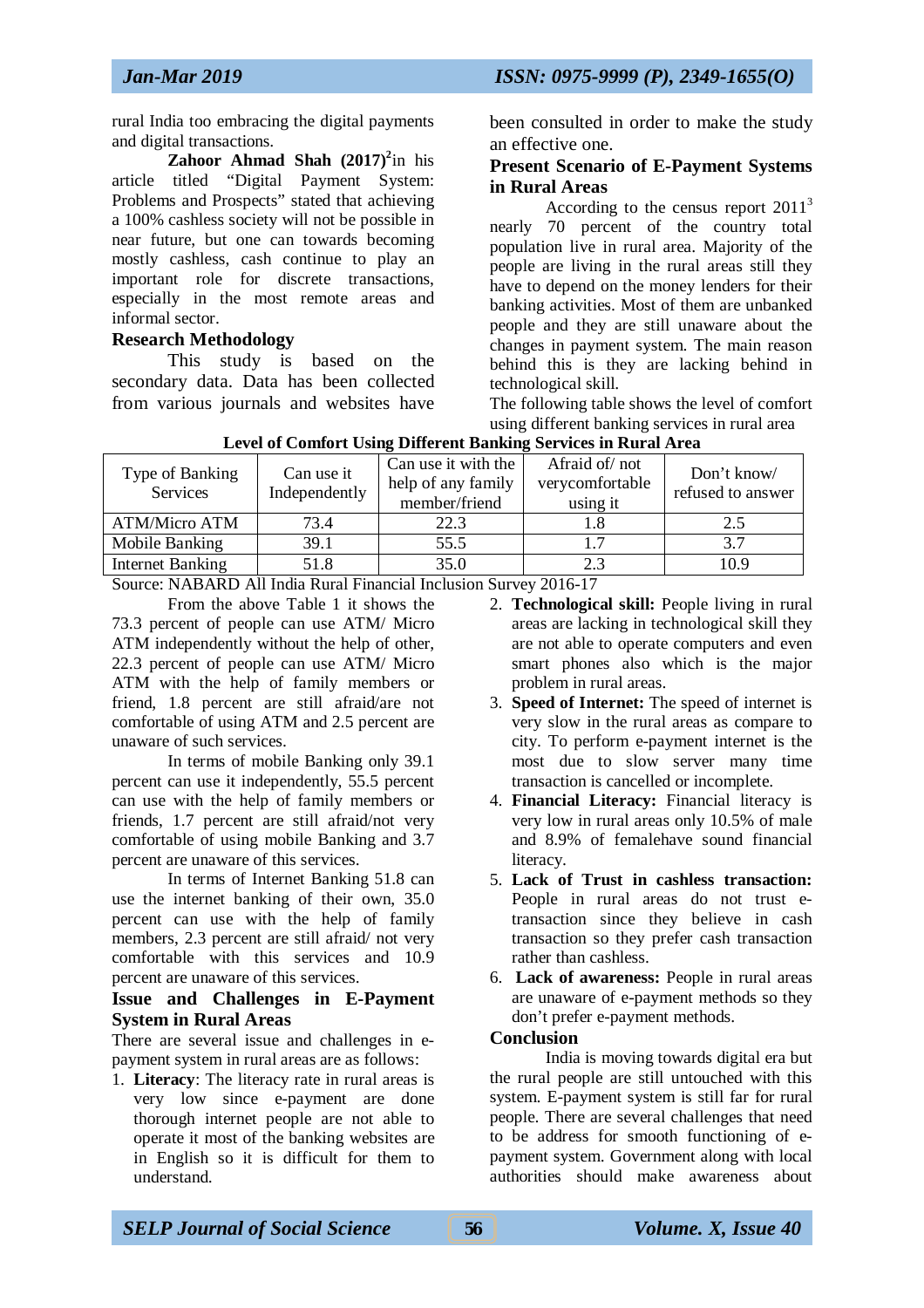present advancement in banking technology. India have very bright future for making cashless economy if above mention challenges and issue are solved.

## **References**

1. S. Md. Shakir Ali, Md. Wasim Akhtar and S. K. Safiuddin (2017) "Digital Payments for Rural India - Challenges and Opportunities", International Journal of Management and Applied Science, Vol.3, Issue 6, PP.35-40.

- 2. Zahoor Ahmad Shah (2017)"Digital Payment System: Problems and Prospects", International Journal of Economic and Business Review, Vol.5, Issue 8, PP.194-20.
- 3. www.businessstandard.com/article/economy-policy/70 indians-live-in-rural-areas-census-111071500171\_1.html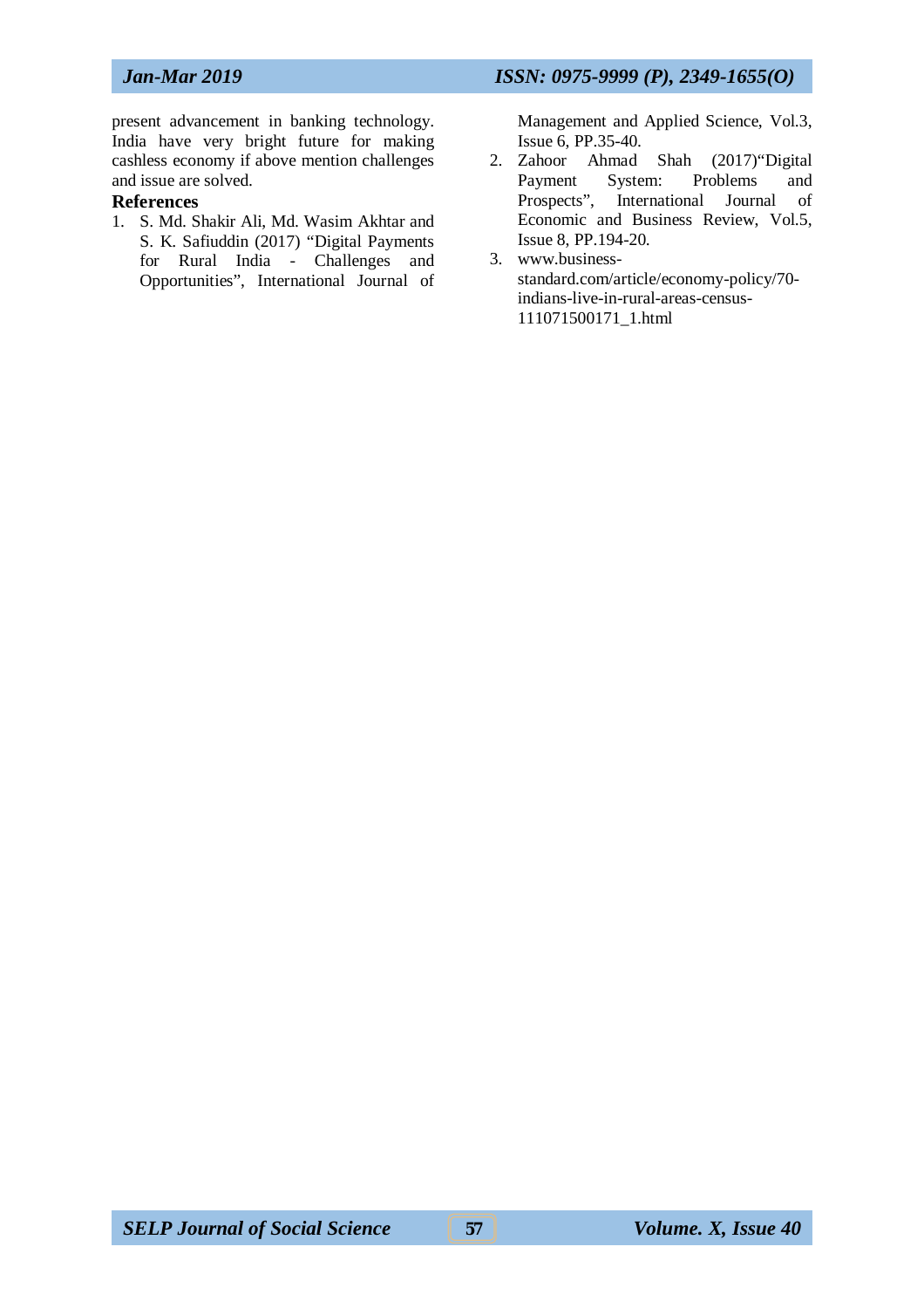# **DEMOGRAPHIC, ECONOMIC AND TRAVEL BEHAVIOR PROFILES OF PILGRIMS IN TTD IN TIRUPATI**

## **A.DEVAKI**

Research Scholar in Commerce

#### **Dr.M.VENKATESWARLU**

Professor in Commerce S.V. University, Tirupati

#### *Abstract*

*Tirumala and Tirupati in Chittoor district of the state of Andhra Pradesh are considered to*  be the most sacred and world renowned pilgrim centers. The sacred place on the seven *hills where the temple of Lord Venkateswara is existing is known as Tirumala and the town at the foot of the hills is known as Tirupati. The abode of the Hill Shrine of Lord Venkateswara is the most famous and sacred of all places on the earth. Lord Vishnu manifested Himself as Lord Venkateswara in the shrine. "VenkatadriSamamSthanamBramhandeNasthiKinchanaha" means Tirumala is the holiest place in the universe. Tirumala and Tirupati are the holy places which pilgrims visit in large number. Probably no place of worship anywhere in the world would attract as many pilgrims and receive as much revenue as the temple of Lord Venkateswara in Tirumala. Among multiple functions of TTD, providing amenities to the devotees who visit Tirumala and Tirupati is one of the important functions. This Paper presents the demographic, economic and travel behavior of the pilgrims, and studies the relationship of the demographic and economic characteristics with the travel behavior of the pilgrims.*

*Key Words: TTD, Pilgrims, Sacred, Demographic, Economic and Travel Behavior.*

#### **Introduction**

Tirupati town is easily accessible by road and train and is about 144 kilometres from Chennai by road. Renigunta junction (on the way to Tirupati) is on the Chennai-Mumbai section of the southern railway. There is also a railway station Tirupati-East which is next to Renigunta junction. For those who prefer to go by air, Tirupati boasts of an airport linking it to major cities like Chennai and Bangalore. The flight from Hyderabad to Tirupati takes about one hour and thirty

minutes and from Tirupati to Chennai it takes half-an-hour. The airport is at a distance of 12 kilometres from Tirupati town.

There are five well-known paths leading to Tirumala, of which, two routes start at Alipiri of Tirupati, the stepped path-way, seven miles long and the motor road, twelve miles long. The third route is from SrinivasaMangapuram which starts at SrivariMettu, the stepped path-way. The fourth, starts from the Mamandur Railway station and the fifth passes by Nagapatla which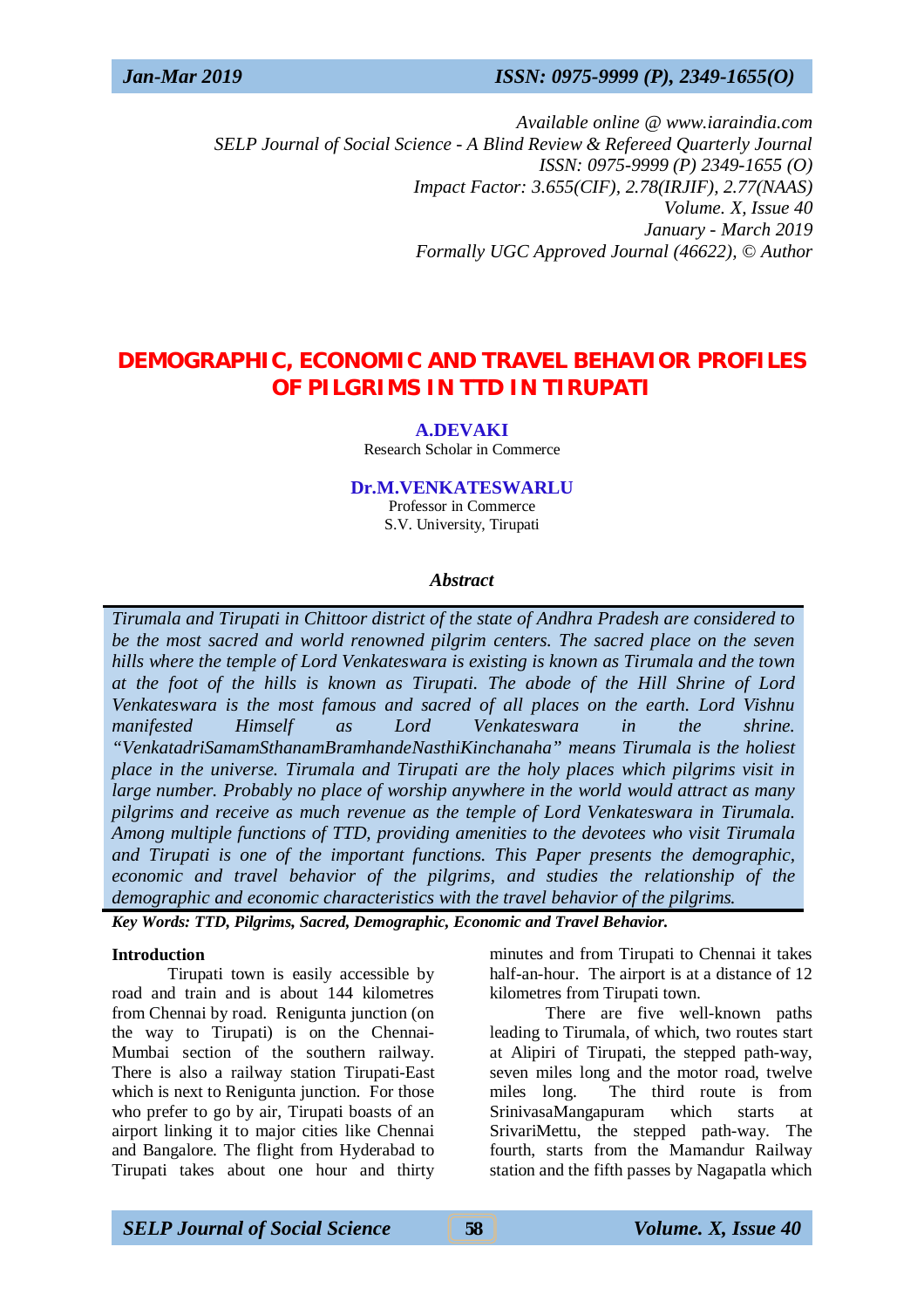are only pathways through forest. Many pilgrims still prefer to walk up the hill by ancient path way of Alipiri and perform their pilgrimage. It would take about four hours to cover a distance of about seven miles to reach the top. Temples of Narasimha Swami and Sri Ramanuja are on this route used by the pedestrians to Tirumala. There are two towers on this route, the one at the foot of hills is called the AlipiriGopuram and the second one at the top is the GaliGopuram. The latter can be seen even from a great distance. The ghat road of 12 miles which was opened for traffic in 1944 is pucca surface road built and maintained by TTD. From Tirupati railway station, it takes about an hour's drive by this route to reach the temple at Tirumala. After 20 years, the second Ghat Road was opened for traffic in  $1964$ <sup>1</sup>

#### **Geographical Basis of Tirumala Hills**

The group of hills lying in the shape of a coil called the Tirumala hills, forms a feature of the region of South India. It lies between the 13th and 14th degrees of North latitude and East longitude 79 degrees. The Tirumala range has seven principal peaks, each of them sacred and each of them bearing a separate name accounted for by a fable. Near one of them namely Seshachalam, stands the Tirumala temple and the whole range is often called after this principal peak.<sup>2</sup>

## **Topography of Tirumala**

The physical geography of Tirumala like its social economy, typifies the interaction of the Tamil and Telugu culture of South India. The dominant topographical feature of Tirumala is the secluded hill top on which the temple is built. As a matter of fact this has been referred to in the following words used in Silappadhikaram:

"Venkatadamernnumenguyarmalaiyaththuchi mimisai"

This notion that the Lord was named as 'Uchchiyilninran' (He who stands on summit) appears to have persisted as a legacy of the tradition till the middle of the 13th century. The realization that the temple was actually on a much lower level that its surroundings became more general in later  $d$ ays.<sup>3</sup>

## **OBJECTIVES**

 $\triangleright$  The first objective is Demographic, economic behavior of TTD Pilgrims in Tirumala.

 $\triangleright$  The second objective of this paper is Travel Behavior of TTD Pilgrims in Tirumala.

## **Methodology**

## **Data Source**

This paper is base on secondary and primary data. Secondary data was collected through journals and TTD published books. Primary data was collected by sample survey. **Samples design** 

An effort was made to elicit the views of the pilgrims about the amenities provided to them by the TTD. A stratified simple random method has been adopted in this study. For this, a structured schedule containing 50 numbers of questions were canvassed at random among 500 pilgrims at Tirumala and Tirupati who were drawn from different regions and states of India and abroad. The pilgrims were approached at Tirumala and Tirupati and their opinions were sought on various issues. To the extent possible, care was taken to include a cross section at pilgrims from different states of the country. Schedules were distributed to the pilgrims individually and group responses were discouraged. This is to encourage the respondent to furnish his/her views on pilgrim satisfaction and various other aspects.

#### **Demographic, Economic and Travel Behaviour of Pilgrims in TTD**

This section presents the demographic characteristics of the pilgrims. Demographic characteristics in the study are pilgrim group size, age of the group head, education level of the group head, occupation of the group head and state of origin of the pilgrim group. This section presents the economic characteristics of the pilgrims. Economic characteristics in the study are annual incomes of the pilgrim groups, the expenditures they incur at Tirupati and Tirumala on TTD-provided services and the expenditures in the entire trip. Further this section studies the relationship between annual incomes of the pilgrim. The travel behavior characteristics of the pilgrims. Travel behavior characteristics in the study area distance traveled to Tirupati, number of earlier visits in the last five years, lead time of the current trip, duration of stay at Tirupati and Tinunala and duration of the entire trip. Further this section studies the relationship of demographic and economic characteristics with travel behavior characteristics as well as the relationship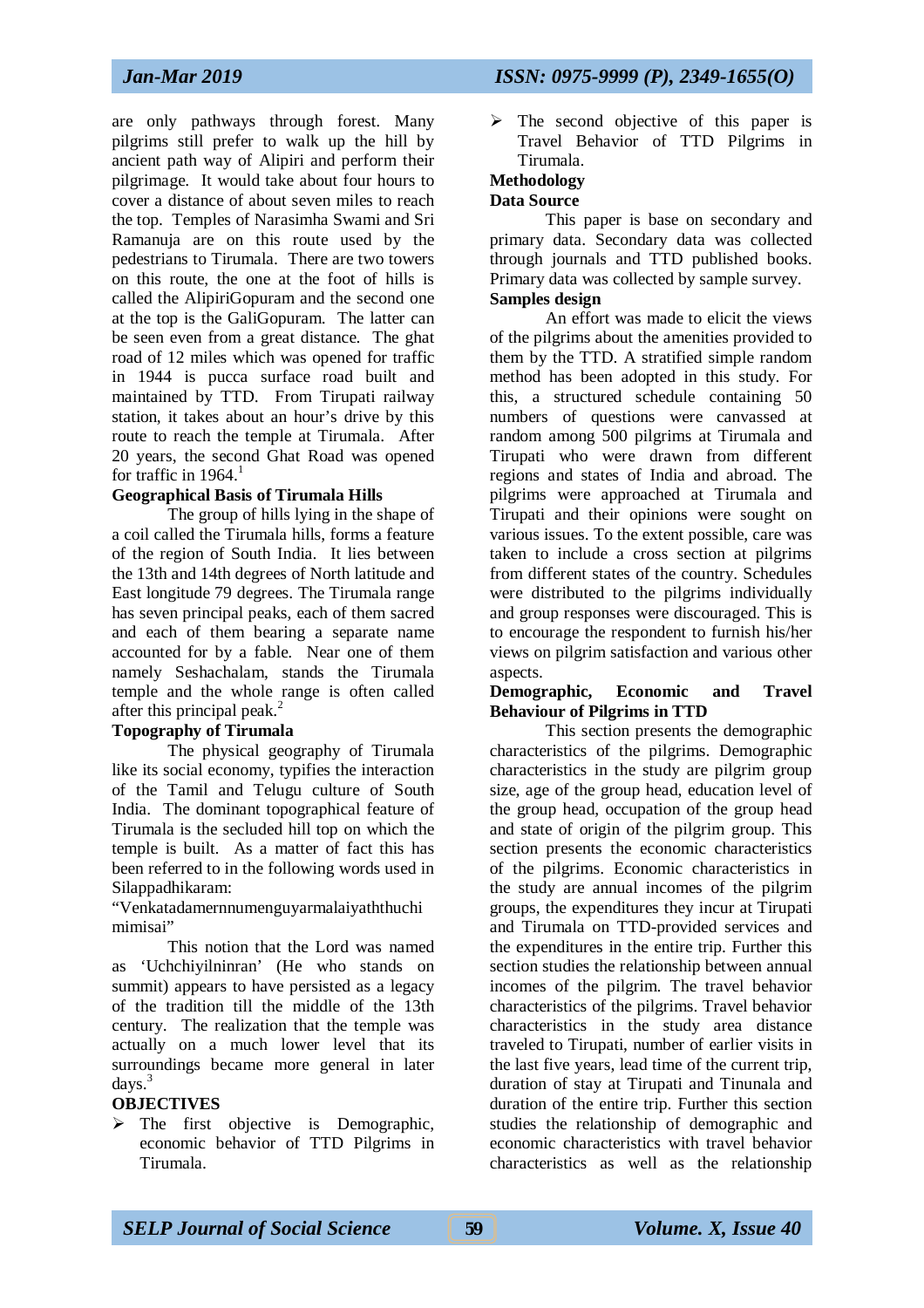amongst the various travel behavior characteristics.

The above table 1 among the 500 pilgrims from whom the opinions are collected, a classification was made based on the sex. The majority of the pilgrims are male. In most cases, men were interviewed as it was found that majority of the women folk had not come alone to Tirumala without their male companions the 82.8 percent of respondents are male and 17.2 percent are of the female category occupational Distribution of Heads of Pilgrim is presented in table 2

#### **Occupational Distributionof Heads of Pilgrim**

| т петни            |            |  |  |  |  |
|--------------------|------------|--|--|--|--|
| <b>Respondents</b> | Percentage |  |  |  |  |
| 116                | 23.2       |  |  |  |  |
| 233                | 46.6       |  |  |  |  |
| 55                 | 11.00      |  |  |  |  |
|                    |            |  |  |  |  |
| 30                 | 6.00       |  |  |  |  |
| 66                 | 13.2       |  |  |  |  |
|                    |            |  |  |  |  |

The table 2 indicates the occupational distribution of the heads of the sample pilgrim. It can be seen that 46.6 per cent of them are employees, 24per cent businessmen, 13.2 per cent retired employees, 11 per cent selfemployed and 6 per cent agriculturists. Employee category is the modal group, accounting for about 50 per cent of the sample respondents the distribution of heads of pilgrims in TTD by Their State of Origin is presented in table 3.

#### **Distribution of Heads of Pilgrims in TTD by Their State of Origin**

| <b>State</b>           | <b>Respondents</b> | Percentage |
|------------------------|--------------------|------------|
| Andhra Pradesh         | 300                | 60.00      |
| southern<br>Other      | 100                | 20.00      |
| states                 |                    |            |
| other<br><b>States</b> | 100                | 20.00      |
| than south             |                    |            |

The table 3 indicates the Distribution of Heads of Pilgrims in TTD by Their State of Origin sample pilgrim. It can be seen that 60.00 per cent of them are Andhra Pradesh pilgrims, 22 per cent other southern states and 20.00 per cent states other than south the annual income distribution of TTD pilgrims is presented in table 4.

**Annual Income Distribution of TTD pilgrims**

| ридины               |                                 |       |
|----------------------|---------------------------------|-------|
| <b>Annual Income</b> | <b>Respondents   Percentage</b> |       |
| (Rs)                 |                                 |       |
| Less than 75000      | 145                             | 29.00 |

# *Jan-Mar 2019 ISSN: 0975-9999 (P), 2349-1655(O)*

| 75001-150000  | 155 | 31.00 |
|---------------|-----|-------|
| 150001-300000 | 108 | 21.60 |
| 30000         | 60  | 12.00 |
| 500000        |     |       |
| More<br>than  | 32  | 6.40  |
| 500000        |     |       |

The table 4 indicates the Annual Income Distribution of TTDsample pilgrim. It can be seen that 29.00 per cent of them are less than 75000, 31 per cent 75001-150000, 21.60 per cent150001-300000, 12.00 per cent 300001-500000, and 6.40 per cent more than 500000 of annual income of pilgrims. Pilgrims overall expenditure in the current trip is presented in table 5.

**Pilgrims Overall Expenditure in the Current Trip**

| <b>Annual Income</b> | <b>Respondents</b> | Percentage |
|----------------------|--------------------|------------|
| (Rs)                 |                    |            |
| Less than 2000       | 77                 | 15.4       |
| 200 1-4000           | 172                | 34.4       |
| 400 1-6000           | 112                | 22.4       |
| 6001-8000            | 60                 | 12.00      |
| 80001 - 10000        | 38                 | 7.6        |
| More<br>than         | 41                 | 82         |
| 10000                |                    |            |

Table 5 presents the overall expenditures pilgrims incurred in the entire trip starting in the originating place back home, including the expenditures at Tirupati and Tirurnala. Looking at the lower end of the overall expenditure distribution, it can be noticed that 15.4, 34.4 and 22.4 per cent of the pilgrims fall into the first three expenditure classes at the lower end respectively. Said in other words, in aggregate 74 per cent of the pilgrim spent less than Rs. 6,001 and the rest of 26 per cent of the pilgrim incurred overall expenditure above Rs. 6,000 particulars of visit in Tirumala are presented in table 6.

#### **Particulars of Visit in Tirumala**

| <b>Come to</b>  | <b>Respondents</b> | Percentage |
|-----------------|--------------------|------------|
| <b>Tirumala</b> |                    |            |
| Alone           | 18                 | 3.6        |
| With members    | 366                | 73.2       |
| of family       |                    |            |
| With relatives  | 37                 | 7.4        |
| With friends    |                    | 15.8       |

The above table 6 an enquiry was made to know that whether the respondents came to Tirumala and Tirupati alone or with their members of family or with relatives or with friends. The majority number of pilgrims came along with their members of family that